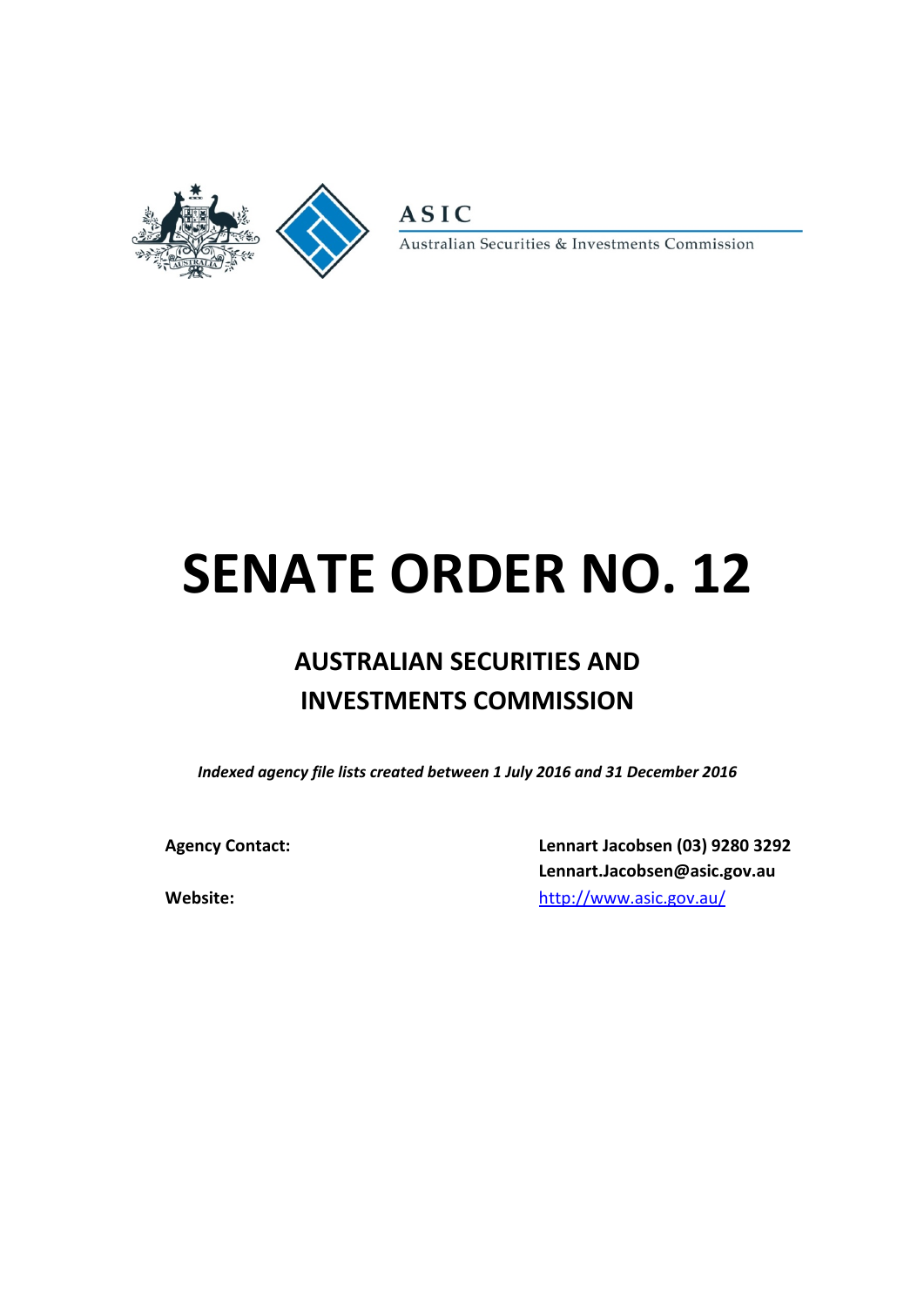| <b>File Name</b>                                                                                       | <b>File number</b> |
|--------------------------------------------------------------------------------------------------------|--------------------|
| 2016 10 14 - HEC Public Hearing                                                                        | F20160000039579    |
| 2016-09-14 - AMP General Counsel 100 Conference - Presentation                                         | F20160000030840    |
| 2016-09-20 - Open Financial Literacy Round Table - Seniors Project                                     | F20160000033017    |
| 2016-09-27 - Brisbane - High Tea and Stakeholder Cocktail Function - speaking event                    | F20160000030841    |
| 2016-09-30 - AFA - Video Shoot for AFA Conference                                                      | F20160000036685    |
| 2016-10-06 - ABA invitation to Present at Financial Literacy Conference and attend VIP<br>dinner       | F20160000029315    |
| 2016-10-07 - CRC 20th Annual Conference - ### ###                                                      | F20160000035297    |
| 2016-10-18 - QuBE Symposium on Behaviour Economics on Financial Behaviour and<br>Regulation - Brisbane | F20160000034102    |
| 2016-11-09 - ASFA Conference - 9 November 2016 - Gold Coast                                            | F20160000032101    |
| 2016-11-25 - CFA AGM - speak at AGM                                                                    | F20160000038115    |
| 2016-12-01 - Market update internal speaking event                                                     | F20160000048316    |
| 2016-12-08 - Speak at ASIC National Disability event                                                   | F20160000037971    |
| 2017-02-16 - SMSF Association National Conference 2017 - panel event and<br>complimentary invitation   | F20160000030133    |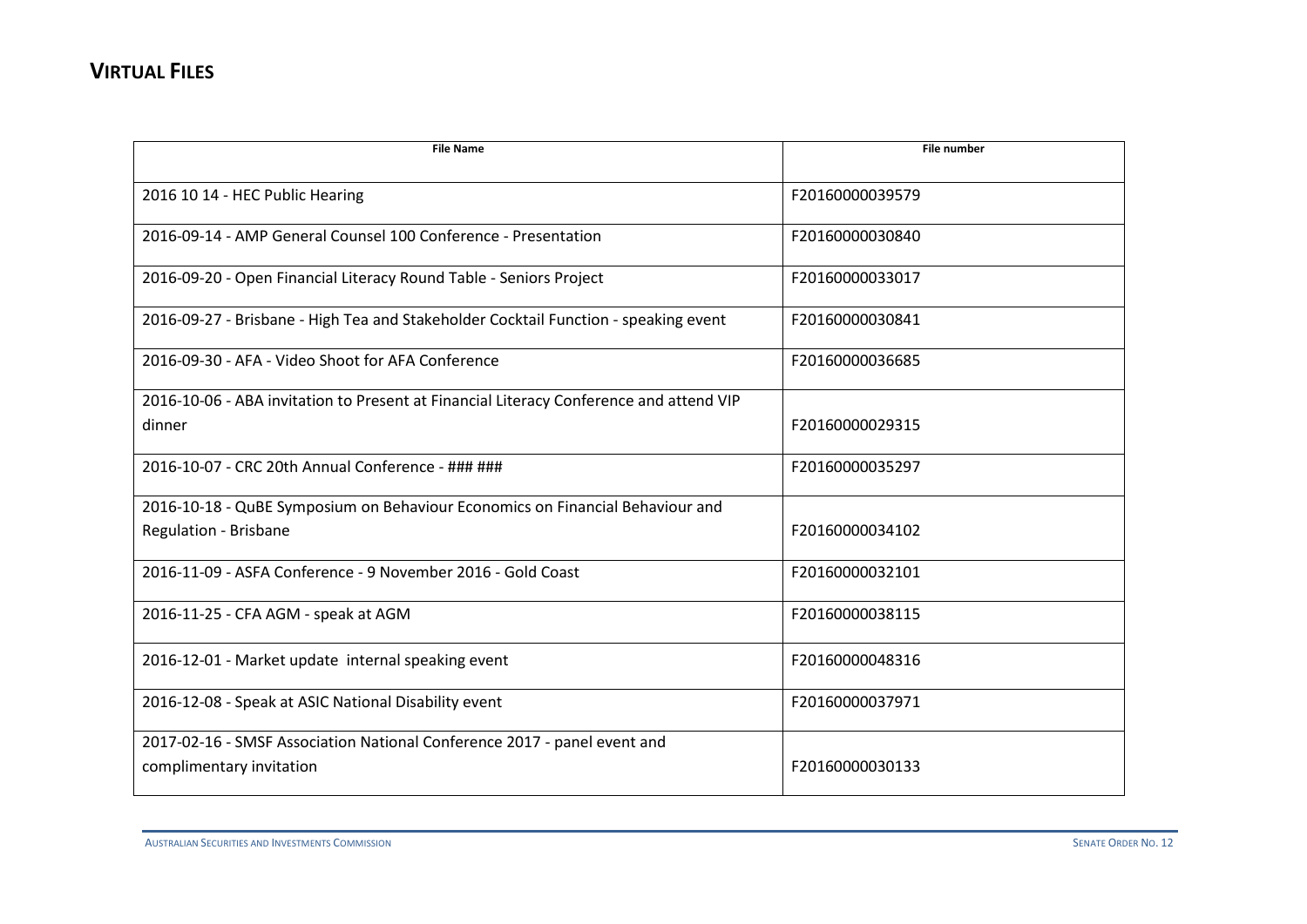| <b>File Name</b>                                                            | <b>File number</b> |
|-----------------------------------------------------------------------------|--------------------|
|                                                                             |                    |
| 2017-02-21 - ACCC AER 2017 Senior Management Conference in Melbourne        | F20160000042180    |
| 2017-03-08 - FSC Advisory Board - speaking and a meeting                    | F20160000049932    |
| 2017-03-16 - MoneyManagement Super Review Claims Management Breakfast Event | F20160000050485    |
| 2017-03-30 - FSC speaking event - ### ###                                   | F20160000048578    |
| 2017-09-12 - NIBA Speaking Event - 12 September 2017                        | F20160000049176    |
| <b>SASC Committee Documents</b>                                             | F20160000038274    |
| 4004 Privacy training documents                                             | F20160000037700    |
| 4007 ASIC IT, Information Management and Security policies                  | F20160000036497    |
| 4010 Procurement and Contract mgt policy and guidelines                     | F20160000036686    |
| 4011 Complaints policy and procedures                                       | F20160000036191    |
| Chairman and Commissioner Briefing Papers                                   | F20160000031339    |
| CP 000 Communicating audit findings to audit committees_201607              | F20160000028128    |
| RG 140 Strata schemes and management rights schemes_201611                  | F20160000040410    |
| <b>ISDA Regional Conference</b>                                             | F20160000047742    |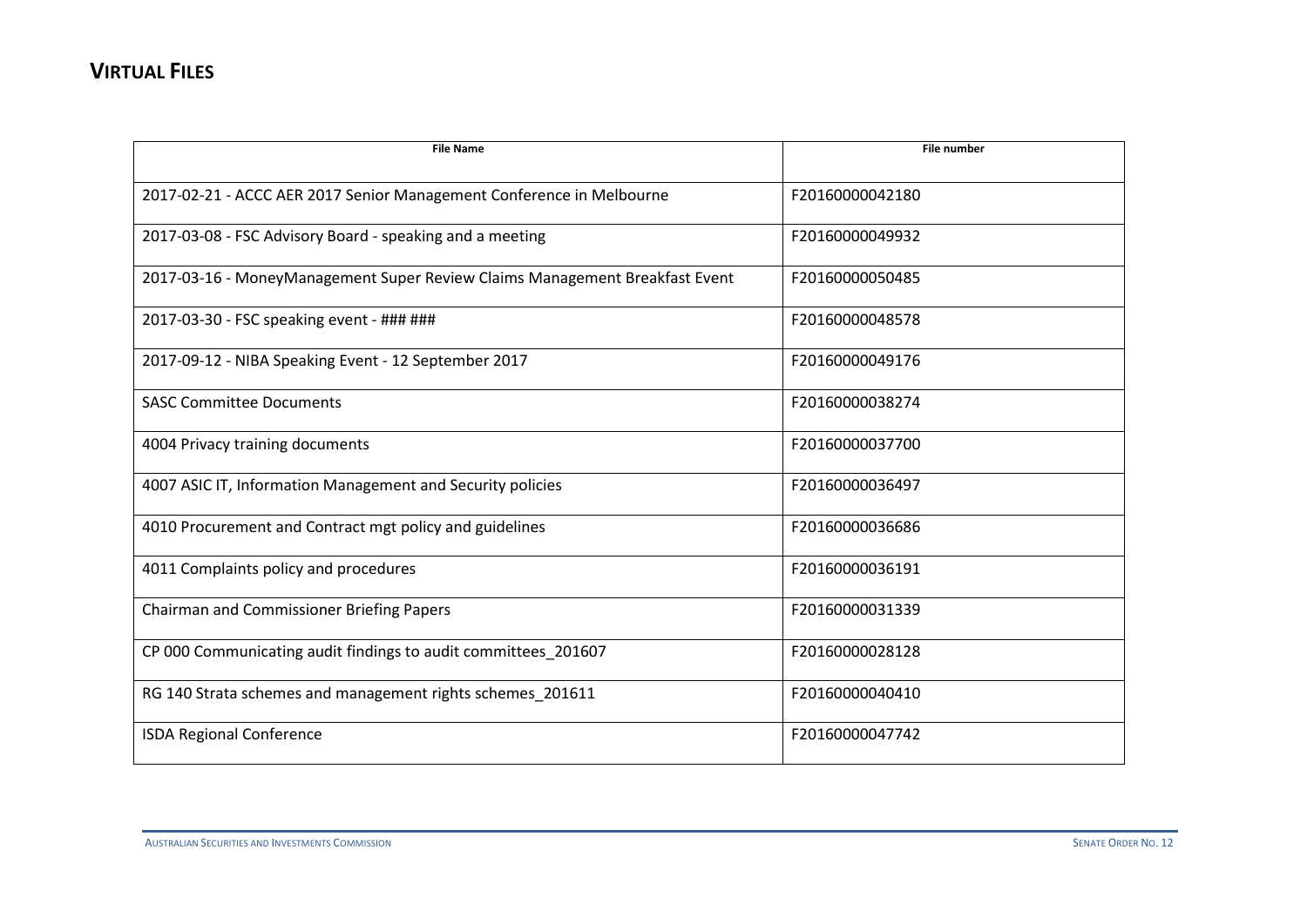| <b>File Name</b>                                                                  | <b>File number</b> |
|-----------------------------------------------------------------------------------|--------------------|
| Risk Australia Conference                                                         | F20160000033951    |
| Salzburg Global Finance Conference                                                | F20160000030432    |
| Accounting and Auditor Learning Panel - Procurement- August 2016                  | F20160000033955    |
| Submission to OAIC consultation paper- Big Data and Australian Privacy Principles | F20160000029133    |
| RAP Strategic Committee                                                           | F20160000042500    |
| WILES program 2017                                                                | F20160000031910    |
| Consumer Credit eLearn - Program review - 20161212                                | F20160000050082    |
| Corporations Leg Fundamentals - Program review - 20161212                         | F20160000050091    |
| <b>DCI Induction Program</b>                                                      | F20160000031912    |
| EA Development Program - 2016                                                     | F20160000038440    |
| Induction Program - Financial Advisers - 2016                                     | F20160000030420    |
| 2017 Graduate Program                                                             | F20160000034222    |
| Secondment Program Evaluation                                                     | F20160000047986    |
| FECCA (Federation of Ethnic Communities' Councils of Australia) enews             | F20160000038793    |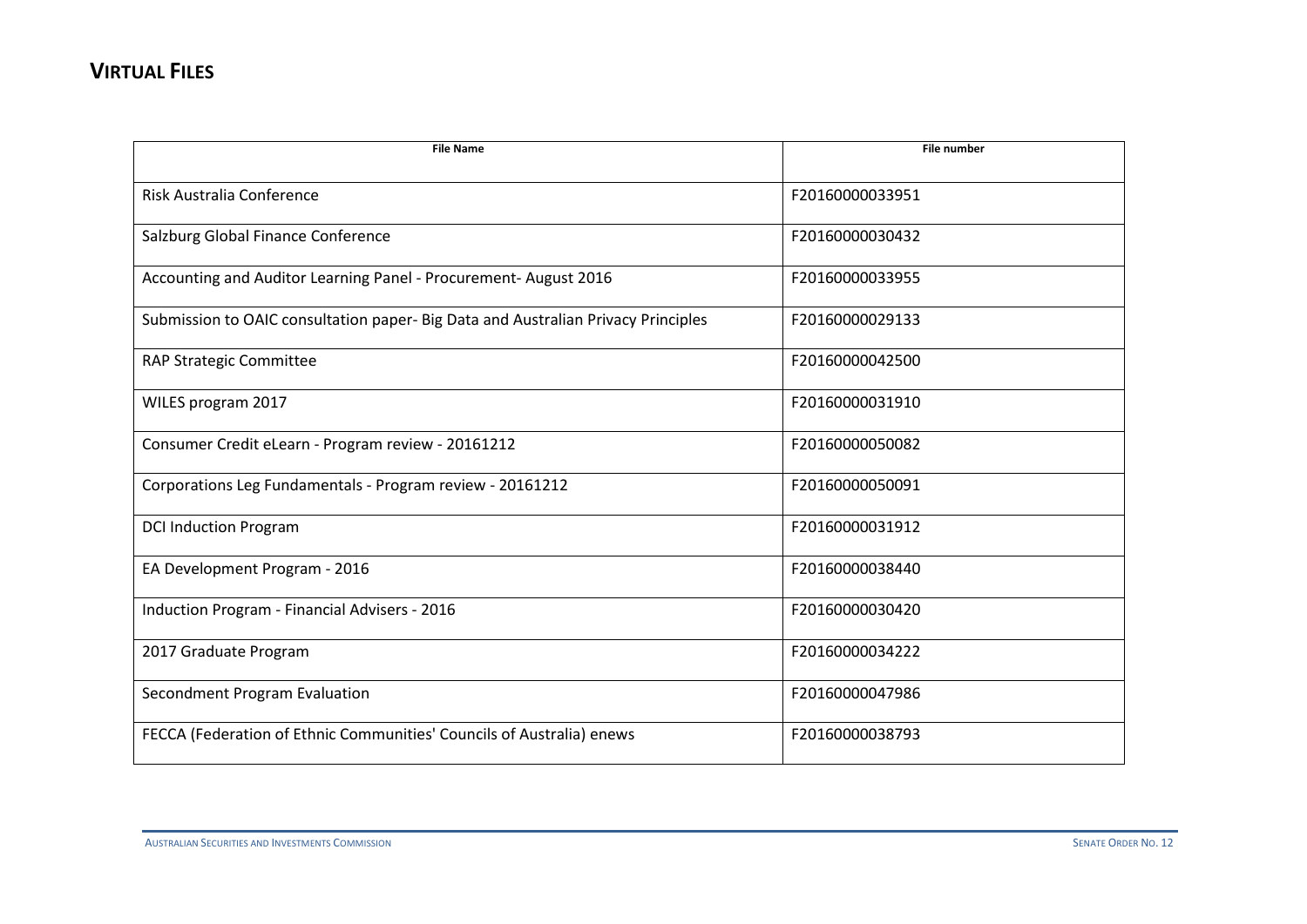| <b>File Name</b>                                                          | <b>File number</b> |
|---------------------------------------------------------------------------|--------------------|
|                                                                           |                    |
| ABA Financial Literacy Conference 2016                                    | F20160000030712    |
| Hitwise Statistics for Behavioural Finance and Capital Markets Conference | F20160000031323    |
| <b>ATHOC</b>                                                              | F20160000034928    |
| CFA Institute- ### ### - 20161004                                         | F20160000038070    |
| <b>Financial Ombudsman Service</b>                                        | F20160000047840    |
| 20160111 - FSB Misconduct Survey                                          | F20160000041201    |
| IMAP Roadshow 18,19,23 August - 20160726                                  | F20160000030425    |
| ASIC and the aging population - Commission paper                          | F20160000048788    |
| Employers in Super 2016-2017                                              | F20160000038351    |
| <b>Industry Funding Model</b>                                             | F20160000028310    |
| Insurance in super 2016                                                   | F20160000036583    |
| Performance Reporting Project - 2016                                      | F20160000037533    |
| Regulatory Guide 133 - Post Implementation Review                         | F20160000037508    |
| <b>Retirement Paper ERC</b>                                               | F20160000035558    |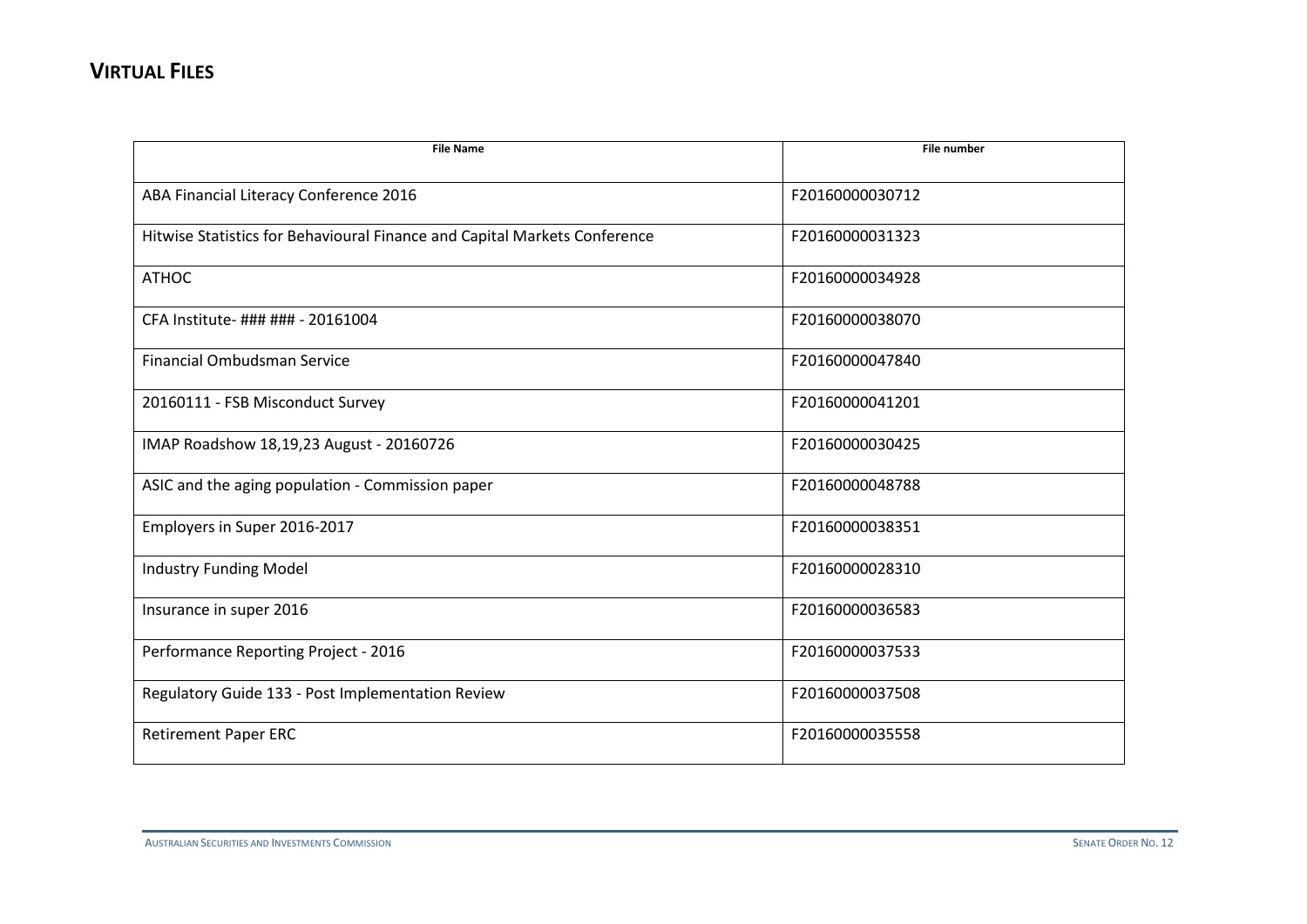| <b>File Name</b>                                                           | <b>File number</b> |
|----------------------------------------------------------------------------|--------------------|
|                                                                            |                    |
| Subpoena - ####################                                            | F20160000038416    |
| Financial Stability Board Corporate Governance 2016                        | F20160000032726    |
| <b>CIPR Development</b>                                                    | F20160000032283    |
| Growth of passive investments - ERC submission                             | F20160000038587    |
| Sunsetting - application forms                                             | F20160000028312    |
| Sunsetting - application forms                                             | F20160000028336    |
| Sunsetting - Class Order 02-238 - Mortgage Investment Schemes - 2016       | F20160000039549    |
| Sunsetting - financial services disclosure                                 | F20160000042103    |
| Sunsetting - RG134 Updates - 2016                                          | F20160000037630    |
| Sunsetting - RG136 Updates - 2016                                          | F20160000037677    |
| Sunsetting - RG97 Updates - 2016                                           | F20160000037631    |
| Productivity Commission - Super Efficiency and Competition                 | F20160000042421    |
| <b>Productivity Commission - Superannuation Alternative Default Models</b> | F20160000040575    |
| NSW Bizlinks and engagement correspondence                                 | F20160000031527    |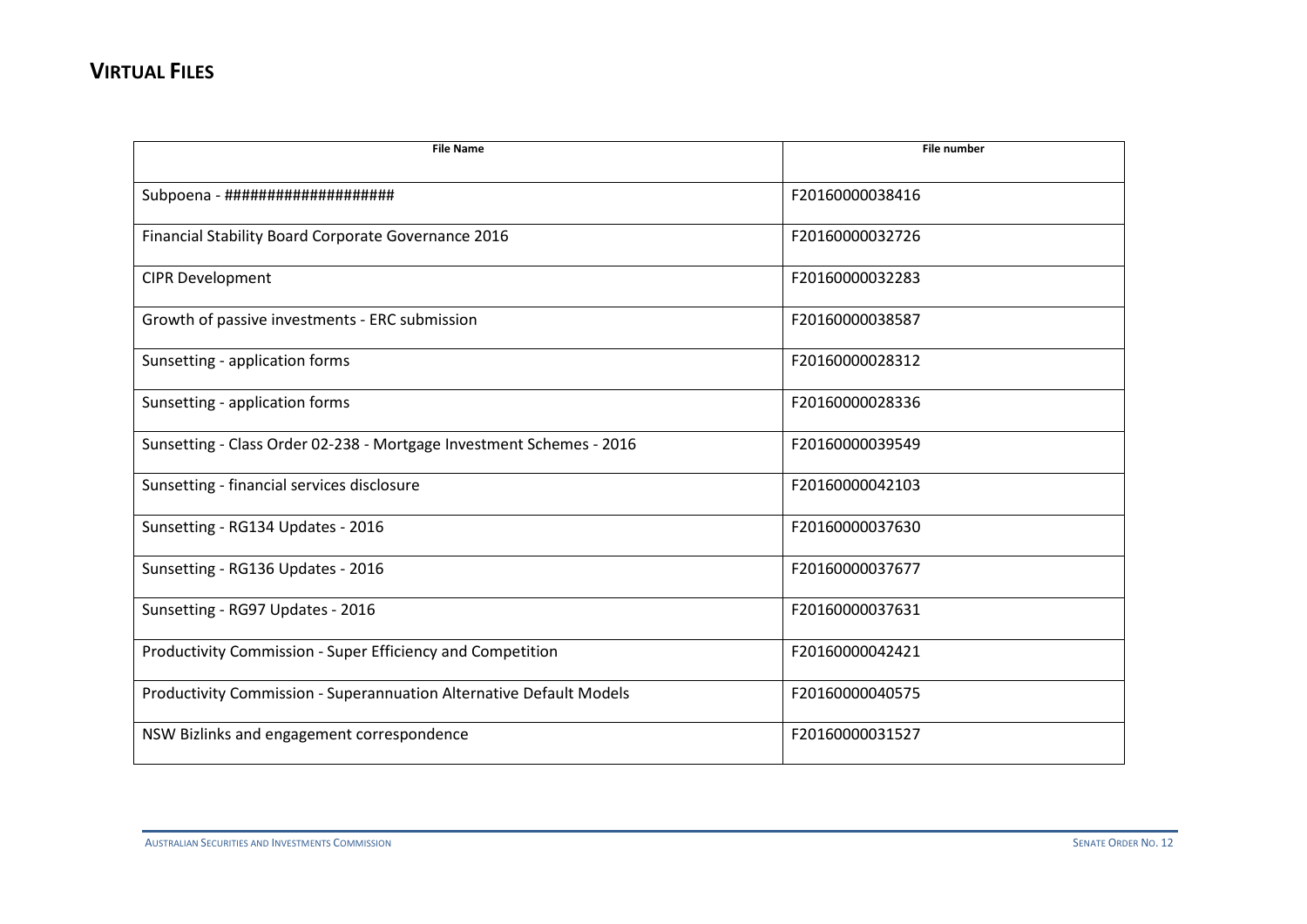| ACIC Board Meeting 2 November 2016<br>F20160000048166<br>ASIC Requests for Data from AUSTRAC<br>F20160000040429<br>DFSA-16-25972- VISIT-20170711<br>F20160000029620<br>INTERPOL -16-30407- ### ### ###- 201608<br>F20160000033832<br>Ministerio de Justicia y Derechos Humanos -16-46982-### ### ### ### ### ### ###<br>### ###<br>F20160000050586<br>### - RESEARCH -16-30863 -201608<br>F20160000034294<br>ASIC - OSC Cooperation Agreement - ### - 201610<br>F20160000041698<br>IMET-CANADA-16-44266-ASIC CONTACTS-201612<br>F20160000048704<br>INTERPOL -16 26775 - ### ### ### - 201607<br>F20160000033833<br>ORMB - Education of Mortgage Brokers - 201612<br>F20160000050617<br>OSC - 16-24996 - Witness Contact Notification - 201607<br>F20160000028761<br>OSC - 16-32115 - ### Corporation - 201609<br>F20160000035251<br>OSC - 16-33450 - International Offshore Financial Markets Regulators - 201909<br>F20160000036407<br>OSC - 16-35517 - Best Interest Standard - 201609<br>F20160000038014 | <b>File Name</b> | <b>File number</b> |
|-------------------------------------------------------------------------------------------------------------------------------------------------------------------------------------------------------------------------------------------------------------------------------------------------------------------------------------------------------------------------------------------------------------------------------------------------------------------------------------------------------------------------------------------------------------------------------------------------------------------------------------------------------------------------------------------------------------------------------------------------------------------------------------------------------------------------------------------------------------------------------------------------------------------------------------------------------------------------------------------------------------|------------------|--------------------|
|                                                                                                                                                                                                                                                                                                                                                                                                                                                                                                                                                                                                                                                                                                                                                                                                                                                                                                                                                                                                             |                  |                    |
|                                                                                                                                                                                                                                                                                                                                                                                                                                                                                                                                                                                                                                                                                                                                                                                                                                                                                                                                                                                                             |                  |                    |
|                                                                                                                                                                                                                                                                                                                                                                                                                                                                                                                                                                                                                                                                                                                                                                                                                                                                                                                                                                                                             |                  |                    |
|                                                                                                                                                                                                                                                                                                                                                                                                                                                                                                                                                                                                                                                                                                                                                                                                                                                                                                                                                                                                             |                  |                    |
|                                                                                                                                                                                                                                                                                                                                                                                                                                                                                                                                                                                                                                                                                                                                                                                                                                                                                                                                                                                                             |                  |                    |
|                                                                                                                                                                                                                                                                                                                                                                                                                                                                                                                                                                                                                                                                                                                                                                                                                                                                                                                                                                                                             |                  |                    |
|                                                                                                                                                                                                                                                                                                                                                                                                                                                                                                                                                                                                                                                                                                                                                                                                                                                                                                                                                                                                             |                  |                    |
|                                                                                                                                                                                                                                                                                                                                                                                                                                                                                                                                                                                                                                                                                                                                                                                                                                                                                                                                                                                                             |                  |                    |
|                                                                                                                                                                                                                                                                                                                                                                                                                                                                                                                                                                                                                                                                                                                                                                                                                                                                                                                                                                                                             |                  |                    |
|                                                                                                                                                                                                                                                                                                                                                                                                                                                                                                                                                                                                                                                                                                                                                                                                                                                                                                                                                                                                             |                  |                    |
|                                                                                                                                                                                                                                                                                                                                                                                                                                                                                                                                                                                                                                                                                                                                                                                                                                                                                                                                                                                                             |                  |                    |
|                                                                                                                                                                                                                                                                                                                                                                                                                                                                                                                                                                                                                                                                                                                                                                                                                                                                                                                                                                                                             |                  |                    |
|                                                                                                                                                                                                                                                                                                                                                                                                                                                                                                                                                                                                                                                                                                                                                                                                                                                                                                                                                                                                             |                  |                    |
|                                                                                                                                                                                                                                                                                                                                                                                                                                                                                                                                                                                                                                                                                                                                                                                                                                                                                                                                                                                                             |                  |                    |
|                                                                                                                                                                                                                                                                                                                                                                                                                                                                                                                                                                                                                                                                                                                                                                                                                                                                                                                                                                                                             |                  |                    |
|                                                                                                                                                                                                                                                                                                                                                                                                                                                                                                                                                                                                                                                                                                                                                                                                                                                                                                                                                                                                             |                  |                    |
|                                                                                                                                                                                                                                                                                                                                                                                                                                                                                                                                                                                                                                                                                                                                                                                                                                                                                                                                                                                                             |                  |                    |
|                                                                                                                                                                                                                                                                                                                                                                                                                                                                                                                                                                                                                                                                                                                                                                                                                                                                                                                                                                                                             |                  |                    |
|                                                                                                                                                                                                                                                                                                                                                                                                                                                                                                                                                                                                                                                                                                                                                                                                                                                                                                                                                                                                             |                  |                    |
|                                                                                                                                                                                                                                                                                                                                                                                                                                                                                                                                                                                                                                                                                                                                                                                                                                                                                                                                                                                                             |                  |                    |
|                                                                                                                                                                                                                                                                                                                                                                                                                                                                                                                                                                                                                                                                                                                                                                                                                                                                                                                                                                                                             |                  |                    |
|                                                                                                                                                                                                                                                                                                                                                                                                                                                                                                                                                                                                                                                                                                                                                                                                                                                                                                                                                                                                             |                  |                    |
|                                                                                                                                                                                                                                                                                                                                                                                                                                                                                                                                                                                                                                                                                                                                                                                                                                                                                                                                                                                                             |                  |                    |
|                                                                                                                                                                                                                                                                                                                                                                                                                                                                                                                                                                                                                                                                                                                                                                                                                                                                                                                                                                                                             |                  |                    |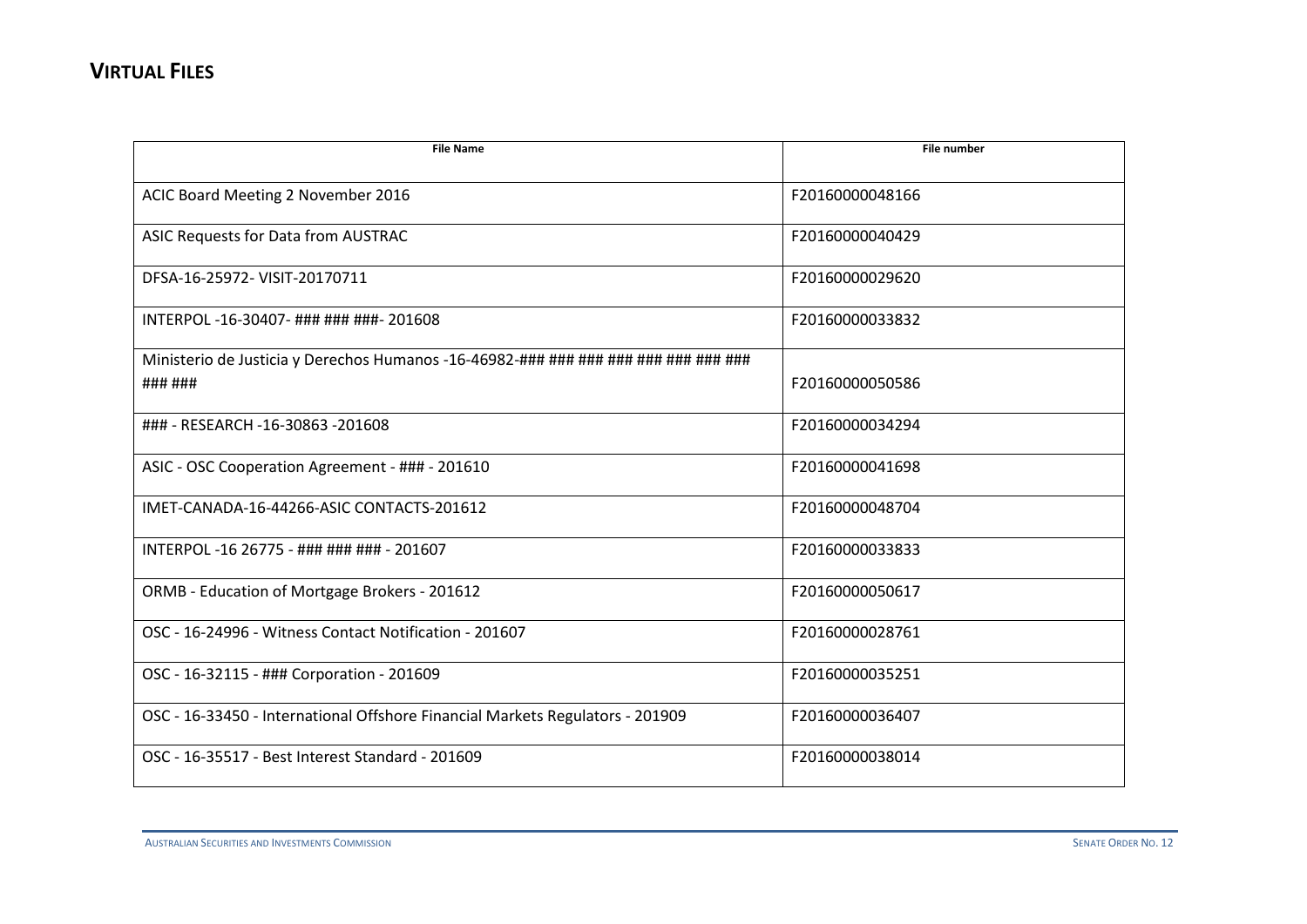| <b>File Name</b>                                               | <b>File number</b> |
|----------------------------------------------------------------|--------------------|
| OSC - 16-38176 - Open Markets and Pang - 201610                | F20160000040044    |
| PSC - 16-42215 - VC Capital Market Fraud - 201611              | F20160000049486    |
| UniWinnipeg - 16-41251 - Financial Literacy visit - 201611     | F20160000042442    |
| AFM - 16 - 38193 - EDR Framework in Canada - 201610            | F20160000040380    |
| BCSC - 16-29662 - ### ### ### ### ### - 201608                 | F20160000033118    |
| BCSC - 16-46205 - Licensing comparative analysis - 201612      | F20160000050332    |
| Interpol - 16-23952 - ### ### ### ### ### - 201606             | F20160000028152    |
| OSC - 16-43448 - Administrative Powers - 201611                | F20160000048372    |
| OSC - 16-46204 - Licensing comparative analysis - 201612       | F20160000050333    |
| OSC - 16-47133 - LIBOR Notification of ###and ### EUs - 201612 | F20160000050740    |
| OAG - 16-30595 - ### and ### ### - 201608                      | F20160000034296    |
| FINMA - 16- ### ### ### ### ### - 201608                       | F20160000032911    |
| FINMA-16-31371-### ### ### -201608                             | F20160000035687    |
| SVS - 16-35917 - Powers and Structures of Regulators - 201610  | F20160000038365    |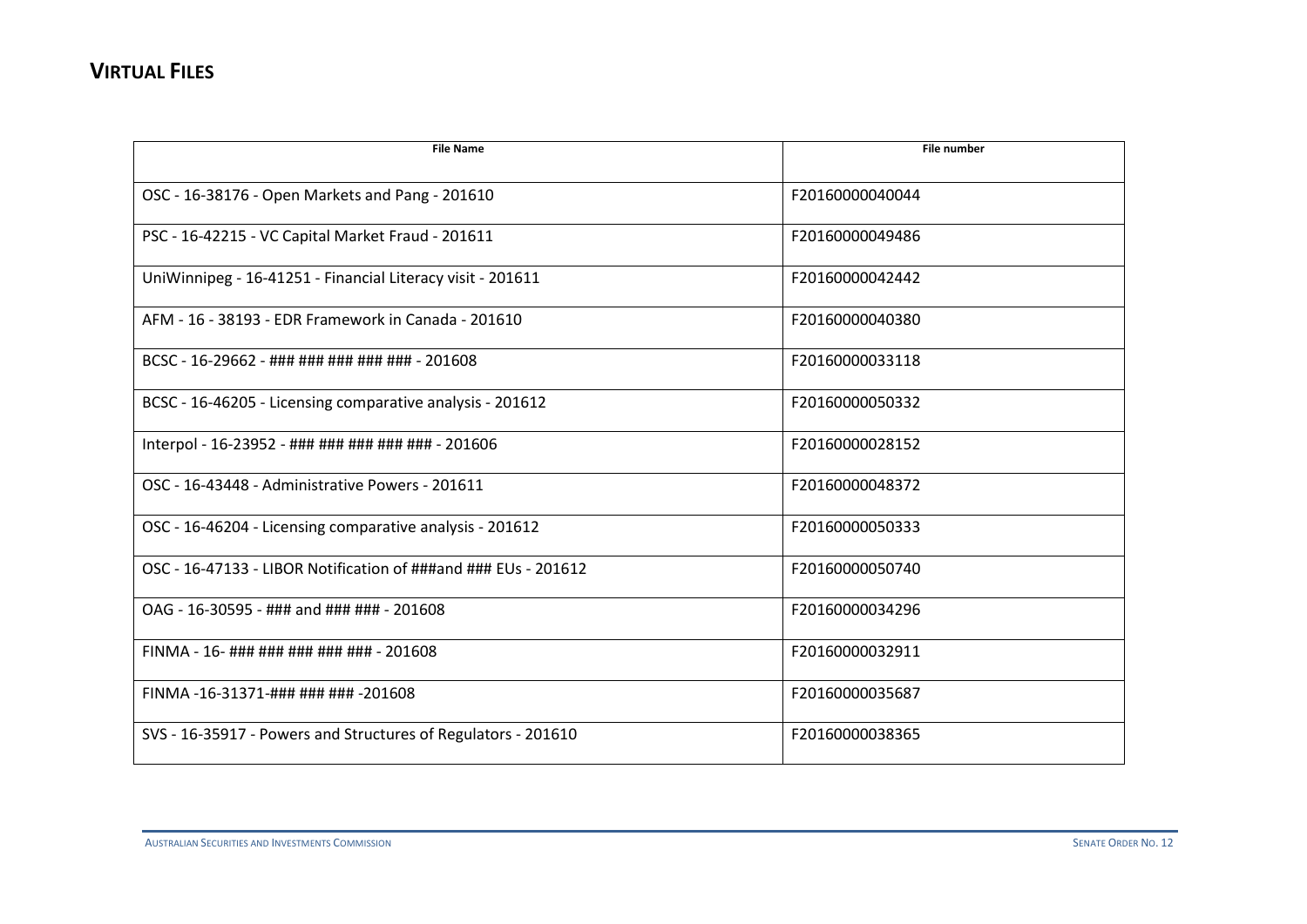| <b>File Name</b>                                        | <b>File number</b> |
|---------------------------------------------------------|--------------------|
|                                                         |                    |
| Interpol - 16-xxxx - ### ### ### ### Pty Ltd - 201607   | F20160000029792    |
| CSRC - 16-25059 - ### ###Pty Ltd - 201607               | F20160000029083    |
| China - Company Search Information - 201609             | F20160000034867    |
| <b>Requests Out</b>                                     | F20160000042370    |
| CIMA - 16-45377 - ### ### - 20161214                    | F20160000049760    |
| SEC - 16 - ### ### ### ### ### - 201610                 | F20160000041701    |
| CySEC - 16-xxxx - ### ### ### ### - 201607              | F20160000029717    |
| CySEC - 16-28528 - ### ### ### ### ### ### ### - 201608 | F20160000032100    |
| CySEC - 16-43631 - ### ### ### ### - 201611             | F20160000048246    |
| CNB - ### ### ### ### ### - 201608                      | F20160000032732    |
| BAFIN - ### ### ### ### ### - 201608                    | F20160000032757    |
| BAfin-16-38475-### ### ###- 201601                      | F20160000046934    |
| Requests In                                             | F20160000050490    |
| BDE - 16-46771 - ### ### Limited et al - 201612         | F20160000050421    |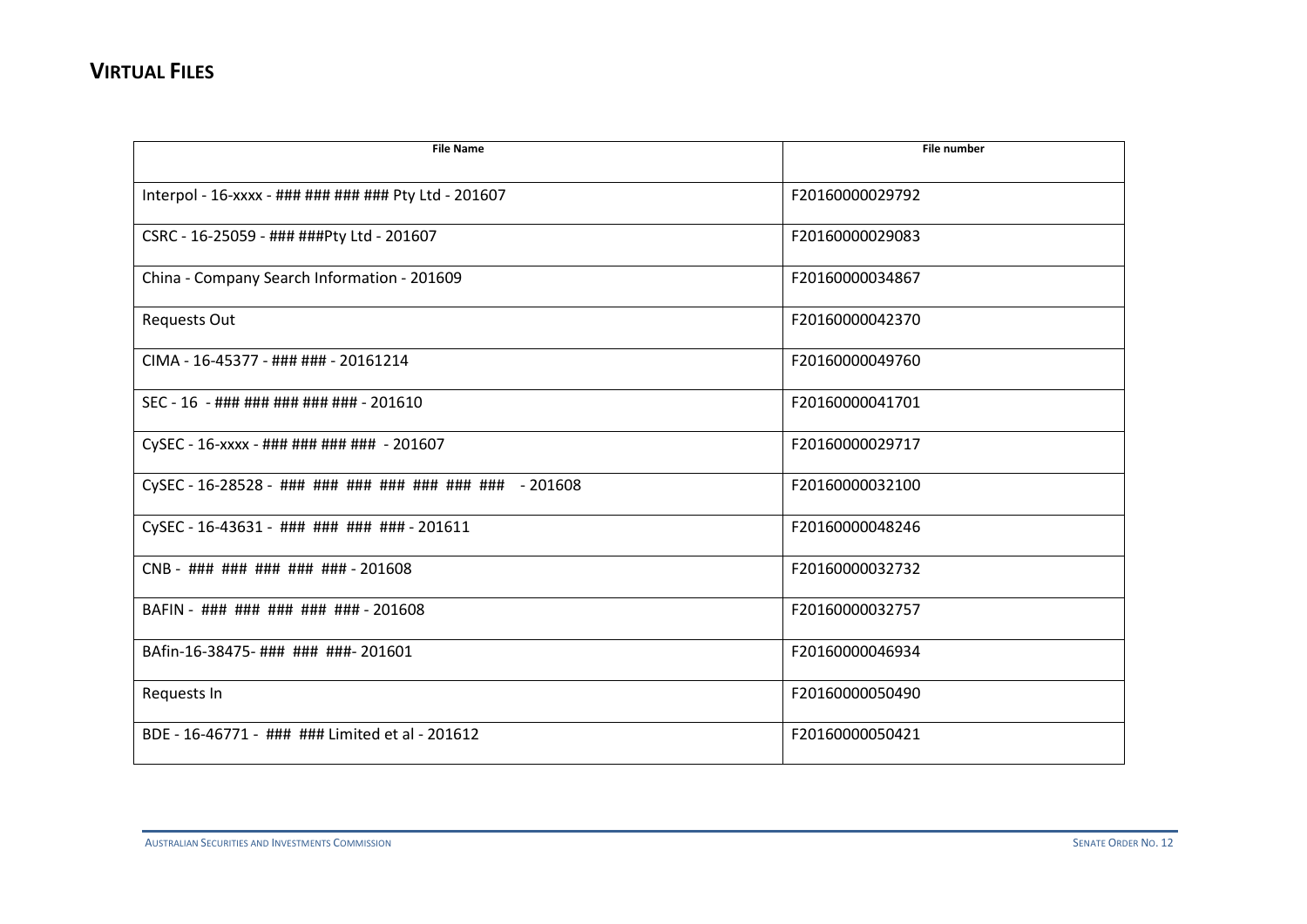| <b>File Name</b>                                           | File number     |
|------------------------------------------------------------|-----------------|
| CNMV - 16- - ### ###- 201611                               | F20160000042448 |
| Contacts                                                   | F20160000039397 |
| ESMA - 16-38741 - Distressed Issuer Disclosure - 201610    | F20160000040476 |
| AMF - 15-43610 - ### ### ### ### ### - 201606              | F20160000028613 |
| AMF - 17287 -16 - ### ### ### - 20160513                   | F20160000030948 |
| AMF - 16-41387 - Cost Recovery for Investigations - 201611 | F20160000042404 |
| FCA - 16-24963 - ### ### ### ### ### ### Pty Ltd - 201607  | F20160000029206 |
| FCA -16-25531 - Data Analytics - 201607                    | F20160000029662 |
| FCA - 16-32104 - ### ### ### ### ### - 201609              | F20160000036655 |
| FCA - 16-34175 - ### ### ### ### ### ### ### - 201609      | F20160000037002 |
| FCA - 16-34276 - ### ### ### ### - 201609                  | F20160000037020 |
| FCA - 16-35490 - ### ### Pty Ltd - 201610                  | F20160000038013 |
| FCA - 16-44461 - ### ### Pty Ltd - 201611                  | F20160000049149 |
| FCA-16-37891- ### ### - 201610                             | F20160000039867 |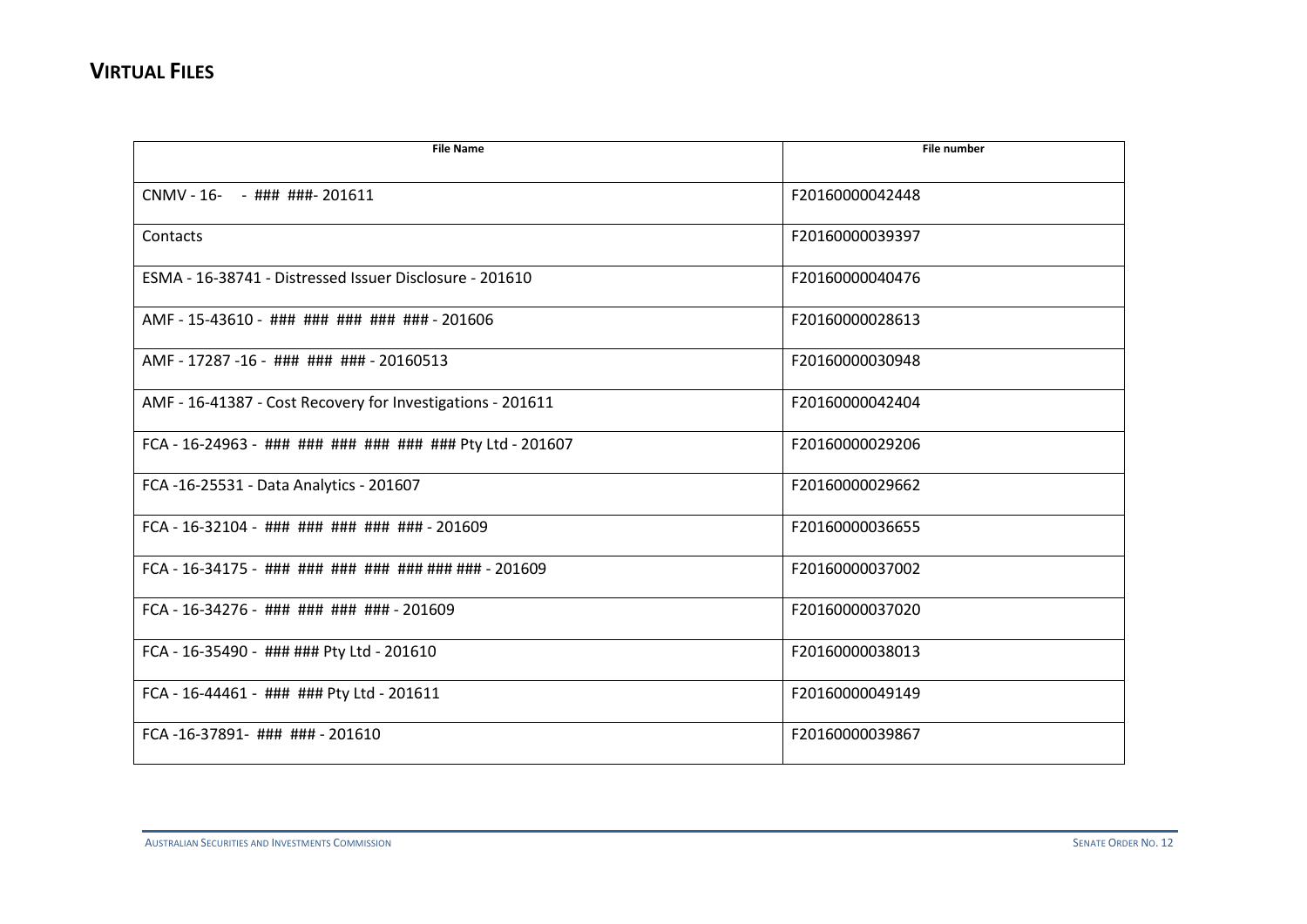| <b>File Name</b>                                              | <b>File number</b> |
|---------------------------------------------------------------|--------------------|
|                                                               |                    |
| FCA-16-38873- ### ### ### ### ### ###-201610                  | F20160000040859    |
| FCA-16-41828-RESEARCH-201611                                  | F20160000047007    |
| FOS - 16-31857 - ### ### - 20161013                           | F20160000039303    |
| Co House - 16-24455 - ### ### Ltd - 201607                    | F20160000028177    |
| FCA - 15-42721 - ### ### ### ### ### ### ###- 201511          | F20160000028266    |
| $FCA - 20103 - 16 - 444 + 444 - 201605$                       | F20160000027763    |
| FCA - ### ### ### ### ### ### - 201606                        | F20160000028355    |
|                                                               | F20160000028450    |
| $FCA - # # # # # + 201608$                                    | F20160000032462    |
| ECA - 16-30395 - IPO historical financial disclosure - 201608 | F20160000034672    |
| FCA - 16-31056 - ### ### ### MOU Referral - 201806            | F20160000034231    |
| FCA - 16-31271 - ### ### Limited - 201608                     | F20160000035320    |
| FCA - 16-33551 - Foreign Bribery Meeting in UK - 201608       | F20160000036428    |
| FCA - 16-34863 - Mortgage Broker Market - 201609              | F20160000038664    |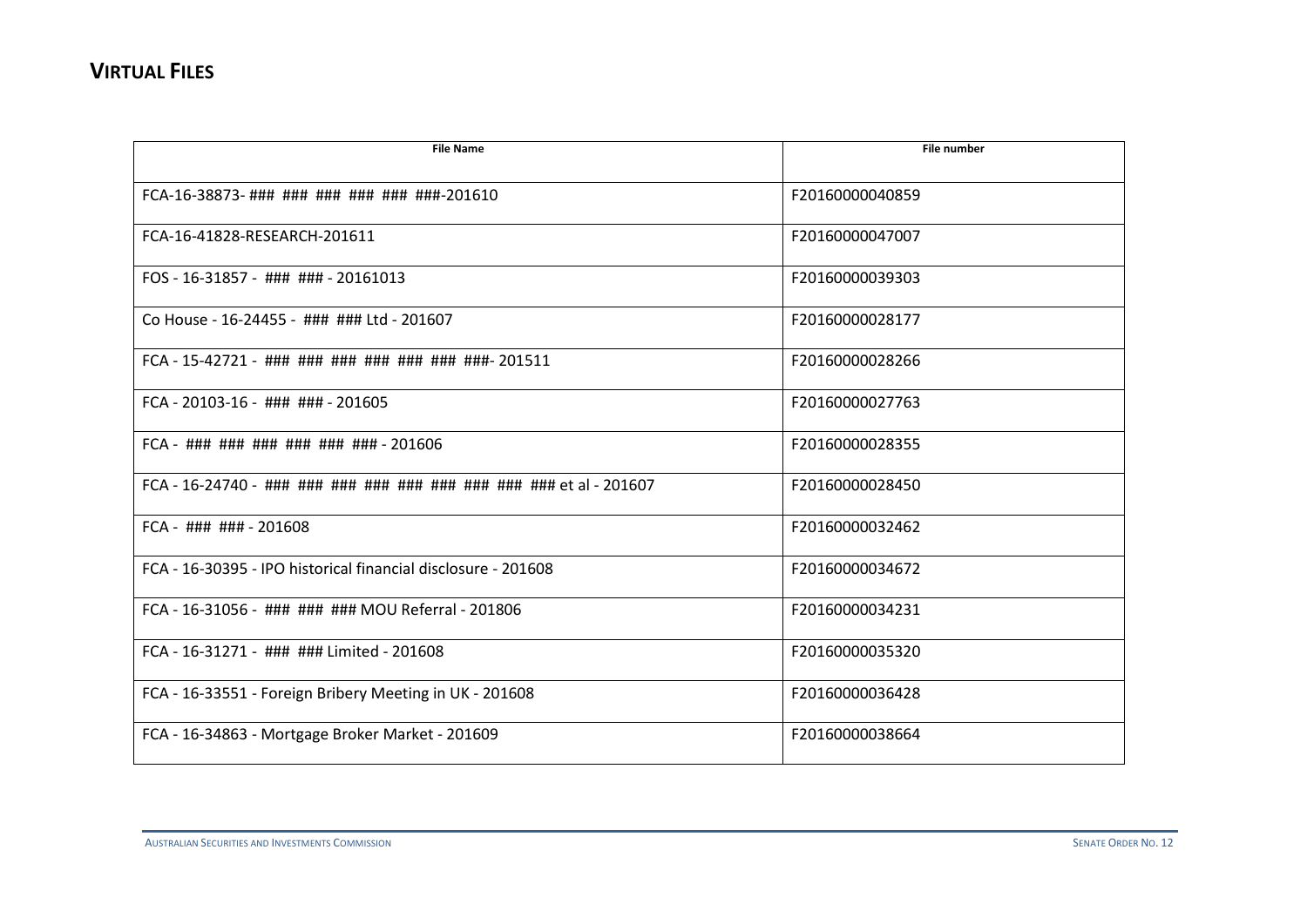| <b>File Name</b>                                                                    | <b>File number</b> |
|-------------------------------------------------------------------------------------|--------------------|
| FCA - 16-35074 - Global FX Code - 201609                                            | F20160000037635    |
| FCA - 16-37453 - ### ### Limited - 201610                                           | F20160000039528    |
| FCA - 16-38199 - EDR Framework in United Kingdom - 201010                           | F20160000040387    |
| FCA - 16-38744 - Distressed Issuers Disclosure - 201610                             | F20160000040956    |
| FCA - 16-43066 - Administrative Powers - 201611                                     | F20160000048346    |
| FCA - 16-43200 - ASIC Report 486 Sell-side Research and Corporate Advisory - 201610 | F20160000047944    |
| FCA - 16-43627 - ### ### Pty Ltd - 201611                                           | F20160000048304    |
| FCA - 16-46199 - Licensing comparative analysis - 201612                            | F20160000050331    |
| FCA - 16-47167 - LIBOR Notification of ### and ### EUs - 201612                     | F20160000050752    |
| SFO and FCA - 16-34568 - CIU VC re intelligence methods - 201610                    | F20160000039342    |
| UK-16-25181-##########+-20160713                                                    | F20160000029019    |
| GFSC - 16-30700 - ### ### - 201608                                                  | F20160000033989    |
| HKEx-16-33873- ### ### Pty Ltd - 201609                                             | F20160000039107    |
| HKEX-16-44176- ### ### PTY LTD                                                      | F20160000048565    |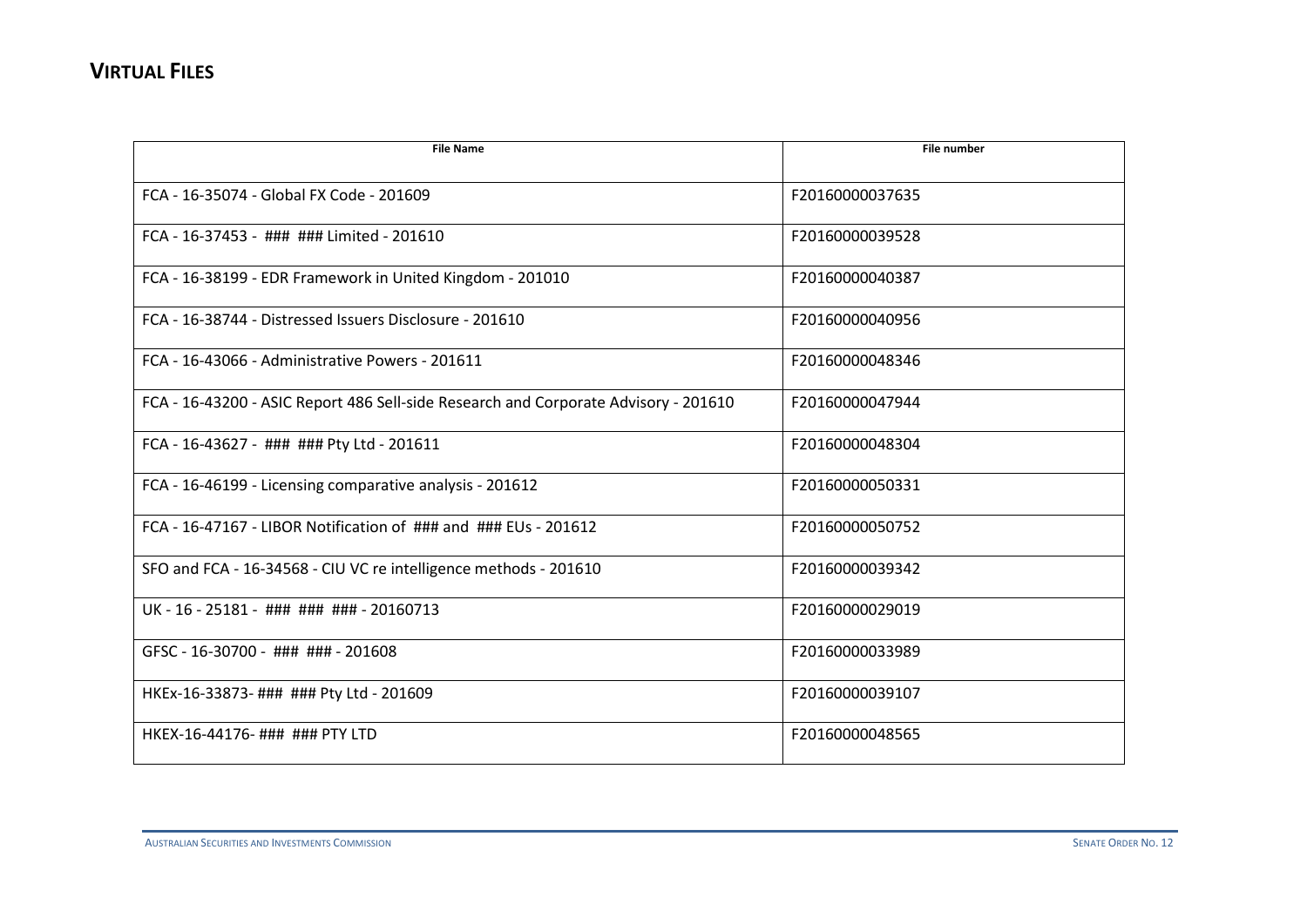| <b>File Name</b>                                              | <b>File number</b> |
|---------------------------------------------------------------|--------------------|
|                                                               |                    |
| HKMA - 16-23893 - ### #### - 201607                           | F20160000027476    |
| HKMA - 16-35540 - ### ### - 201609                            | F20160000038947    |
| HKMA - 30196-16 - ### ### ### - 201608                        | F20160000033810    |
| HKMA - 31220 -16 - ### ###                                    | F20160000034293    |
| SFC - 16 - 26926 - RESEARCH - 201607                          | F20160000030591    |
| SFC - 16-23553 - ### ### ### ### - 201607                     | F20160000028720    |
| SFC - 16-24736 - Enforcement Procedures and Policies - 201607 | F20160000028445    |
| SFC - 16 - 25018 - ### ### PTY LTD - 20160712                 | F20160000028752    |
| SFC - 16 - 25022 - ### ### - 20160712                         | F20160000028760    |
| SFC - 16-xxxxx - ### ### ### - 201607                         | F20160000030027    |
| SFC - 16-27907 - ### ###- 201608                              | F20160000031492    |
| SFC - 16-33570 - Probity - ### ### ### - 201609               | F20160000036513    |
| SFC - 16-35538 - ### ### ###                                  | F20160000038753    |
| SFC - 16-35669 - Trading Policy for Staff - 201610            | F20160000038106    |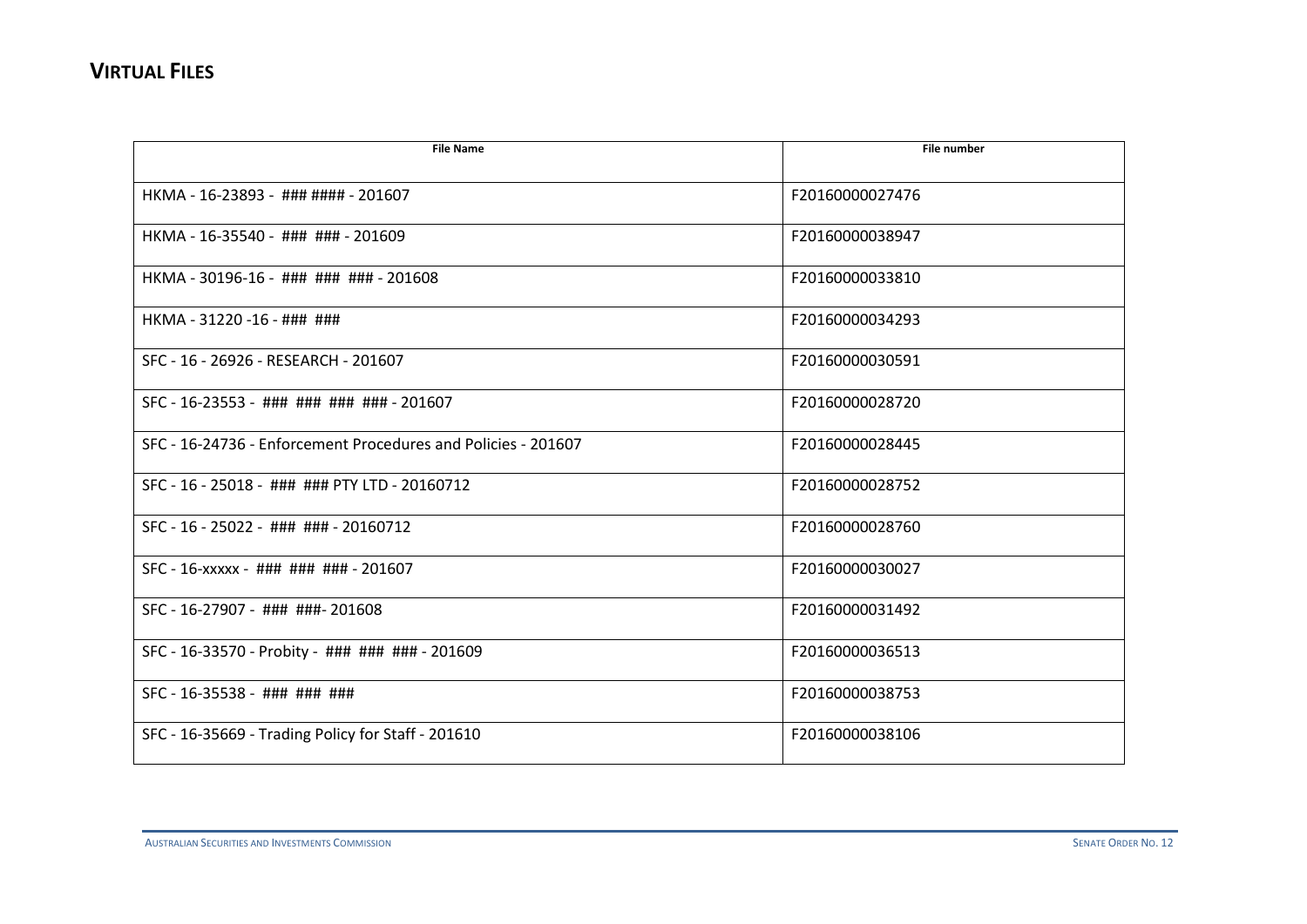| <b>File Name</b>                                      | File number     |
|-------------------------------------------------------|-----------------|
|                                                       |                 |
| SFC - 16-35883 - ### ### ### - 201610                 | F20160000039424 |
| SFC - 16-35925 - ### ### - 20161017                   | F20160000039565 |
| SFC - 16-37221 - ### ### - 201610                     | F20160000039535 |
| SFC - 16-37328 - ### ### - 201610                     | F20160000039417 |
| SFC - 16-38712 - ### ### Limited and ### ### - 201610 | F20160000040427 |
| SFC - 16-45064 - ### ### - 201611                     | F20160000049527 |
| SFC - 27477-16 - ### ### - 201608                     | F20160000031052 |
| SFC - 27494-16 - PROBITY - ### ### - 201608           | F20160000031073 |
| SFC - 27849-16 - PROBITY - ### ### - 201608           | F20160000031434 |
| SFC - 27871-16 - PROBITY - ### ### - 20160804         | F20160000031444 |
| SFC - 28937-16 - PROBITY - ### ### - 201608           | F20160000032459 |
| SFC - 30124-16 - ### Ltd - 20160823                   | F20160000033498 |
| SFC-16-25638 - ### ### ### ### LIMITED - 20160715     | F20160000029347 |
| SFC-16-34704 - ### ### ### - 201609                   | F20160000037344 |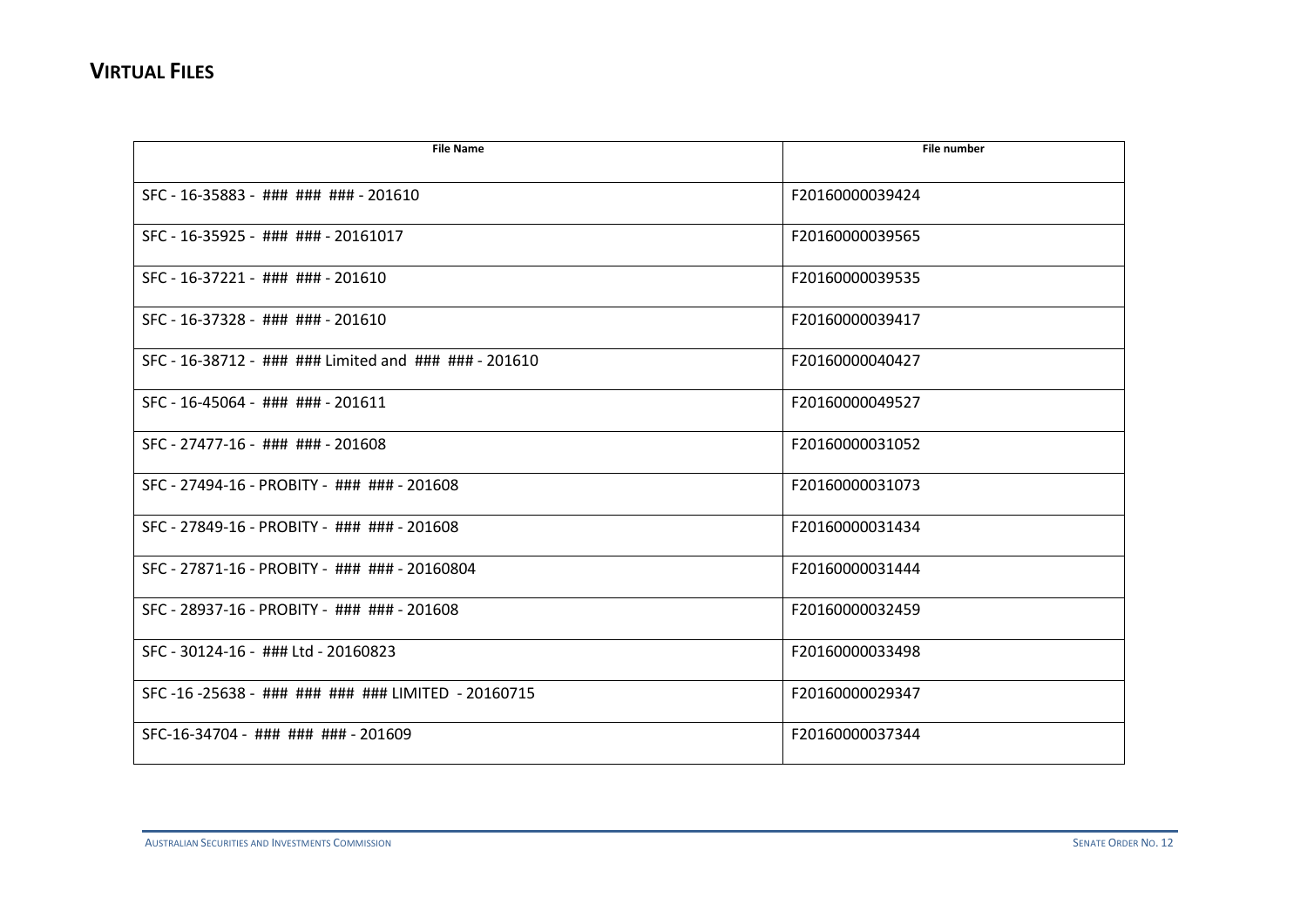| <b>File Name</b>                                      | <b>File number</b> |
|-------------------------------------------------------|--------------------|
|                                                       |                    |
| SFC-16-40142-###########-201611                       | F20160000041839    |
| SFC-16-40713-### ### ### -201611                      | F20160000041837    |
| HKCR - 16 - 29129 - ### ### ### ### LTD - 201608      | F20160000032617    |
| HKCR-16-29108- ### ### ### LTD-201608                 | F20160000032545    |
| HKCR-16-29110-16-##########+-201608                   | F20160000032546    |
| HKCR-16-44436-### ### ###-201612                      | F20160000048752    |
| ROC-16-36372-### ### ### -201610                      | F20160000040343    |
| SFC - 16 - 35269 - ### ### ###                        | F20160000037718    |
| SFC - 20108-16 - Project Ziggy - 201605               | F20160000027764    |
| SFC - 16-27621 - ### ### ###and ### ### ### - 201607  | F20160000031260    |
| SFC - 16-29109 - ### ### ###- 201608                  | F20160000035643    |
| SFC - ### ### - 201608                                | F20160000032464    |
| SFC - 16-32414 - ### ### Ltd - 201609                 | F20160000035506    |
| SFC - 16-37520 - ### ### ### ### ### ### ### - 201610 | F20160000039570    |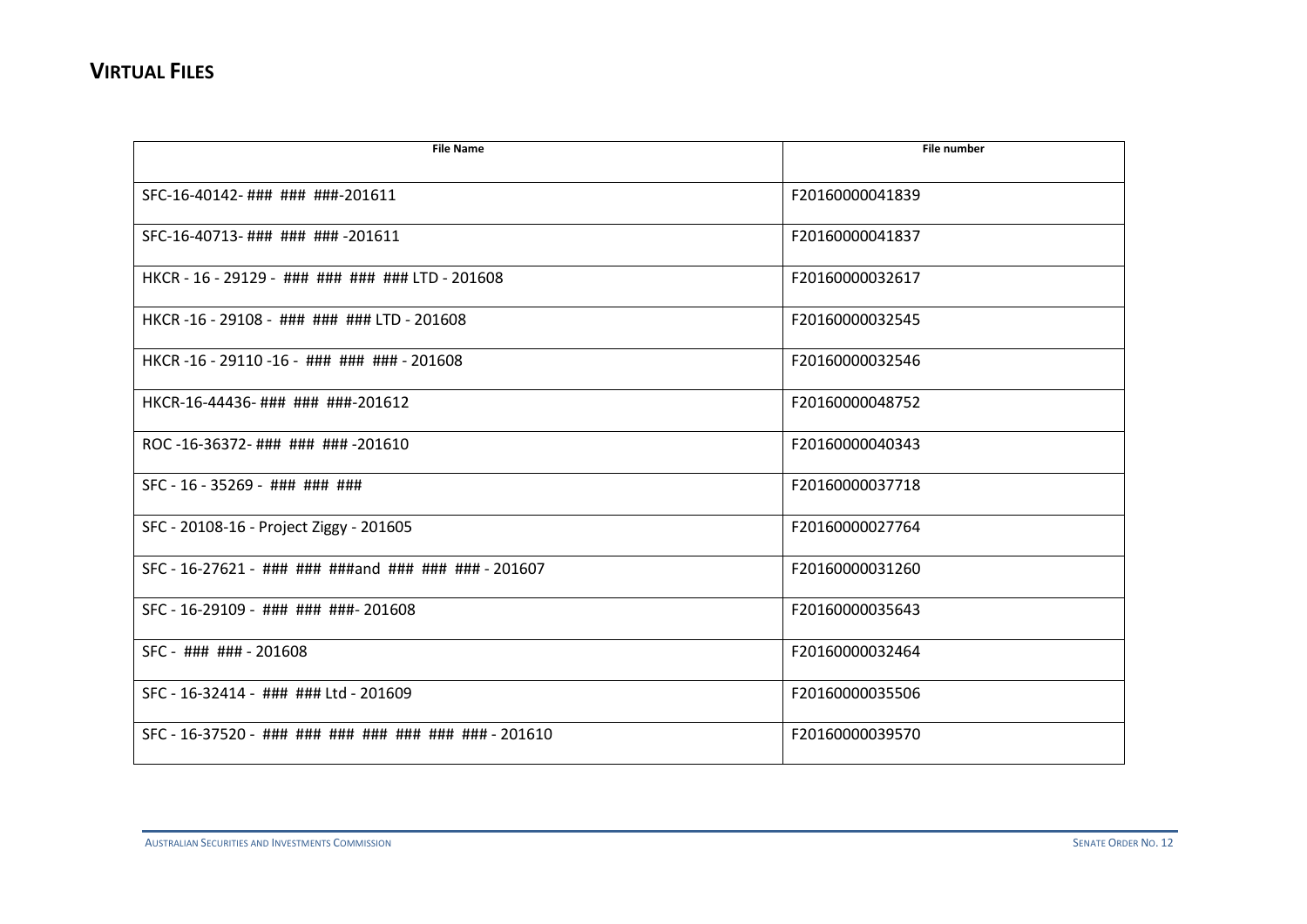| <b>File Name</b>                                         | File number     |
|----------------------------------------------------------|-----------------|
| SFC - 16-37922 - ### Ltd - 201610                        | F20160000039868 |
| SFC - 16-43449 - Administrative Powers - 201611          | F20160000048450 |
| SFC - 16-46197 - Licensing comparative analysis - 201612 | F20160000050327 |
| SFC-16-30042-16- ### ### ### LTD - 201611                | F20160000041840 |
| SFC-16-42167- ### ### ### LIMITED-201611                 | F20160000047505 |
| Requests In                                              | F20160000039419 |
| Interpol - 16-37326 - ### Pty Ltd - 201610               | F20160000039420 |
| OJK - 16-35502 - MEETING WITH ASIC - 201610              | F20160000041419 |
| FSA - 16-35542 - ### and ### - 201609                    | F20160000039112 |
| INTERPOL -16-34293- ### Pty Ltd - 201609                 | F20160000037222 |
| SEBI - ### ### - 201608                                  | F20160000032516 |
| AFP - 16-33535 - ### ### ### ### Pty Ltd - 201609        | F20160000037683 |
| AFP - 16-33545 - ### ###Pty Ltd and ### ### - 201609     | F20160000036949 |
| AGD - 13-53597 - Interpol Red Notice for ### ###- 201312 | F20160000035686 |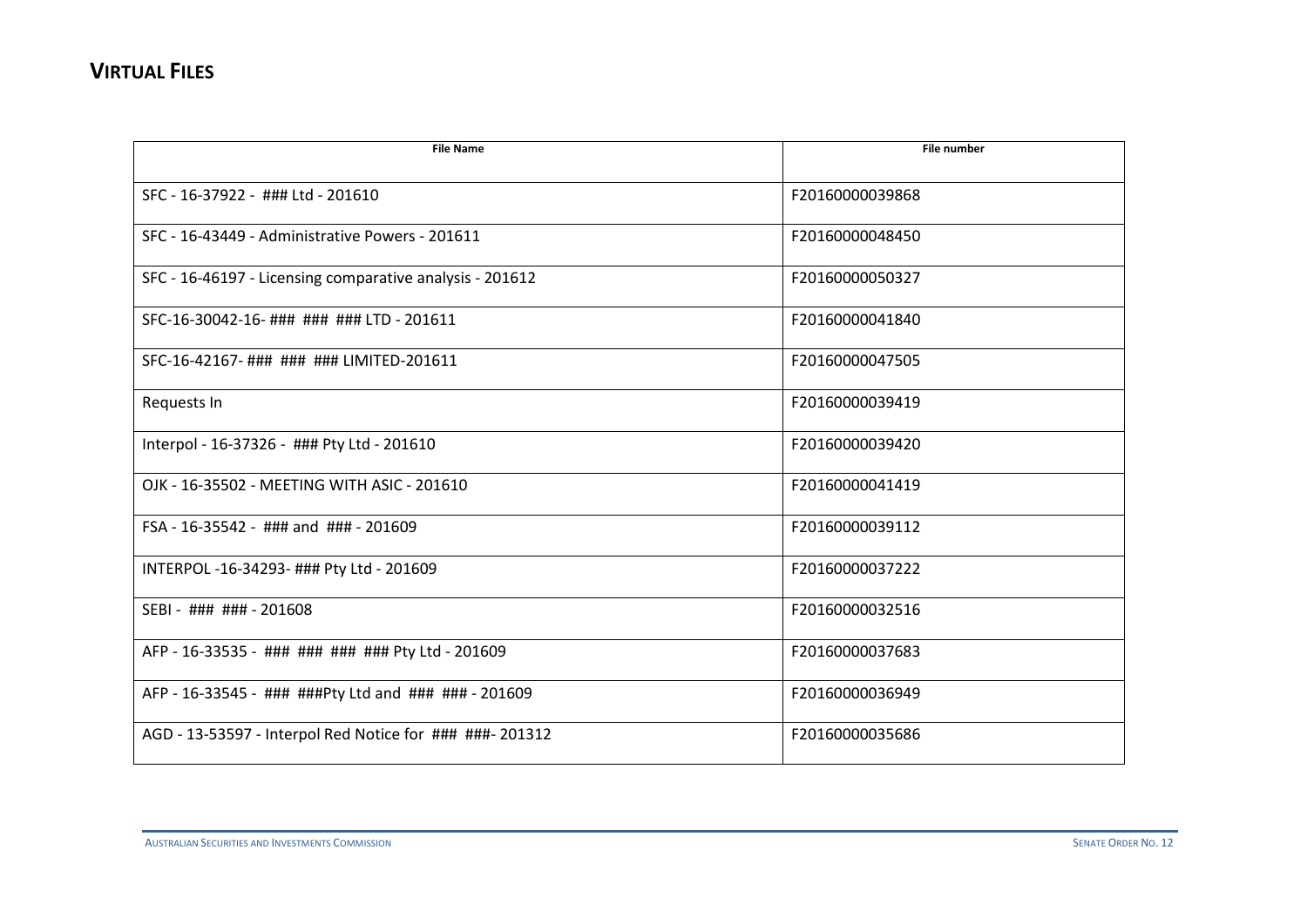| <b>File Name</b>                                                             | <b>File number</b> |
|------------------------------------------------------------------------------|--------------------|
|                                                                              |                    |
| IOSCO - 16-27341 - Market Surveillance Report Survey Data from 2009 - 201607 | F20160000030897    |
| CBI - 16-31295 - ### ### Pty Ltd and ### ### - 201608                        | F20160000034350    |
| CBI - 16-32311 - ### ### ### ### Pty Ltd - 201609                            | F20160000036203    |
| CBI - 16-34564 - ### Limited et al - 201609                                  | F20160000037263    |
| CBI - 16-45704 - ### ### - 201612                                            | F20160000049710    |
| Interpol - 16-28531 - ### ### and ### ### ### Ltd - 201608                   | F20160000032643    |
| ISA - ### ### ### - 201607                                                   | F20160000030043    |
| ISA - ### ### - 201608                                                       | F20160000032461    |
| <b>Requests Out</b>                                                          | F20160000032460    |
| CNSB - ### ###- 201608                                                       | F20160000033058    |
| Interpol - 16-28534 - ### ### ### ### ### ### Ltd - 201608                   | F20160000032653    |
| FSC - 30108-16 - ### ### - 20160823                                          | F20160000033497    |
| FSA - 16-3013 - ### ### ### ### Pty Ltd - 201607                             | F20160000027579    |
| FSA - 16-38947 - ### ### ### ### - 201610                                    | F20160000040636    |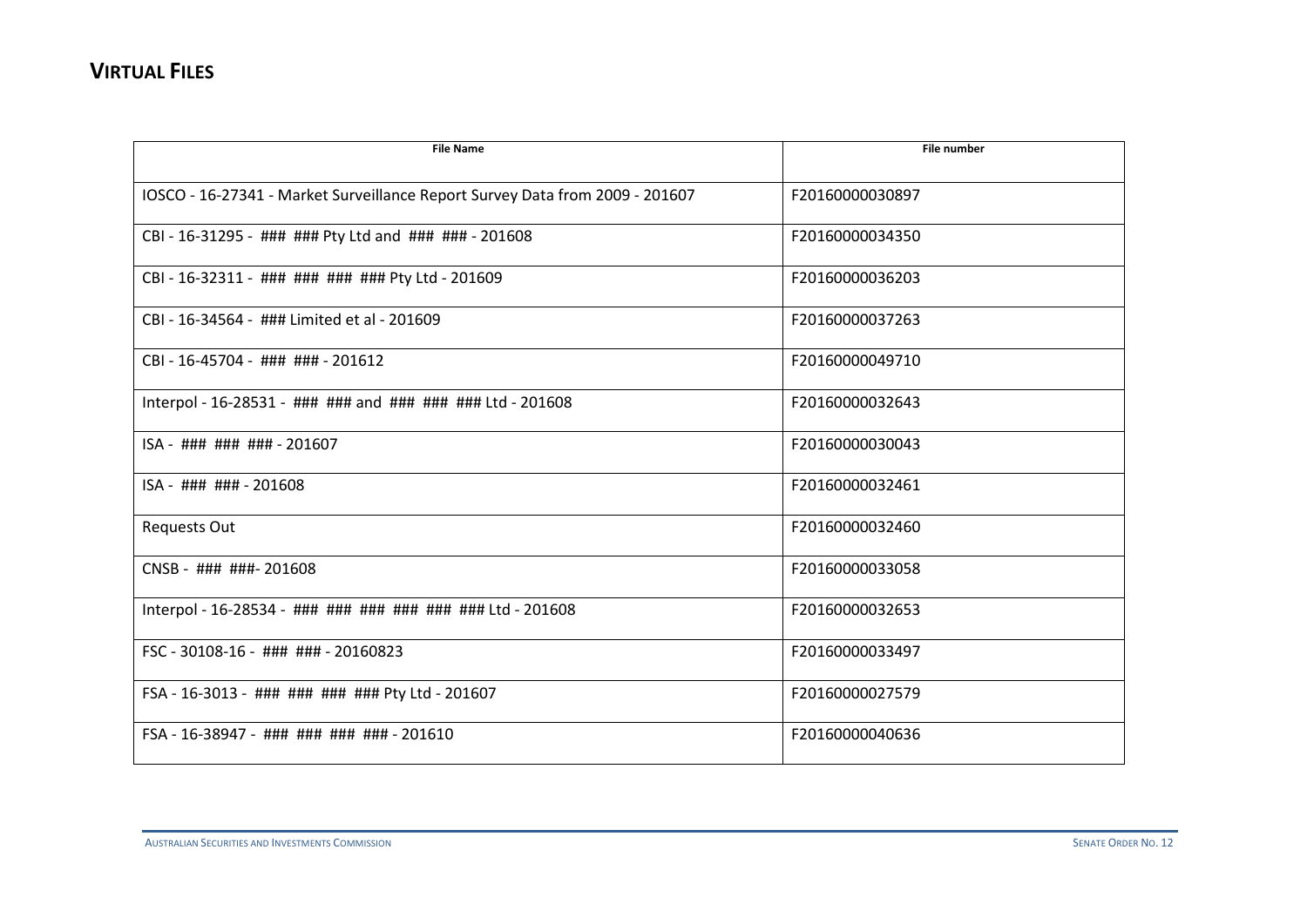| <b>File Name</b>                                     | File number     |
|------------------------------------------------------|-----------------|
|                                                      |                 |
| FSA - ### ### ### ### ### - 201608                   | F20160000032758 |
| FSA - 16 - 31113 - ### ### LTD - 201608              | F20160000034235 |
| Requests In                                          | F20160000027765 |
| CMA-KENYA-### ### ### -201612                        | F20160000049821 |
| FSS - 16-39556 - Visit - Dispute Resolution - 201610 | F20160000041471 |
| FSC - 16- ### ### ### ### ### - 201608               | F20160000032797 |
| SEC - 16-42136 - Audit Committee responsibilities    | F20160000047186 |
| FCMC - ### ### ### ### ### - 201608                  | F20160000032766 |
| MFSA - 16-35539 - ### ### - 201609                   | F20160000039819 |
| MFSA - 31150 -16 - ### ### -201608                   | F20160000034236 |
| MFSA-16-29939 ### ### PTY LTD - 201608               | F20160000033328 |
| Requests In                                          | F20160000041846 |
| FSC - ### ### - 201608                               | F20160000032721 |
| Requests In                                          | F20160000030783 |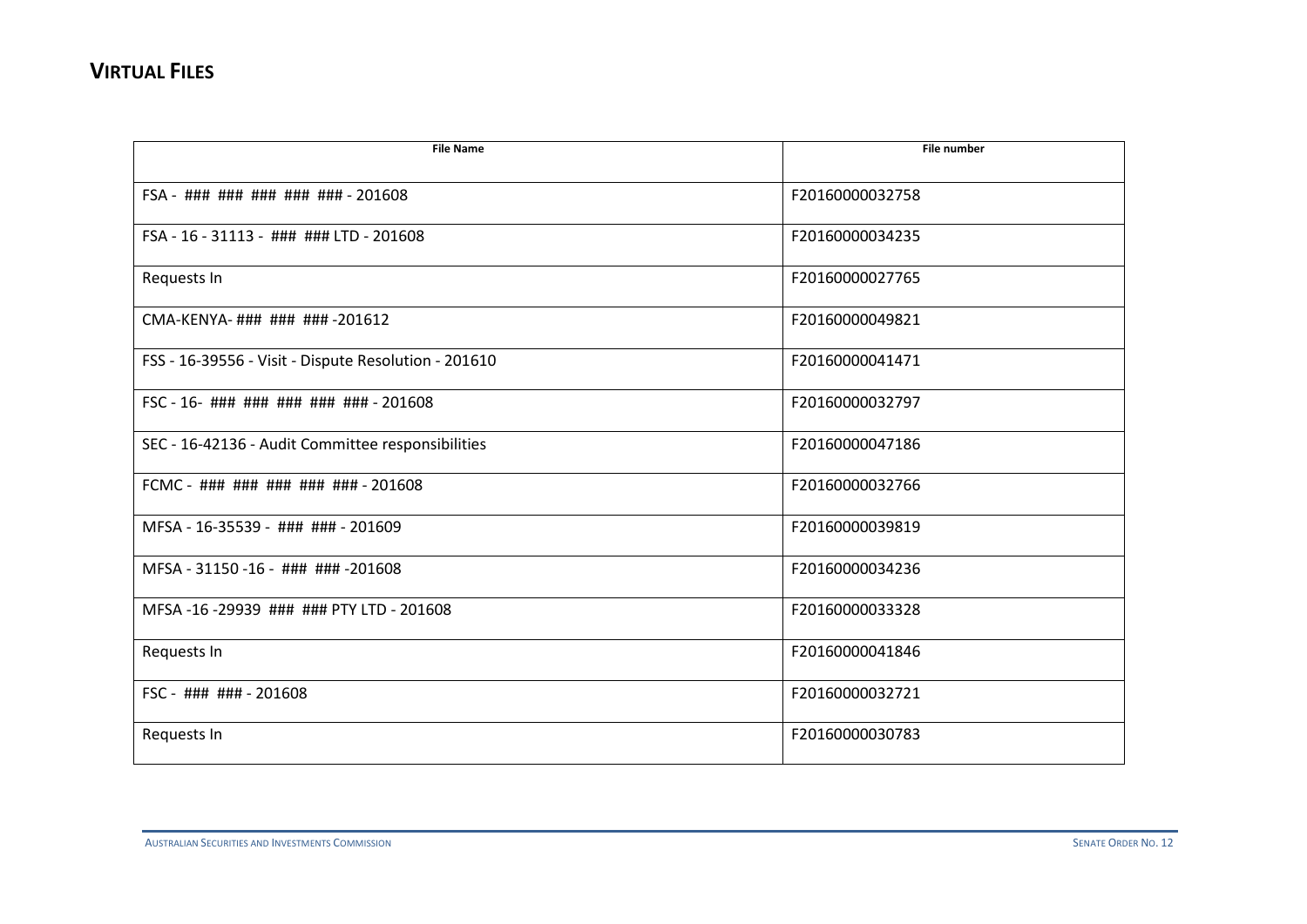| <b>File Name</b>                                       | <b>File number</b> |
|--------------------------------------------------------|--------------------|
|                                                        |                    |
| ### ### ### - 16-29812 - DCI research - 201609         | F20160000036202    |
| LFSA - 16-24492 - ### Pty Ltd and ### ### - 201607     | F20160000028933    |
| MSC - 16-25589 - ### ### contact details - 201607      | F20160000029349    |
| MSC - 16-27343 - Prospectus Regime - 201607            | F20160000030965    |
| MSC - 16-36590 - Day Trading - 201610                  | F20160000038977    |
| MSC - 16-40760 - Tracing Beneficial Ownership - 201610 | F20160000041869    |
| 16-26535 - ### ### ### ### Pty Ltd - 201607            | F20160000030240    |
|                                                        | F20160000028488    |
| MSC - ### ### - 201608                                 | F20160000032518    |
| ### - 29812-16 - Research - 201608                     | F20160000033300    |
| AFM - 16-26530 - ### ### ### ### Limited - 201607      | F20160000030169    |
| AFM - 16-33255 - ### Limited                           | F20160000036849    |
| AFM - 16-34900 - ### ### ### Limited - 201609          | F20160000039904    |
| AFM - 16-34868 - Mortgage Broker Market - 201609       | F20160000038828    |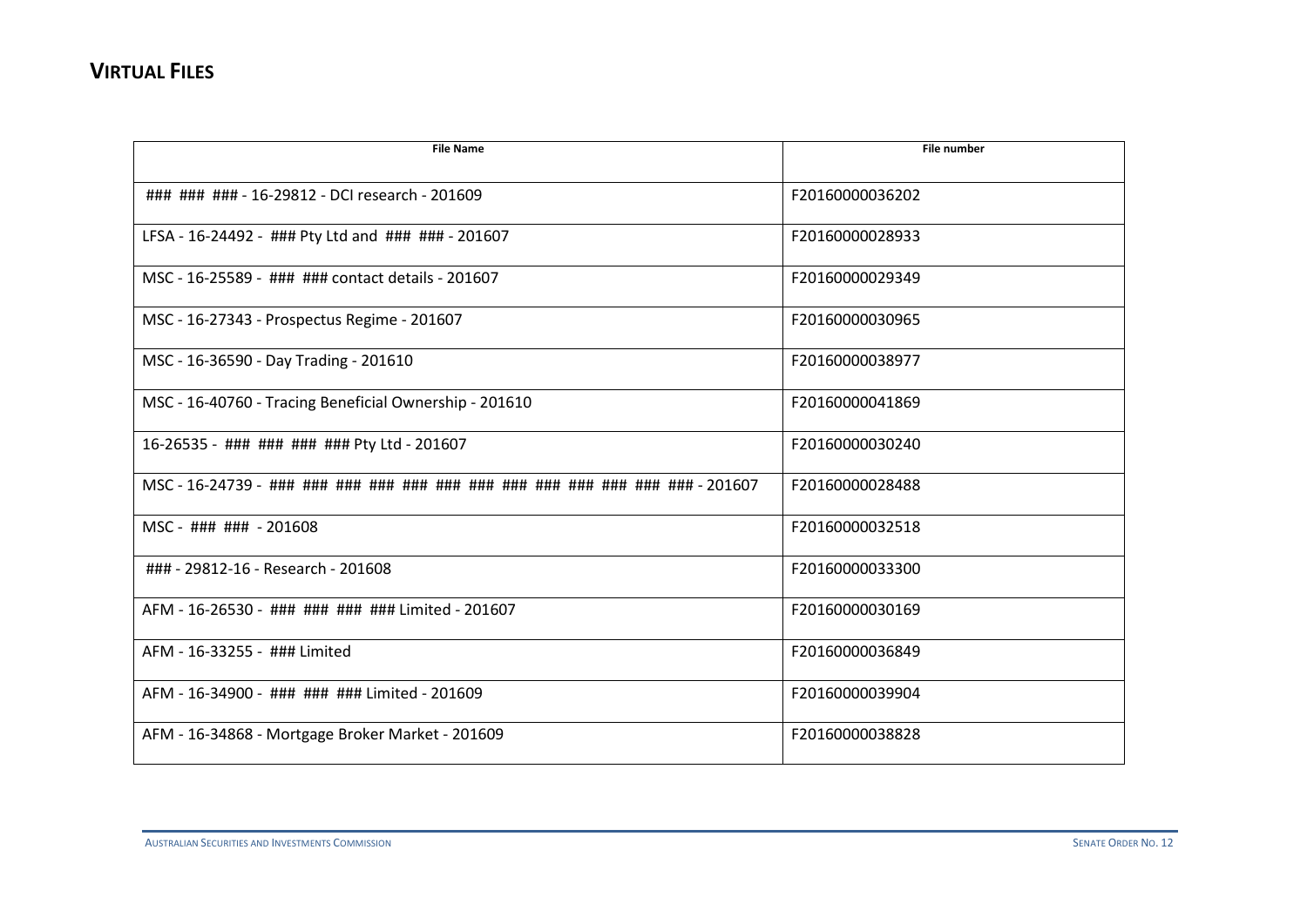| <b>File Name</b>                                                           | <b>File number</b> |
|----------------------------------------------------------------------------|--------------------|
|                                                                            |                    |
| Police - ### ### ### ### ### - 201210                                      | F20160000050851    |
| FSA - ### ### ### ### ### - 201608                                         | F20160000032780    |
| FMA - 16-24949 - LIBOR Discussion - 201607                                 | F20160000028672    |
| FMA - 16-27109 - ### PTY LTD - 201607                                      | F20160000030714    |
| FMA - 16-29962 - Annual Returns for MIS - 201608                           | F20160000034608    |
| FMA - 16-30758 - Probity - USIG - 201608                                   | F20160000033998    |
| FMA - 16-30839 - ### ### Pty Ltd - 201608                                  | F20160000034072    |
| FMA - 16-30840 - ### Pty Ltd - 201608                                      | F20160000034099    |
| FMA - 16-32301 - Pobity - ### ### - 201609                                 | F20160000035913    |
| FMA - 16-33559 - Mutual Recognition of Securities Offerings Guide - 201609 | F20160000036514    |
| FMA - 16-34758 - BBSW - ### ### Corporation - 201609                       | F20160000037473    |
| FMA - 16-35534 and 16-35535 - ### ### ### Probity - 201610                 | F20160000038069    |
| FMA - 16-37753 - ASX24 - 201610                                            | F20160000040040    |
| FMA - 16-38433 - Corporate Enterprises and ### ### - 201610                | F20160000040216    |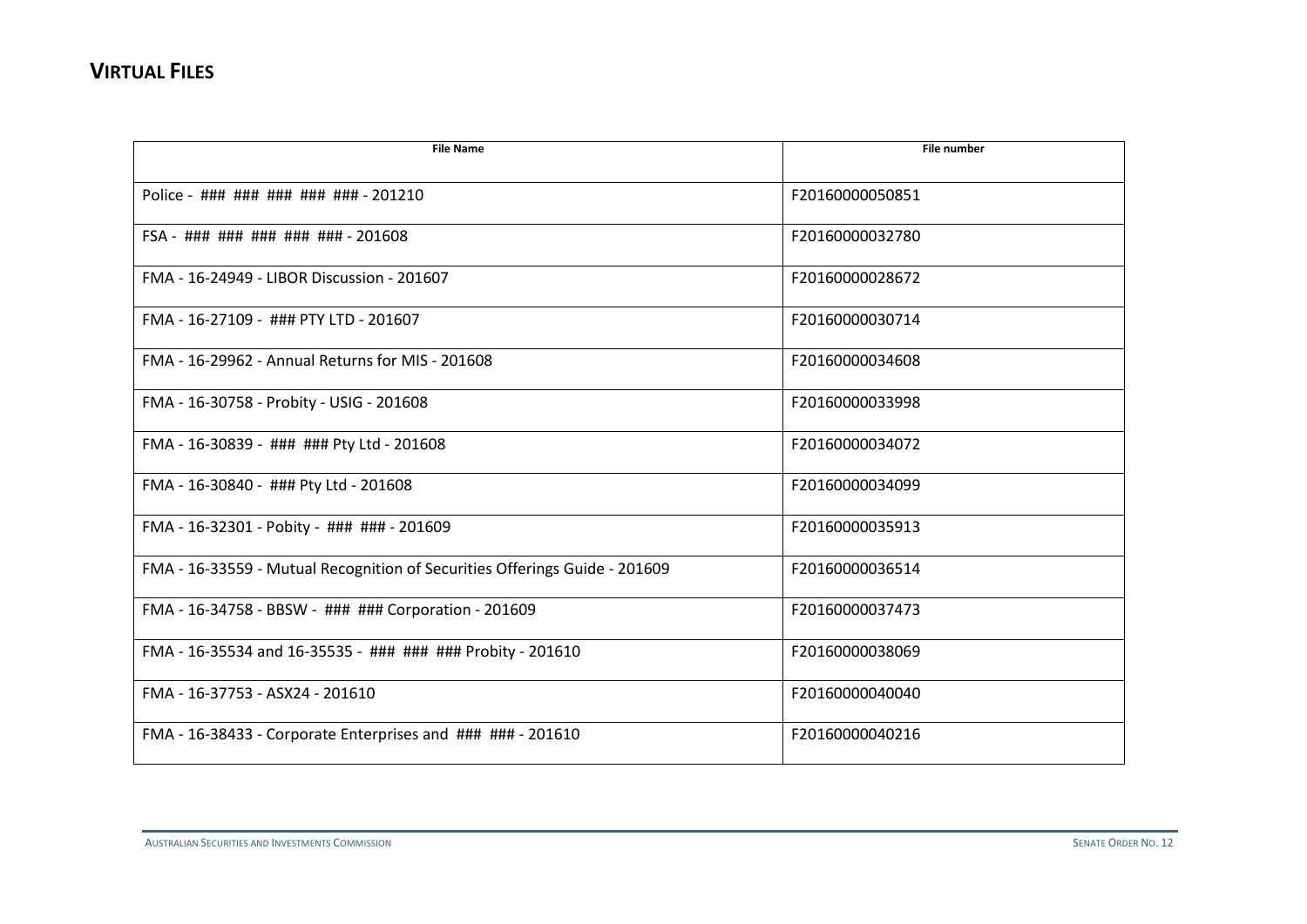| <b>File Name</b>                                                        | <b>File number</b> |
|-------------------------------------------------------------------------|--------------------|
| FMA - 16-42218 - Visit re Fund Managers and Financial Advisers - 201611 | F20160000047246    |
| FMA - 16-44724 - ### - Defence - 201612                                 | F20160000048979    |
| FMA - 16-45698 - ### ### - 201612                                       | F20160000049558    |
| FMA - 16-45699 - ### ### Pty Ltd - 201612                               | F20160000050704    |
| FMA - 28076-16 - ### ### ### LTD and ### ### - 201608                   | F20160000031704    |
| MBIE - 16-37388 - Exemption for ### ### - 201610                        | F20160000039577    |
| NZ Ministryof Business -16 -37595- DELEGATION -201610                   | F20160000040368    |
| NZMBIE-16-4139- ### PTY LTD-201611                                      | F20160000042363    |
| NZPol - 16-38876 - ### ### ### ### - 201610                             | F20160000040800    |
| CO - 16-32026 - ### ### LIMITED - 201609                                | F20160000035029    |
| ComCom - 16-29606 - ### - 201608                                        | F20160000033148    |
| ComCom - 16-31115 - ### - 201608                                        | F20160000034234    |
| ComCom - 16-38244 - Global FX Code - 201610                             | F20160000040101    |
| ComCom - 16-43523 - Administrative Powers - 201611                      | F20160000048455    |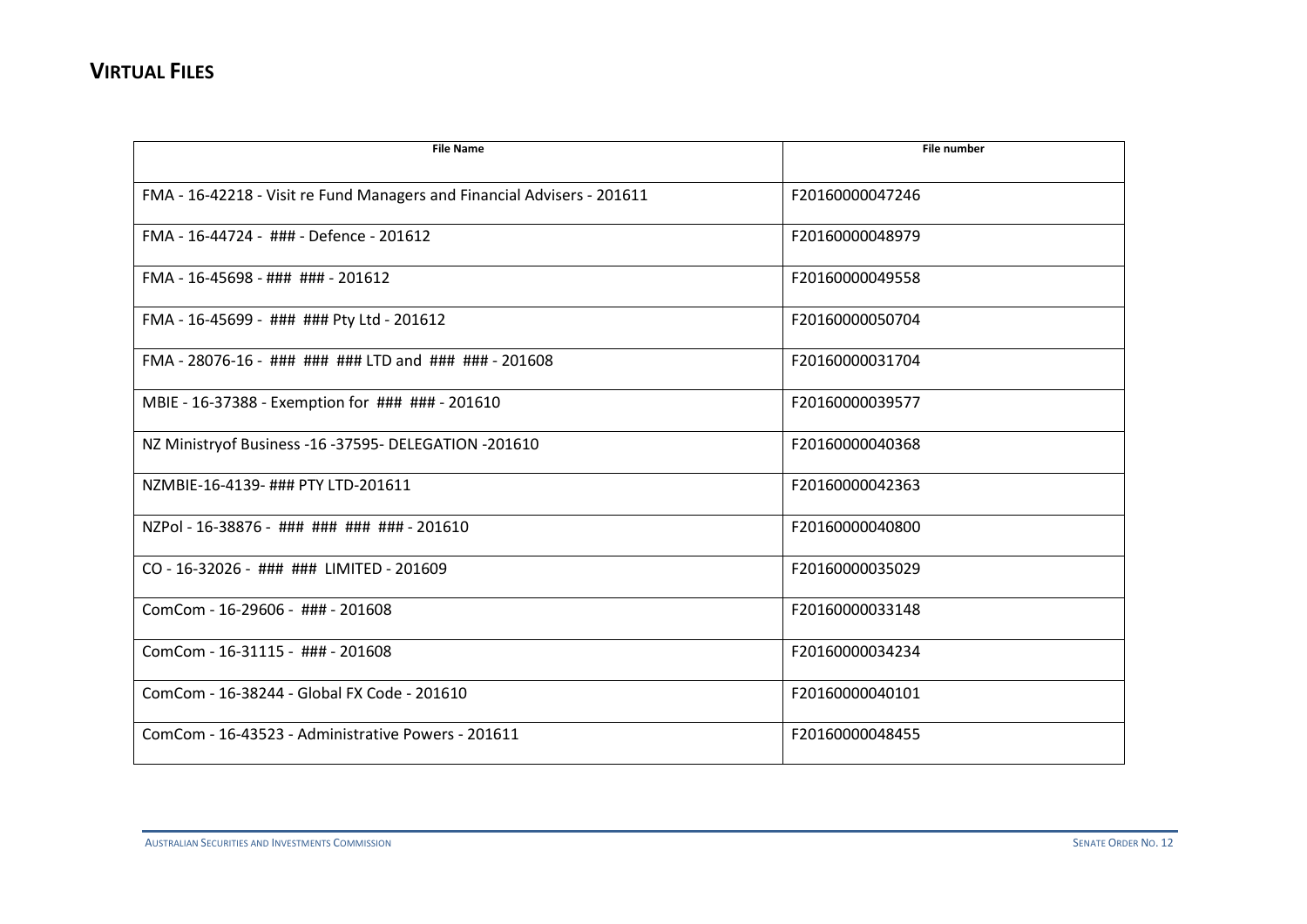| <b>File Name</b>                                                | <b>File number</b> |
|-----------------------------------------------------------------|--------------------|
| FCA - 16-24223 - ### Limited - 201606                           | F20160000028473    |
| FMA - 16-24572 - ### (OPI) matter - 201607                      | F20160000028320    |
| FMA - 16-24734 - ###(######) - 201607                           | F20160000028440    |
| FMA - 16-27342 - Fees and Levy Structure - 201607               | F20160000030963    |
| FMA - ### ### ### ### ### - 201608                              | F20160000032767    |
| FMA - 16-35075 - Global FX Code - 201609                        | F20160000037634    |
| FMA - 16-38200 - EDR Framework in NZ - 201610                   | F20160000040385    |
| FMA - 16-43453 - Administrative Powers - 201611                 | F20160000048451    |
| FMA - 16-46201 - Licensing comparative analysis - 201612        | F20160000050015    |
| FMA - 16-47160 - LIBOR Notification of ### and ### EUs - 201612 | F20160000050741    |
| FMA - 30689-16 - ### ### Ltd - 201608                           | F20160000033923    |
| FMA-16-31889- ### ### LIMITED-201609                            | F20160000035892    |
| NZCC - 16-34869 - Mortgage Broker Market - 201609               | F20160000040474    |
| NZX - ### ### ### Limited - 201609                              | F20160000037209    |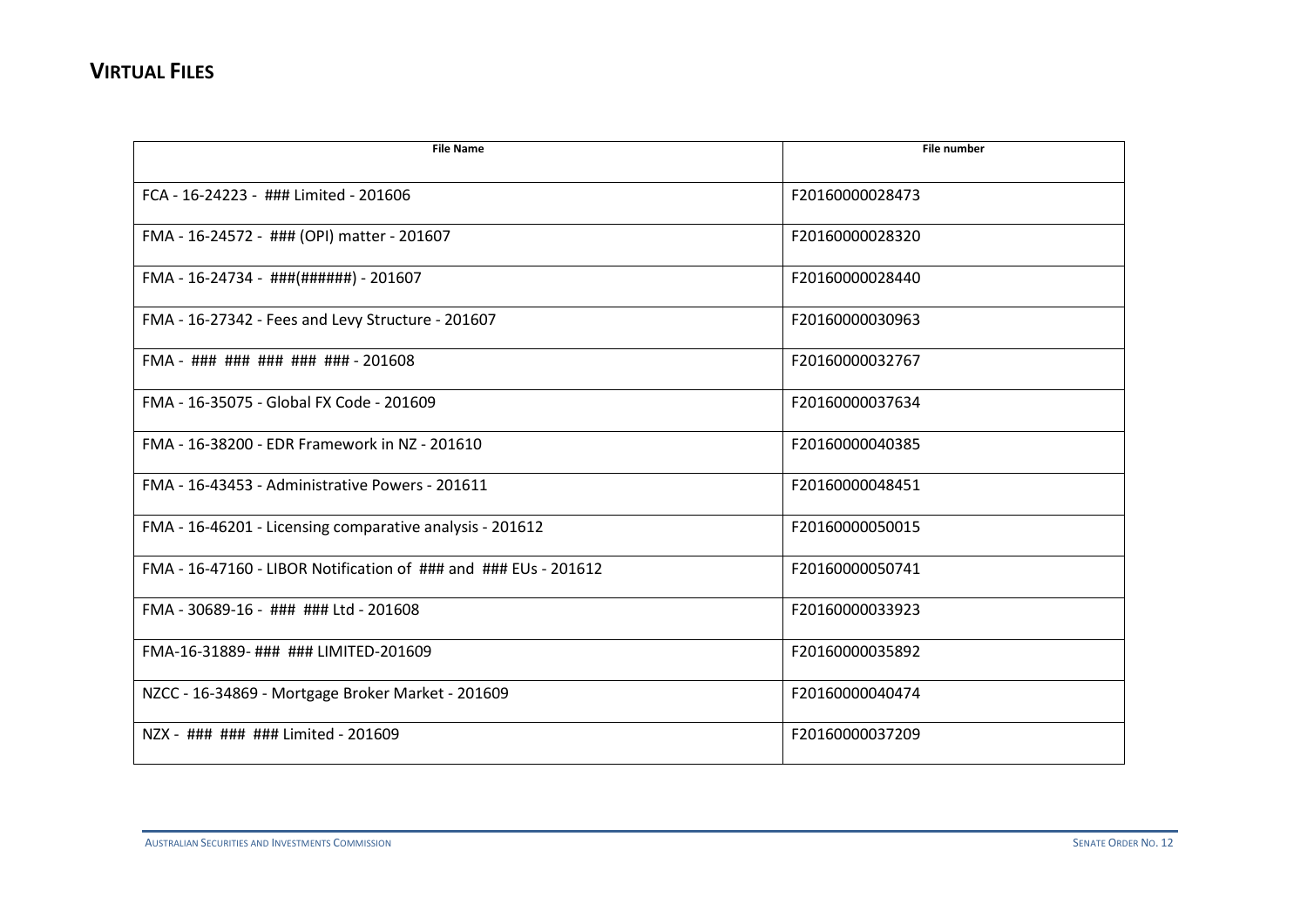| <b>File Name</b>                                                        | <b>File number</b> |
|-------------------------------------------------------------------------|--------------------|
| SEC - 16-25040 - Risk monitoring framework - 201607                     | F20160000029273    |
| SEC - 16-32017 - ### ### ### Pty Ltd - 201609                           | F20160000035039    |
| Registro Publico De Panama -16-46681- ### ### ###-201612                | F20160000050603    |
| SMV - ### ### ### ### ### - 201608                                      | F20160000032785    |
| FIU - 16-43306 - ### ### - 201611                                       | F20160000048022    |
| SEC - ### ### - 201608                                                  | F20160000032514    |
| FSA - 16-28482 - ### ### - 201608                                       | F20160000032058    |
| FSA - ### ### ### ### ### - 201608                                      | F20160000032788    |
| Interpol - 16-34480 - ### ### - 201609                                  | F20160000037231    |
| ASF - ### ### ### ### ### - 201608                                      | F20160000032791    |
| INTERPOL-16-36111 - ### ### -20160929                                   | F20160000037684    |
| CMA - 16-43283 - Secondment to ASIC - 201610                            | F20160000048004    |
| CMA - 16-47327 - Survey on Disclosing Capital Market Sanctions - 201612 | F20160000050838    |
| AGC - 16-44318 - White Collar Crime Prosecutions - 201611               | F20160000048665    |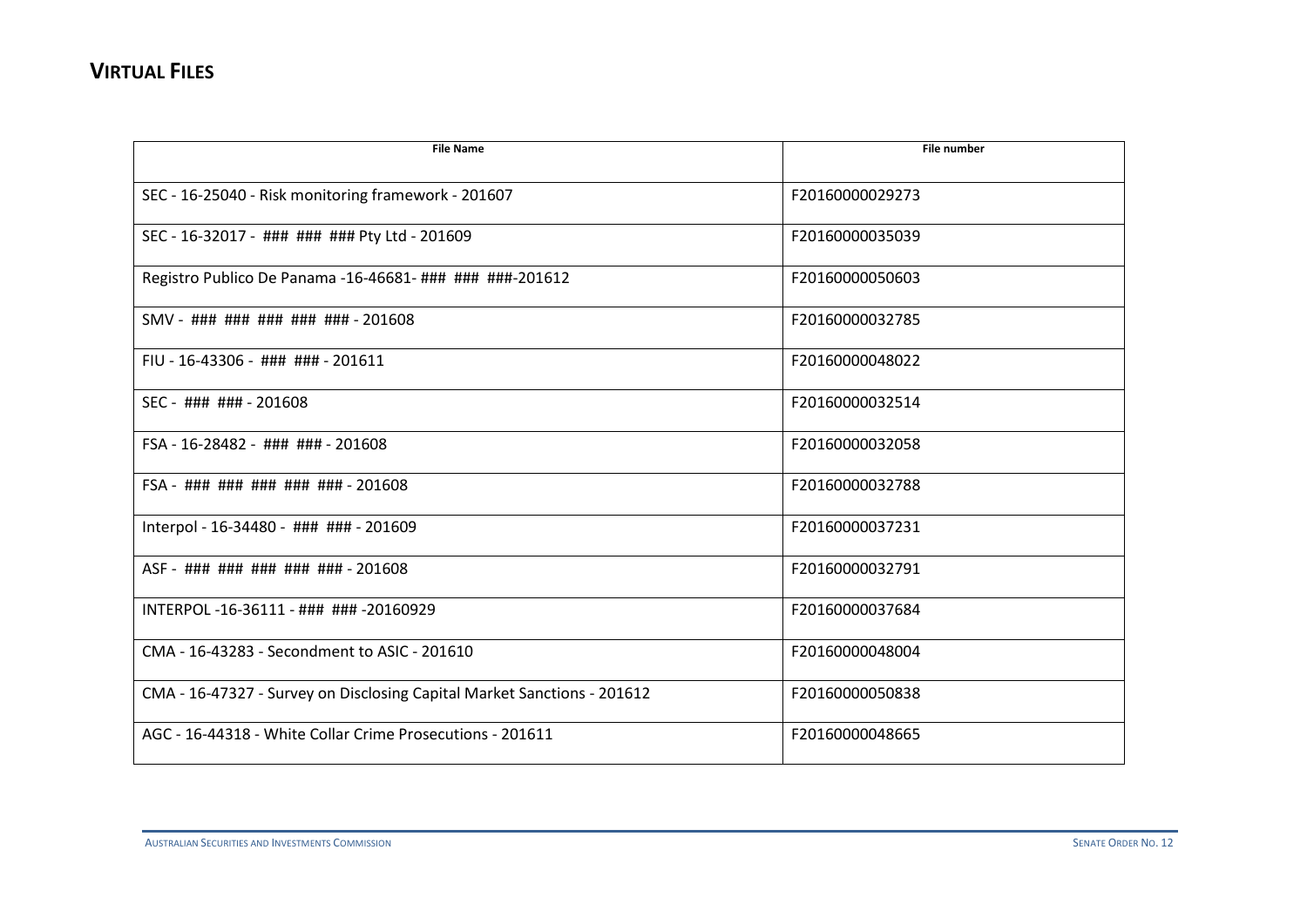| <b>File Name</b>                                              | <b>File number</b> |
|---------------------------------------------------------------|--------------------|
|                                                               |                    |
| INTERPOL - 16 - 19277 - ### ### PTY LTD - 20160712            | F20160000029348    |
| Interpol - 16-32020 - ### ### ### - 201609                    | F20160000035020    |
| INTERPOL - 16-38638 - ### ### ### Pty Ltd                     | F20160000040353    |
| INTERPOL-16-30405 - ### ### ### - 201608                      | F20160000033831    |
| INTERPOL-16-38643-#######PTYLTD-201610                        | F20160000040354    |
| MAS - 16 - 25359 - ### ### ### ### ### ### ### ### + 20160714 | F20160000029237    |
| MAS - 16 -26534 - ### ### -201607                             | F20160000030163    |
| MAS - 16-25218 - ### ### ###Pty Ltd - 201607                  | F20160000029181    |
| MAS - 16-25221 - ### ### ### ### - 201606                     | F20160000028961    |
| MAS-16- ### ### ### - 201607                                  | F20160000029047    |
| MAS - 16-28311 - ### ### ### ### - 201808                     | F20160000032290    |
| MAS - 16-31240 - ### ### ### ### Pty Ltd - 201608             | F20160000034295    |
| MAS - 16-36114 - ### ### ### visit to ASIC - 201610           | F20160000038728    |
| MAS - 16-37460 - ### ### ### ### - 201610                     | F20160000039534    |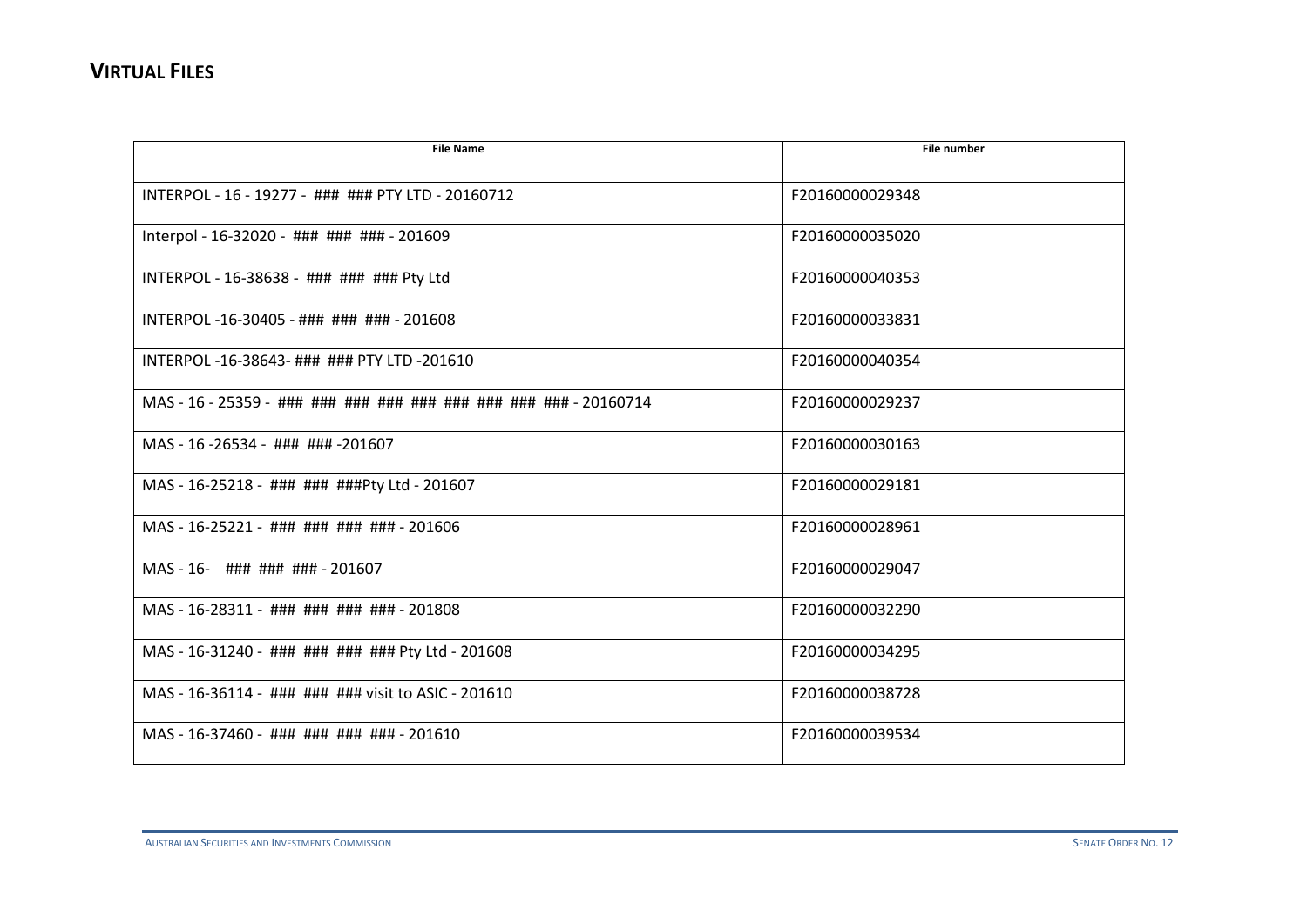| <b>File Name</b>                                      | <b>File number</b> |
|-------------------------------------------------------|--------------------|
| MAS - 16-37578 - ###penalties - 201610                | F20160000039742    |
| MAS - 16-39271 - ### ### - 201610                     | F20160000040761    |
| MAS-16-42018 - ### ### ### - 201611                   | F20160000047124    |
| MAS - 16-42199 - ### ### ### - 201611                 | F20160000049150    |
| MAS - 16-46868 - ### ### Pty Ltd - 201612             | F20160000050458    |
| MAS-16-36382- tele conference with licensing - 201610 | F20160000039320    |
| MAS-16-41328-###########-201611                       | F20160000042362    |
| MAS-16-41422-RESEARCH-201611                          | F20160000048433    |
| SPF - 16-26567 - ### ### ### Pty Ltd and ###- 201607  | F20160000030189    |
| ACRA - 16-25184 - ### ### LTD - 20160713              | F20160000029033    |
| ACRA-16-38653- ### ### ### ### ### Ltd-201610         | F20160000041683    |
| MAS - 16-24726 - ### ### Ltd - 201607                 | F20160000028423    |
|                                                       | F20160000028486    |
| MAS - 16-29021 - ###- Managed FX - 20160815           | F20160000032466    |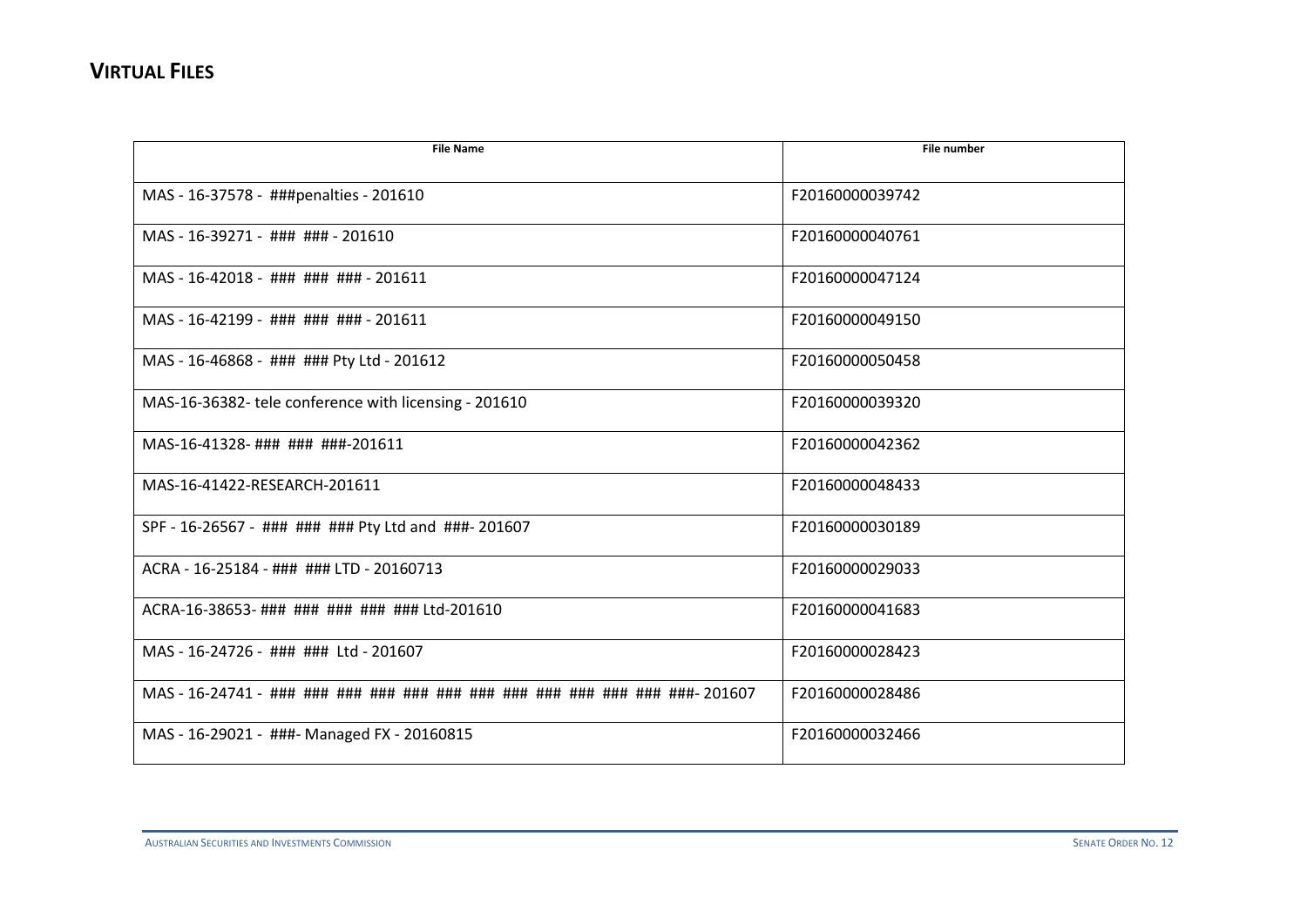| <b>File Name</b>                                                         | <b>File number</b> |
|--------------------------------------------------------------------------|--------------------|
| MAS - ### ### - 201608                                                   | F20160000032465    |
| MAS - 16-37391 - Facilitate ACCC - MAS Investigation Discussion - 201610 | F20160000039458    |
| MAS - 16-38198 - EDR Framework in Singapore - 201610                     | F20160000040374    |
| MAS - 16-43450 - Administrative Powers - 201611                          | F20160000048449    |
| MAS - 16-46198 - Licensing comparative analysis - 201612                 | F20160000050326    |
| MAS - 16-47158 - LIBOR Notification of ### ### ### EUs - 201612          | F20160000050736    |
| Requests In                                                              | F20160000042365    |
| Requests In                                                              | F20160000033326    |
| Sweden FI - 29900-16 - Probity - ### ### - 201608                        | F20160000033327    |
| $FI - 16 - -$ ### ### ### ### ### - ### - 201609                         | F20160000035567    |
| Interpol - 16-28340 - ### ###- 201608                                    | F20160000031921    |
| <b>Requests Out</b>                                                      | F20160000033438    |
| IBRSeychelles - 16 - 28759 - ### ### ### ### - 201608                    | F20160000032325    |
| Contacts                                                                 | F20160000047935    |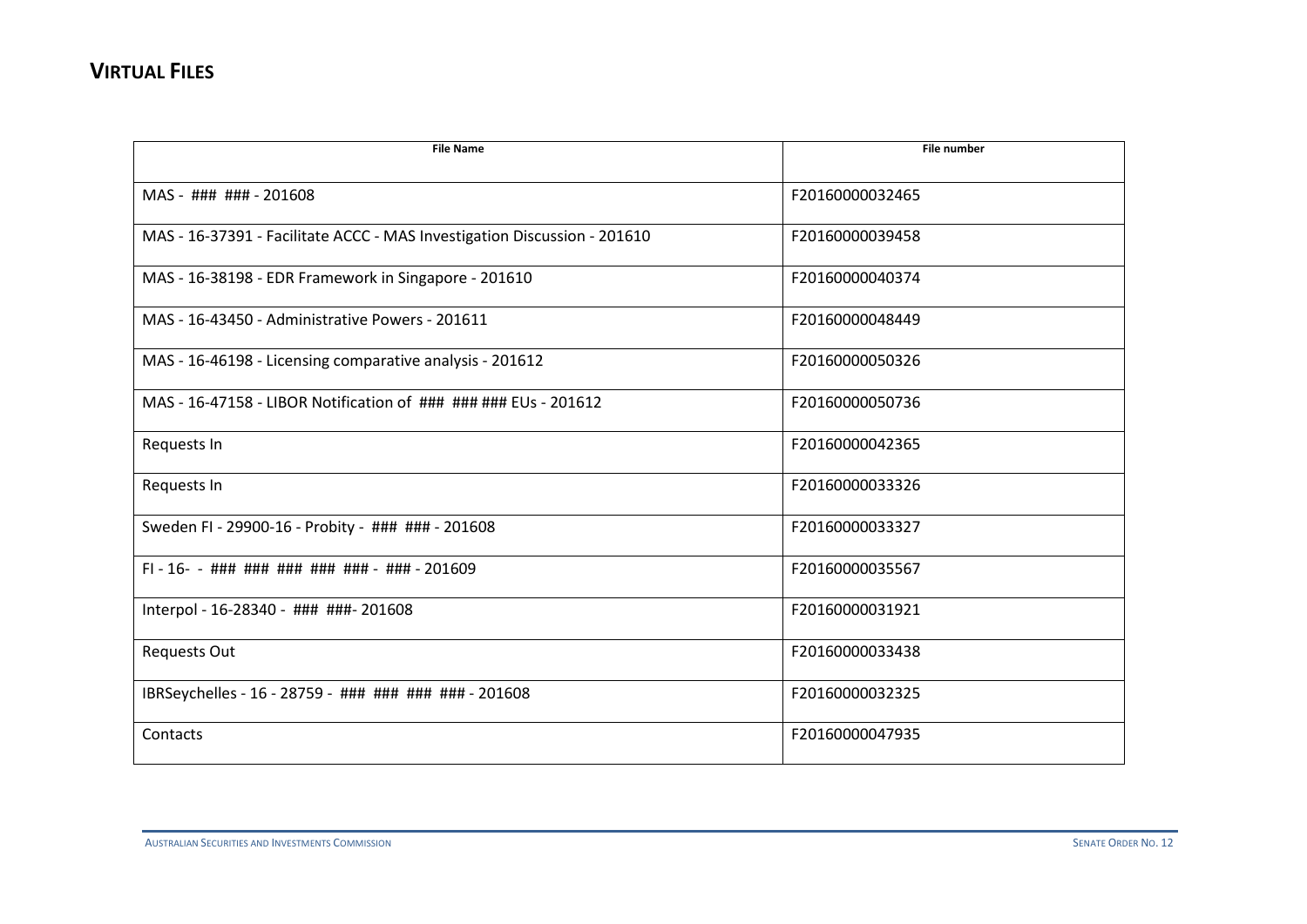| <b>File Name</b>                                                      | <b>File number</b> |
|-----------------------------------------------------------------------|--------------------|
| TPO - 16-23638 - IT Audit - 201606                                    | F20160000028321    |
| BBureau - 16-40482 - ### ### ### - 201610                             | F20160000041703    |
| BOU - 16-38469 - Financial Literacy - Delegation - 201610             | F20160000041400    |
| AFP - 16-35261 - ### ### ### ### ### - 201609                         | F20160000038741    |
| CFTC - 16 - ### ### ### ### ### - 201608                              | F20160000034232    |
| CFTC - 16-27821 - FX Benchmarks Protocol Calls - 201608               | F20160000032305    |
| CFTC - 16-32230 - ### - 201609                                        | F20160000035861    |
| CFTC - 16-32239 - ### ### ### ### ### ### - 201609                    | F20160000035568    |
| FBI - 16-32811 - Meeting with FBI Criminal ALAT in Australia - 201608 | F20160000035850    |
|                                                                       | F20160000037570    |
| FBI - 16- - ### ### ### ### - 201609                                  | F20160000037568    |
| FINRA - 16-33943 - US Trading Commission - 201610                     | F20160000038759    |
| FINRA - 16-37379 - EDRs Financial Ombudsman Service - 201610          | F20160000039451    |
| FINRA - 16-37388 - Exemption for Premium Funders - 201610             | F20160000039455    |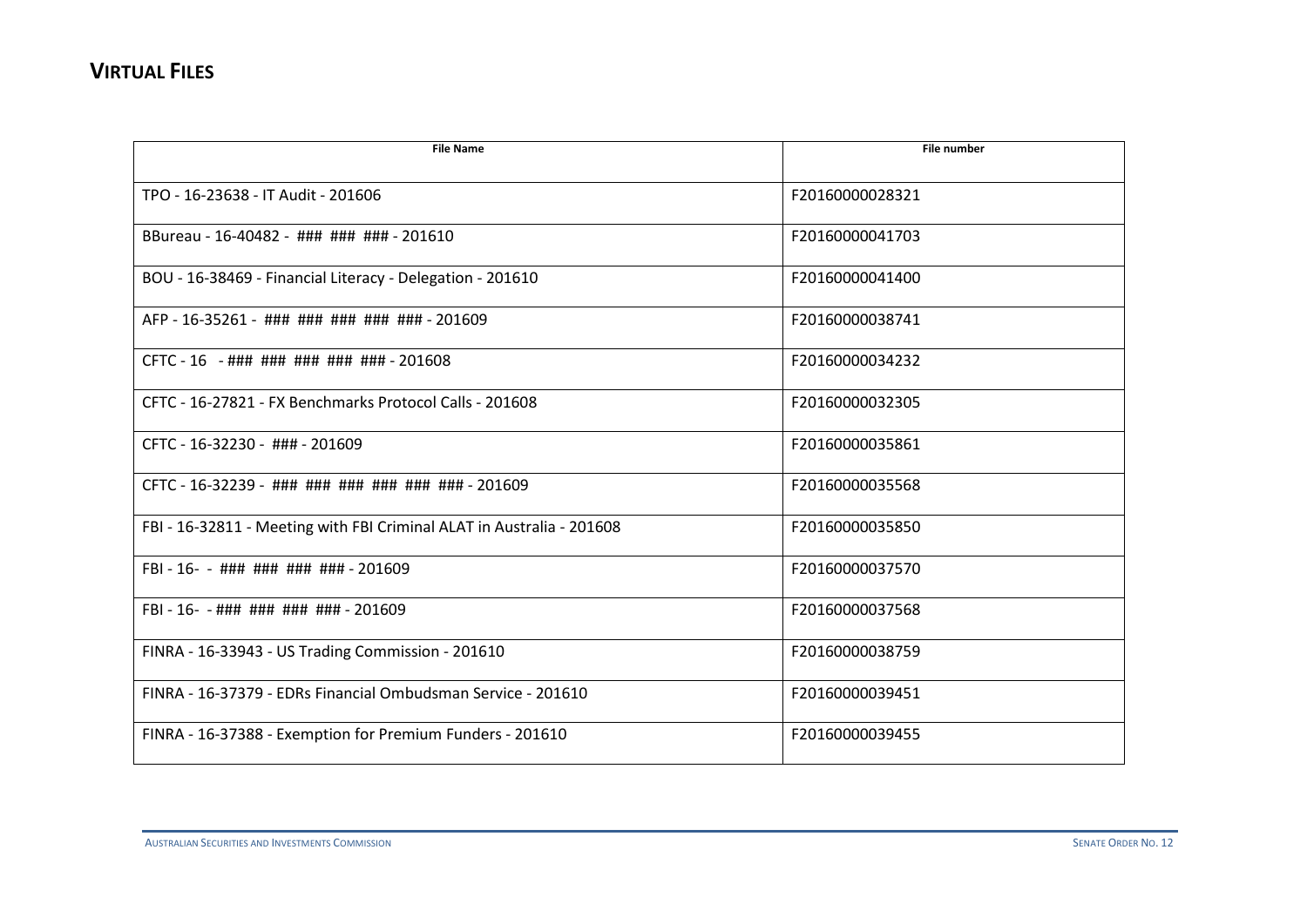| <b>File Name</b>                                                  | File number     |
|-------------------------------------------------------------------|-----------------|
| FINRA - 16-42414 - ### ### Pty Ltd - 201611                       | F20160000047393 |
| NFA - 16-35536 - ### ### Pty Ltd - 20161004                       | F20160000038105 |
| NFA-16-29818-########### PTY LYD                                  | F20160000033299 |
| SEC - 16-26691 - ### ### ### ### ### ### ### - ANZ - 201607       | F20160000030269 |
| SEC - 16-33894 - ### ### Limited - 201609                         | F20160000036833 |
| SEC - 16-38328 - ### ### ### ### ### ### ### Ltd - 201610         | F20160000040139 |
| SEC - 16-39315 - ### ### ### ### - 201610                         | F20160000040795 |
| SEC - 16-39559 - ### ### ### - 201610                             | F20160000041581 |
| SEC - 16-40463 - Criminal Prosecutions - 201610                   | F20160000041691 |
| SEC - 16-41447 - ### Contact Name - 201611                        | F20160000042441 |
| SEC - 28974-16 - ### ### ### - 201608                             | F20160000032463 |
| SEC-16-47574 - ### ### ### ### ### ### ### - 2016110              | F20160000050947 |
| CFTC - 15-29054 - Australian Securities Exchange Pty Ltd - 201508 | F20160000048895 |
| CFTC - 16-24309 - Managed FX interviews - 201607                  | F20160000027988 |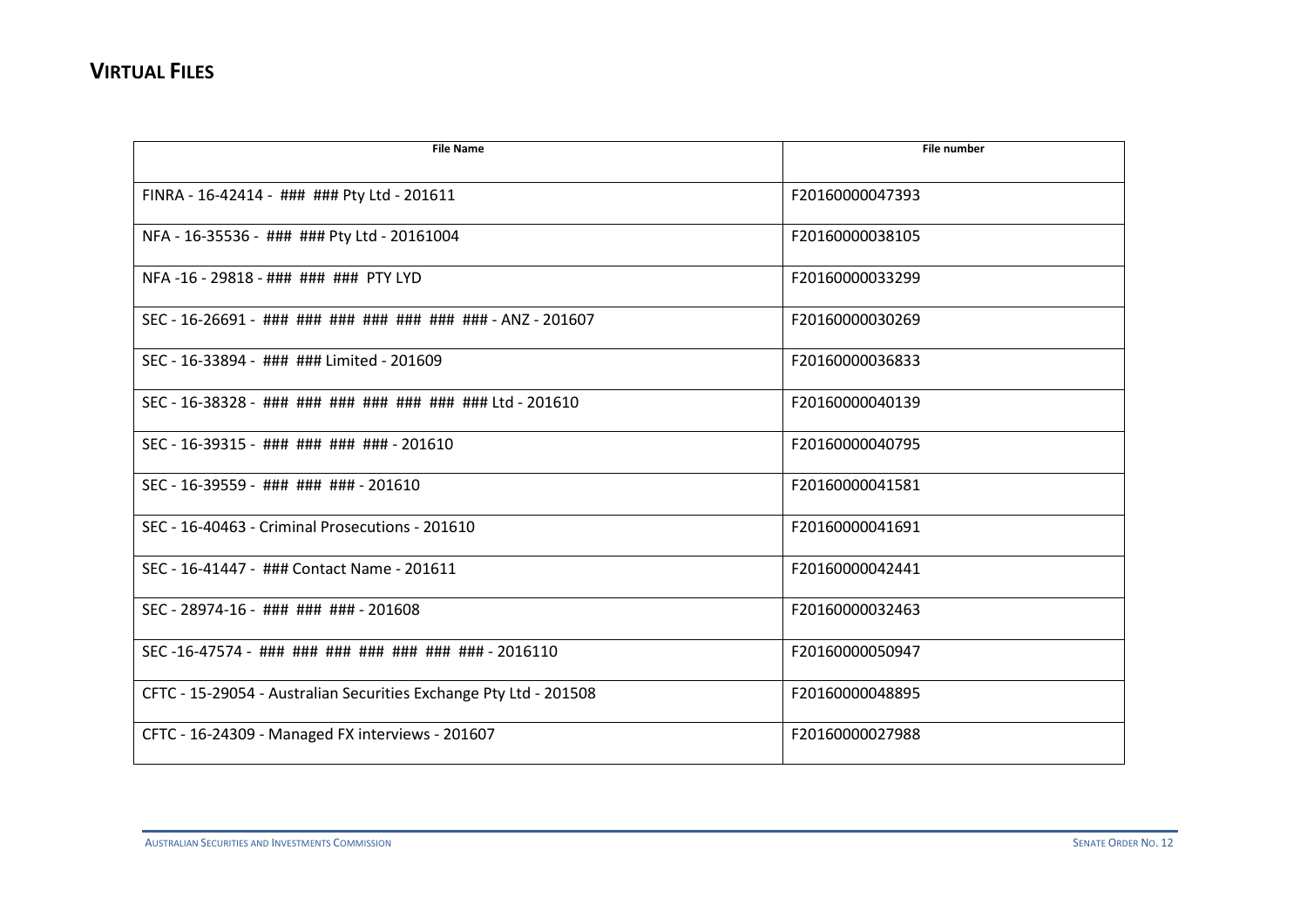| <b>File Name</b>                                                         | <b>File number</b> |
|--------------------------------------------------------------------------|--------------------|
| CFTC - 16-29668 - Rule 575.A - XR Trading - 201608                       | F20160000033116    |
| CFTC - 16-28530 - ### ### ### ### ### ### Ltd - 201608                   | F20160000032239    |
| CFTC - 16-43425 - Administrative Powers - 201611                         | F20160000048362    |
| CFTC - 16-47159 - LIBOR Notification of $\#$ ## and $\#$ ## EUs - 201612 | F20160000050751    |
| Delaware DOS - 16-24575 - ### ### ### - 201607                           | F20160000028322    |
| FINRA - 16-34158 - Meetings with FINRA - 201608                          | F20160000036948    |
| FTC - 16-30380 - ### ### ### ### ### - 201608                            | F20160000033703    |
| Interpol - 16-28340 - ### ### - 201608                                   | F20160000031920    |
| SEC - 16-25048 - ### ### ### ### ### ### Pty Ltd                         | F20160000029399    |
| SEC - 16-26219 - ### ### ### ### ### - 20160722                          | F20160000030026    |
| SEC - 16-28075 - Foreign Bribery - 201608                                | F20160000031612    |
| SEC - 16-30757 - IPO historical financial disclosure - 201608            | F20160000035291    |
| SEC - 16-34365 - CIU VC re intelligence methods - 201610                 | F20160000039341    |
| SEC - 16-35579 - ### ### - 201609                                        | F20160000038726    |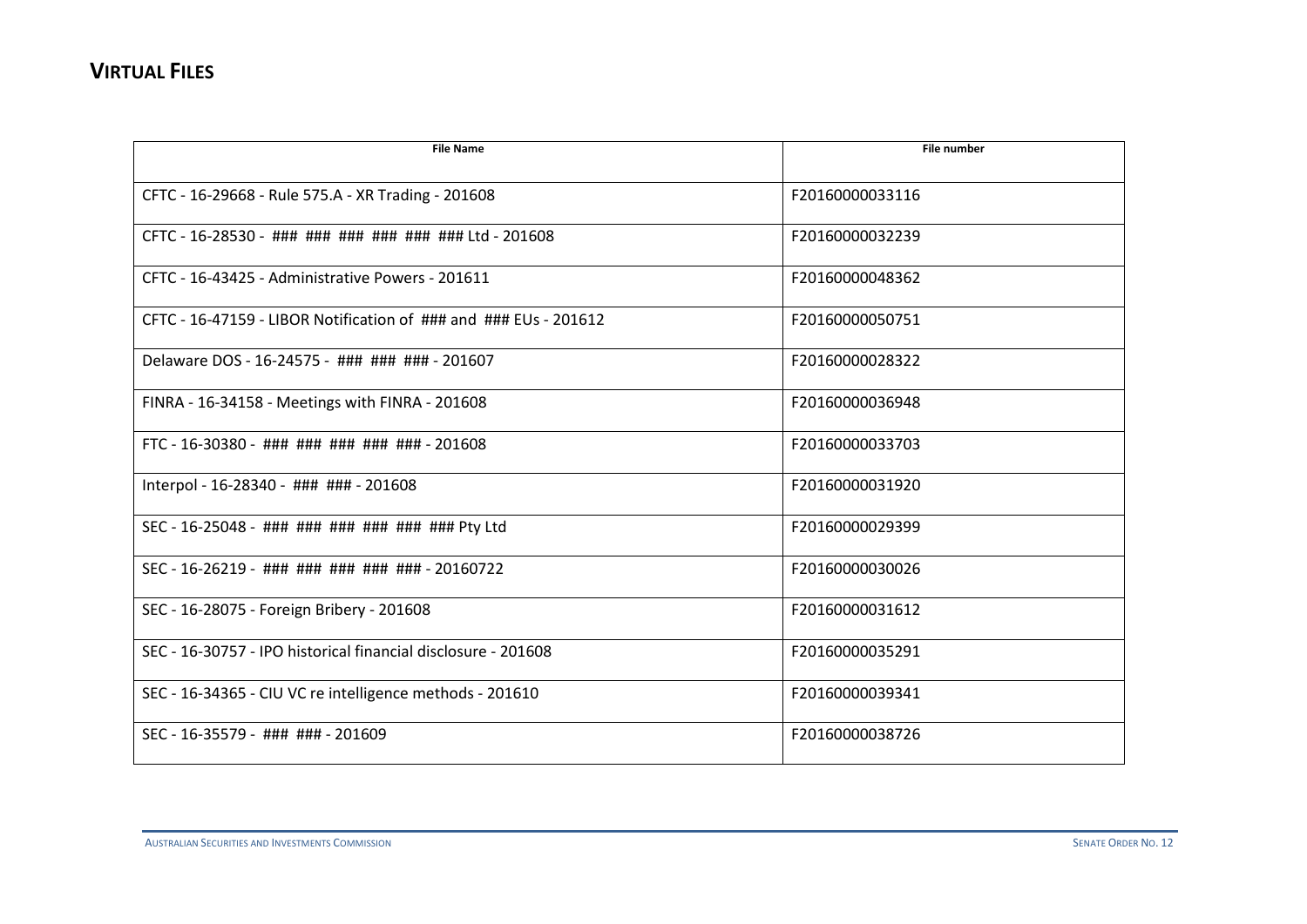| <b>File Name</b>                                           | <b>File number</b> |
|------------------------------------------------------------|--------------------|
| SEC - 16-35580 - ### ### ### - 201610                      | F20160000039475    |
| SEC - 16-37455 - ### ### ### - 201610                      | F20160000039532    |
| SEC - 16-41880 - Technology Assisted Review (TAR) - 201611 | F20160000047042    |
| SEC - 16-42589 - ### ###- 201611                           | F20160000047493    |
| SEC - 16-43068 - Administrative Powers - 201611            | F20160000048354    |
| SEC - 16-46203 - Licensing comparative analysis - 201612   | F20160000050334    |
| BVIFSC-16-35592-### ### ###-201610                         | F20160000041830    |
| <b>Requests Out</b>                                        | F20160000050610    |
| FSB - 16 - ### ### ### ### ### - 201608                    | F20160000032796    |
| FSB - 16-43630 - ### ### Pty Ltd - 201611                  | F20160000048306    |
| Templates - IOSCO MMOU - 201609                            | F20160000035037    |
| Admissibility of Foreign Evidence - 201611                 | F20160000047435    |
| AGD - FEA Law Reform - Comments - 201610                   | F20160000040236    |
| AGD PIL - UAE Witness Query - 201607                       | F20160000029271    |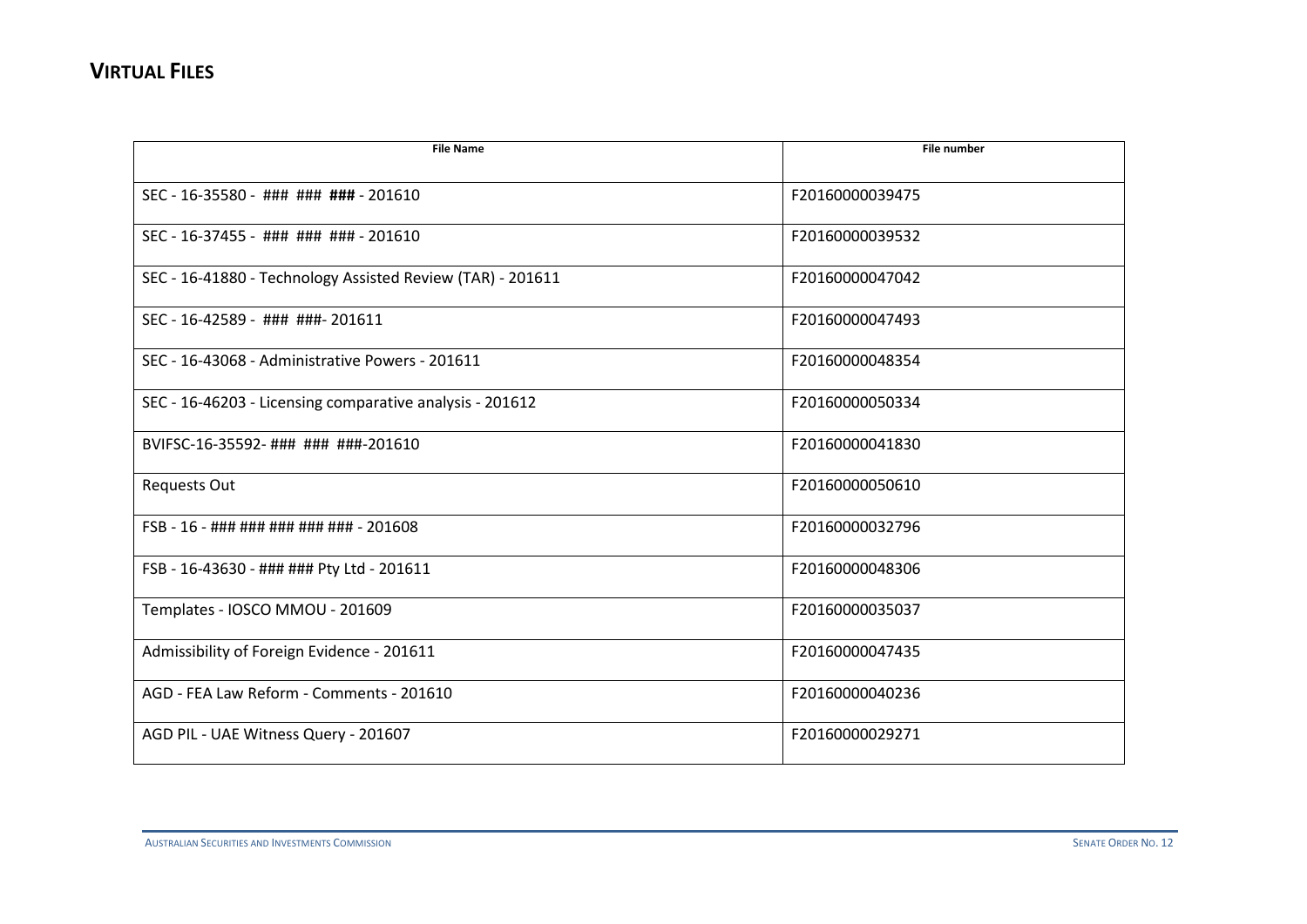| <b>File Name</b>                                                           | <b>File number</b> |
|----------------------------------------------------------------------------|--------------------|
| International Secondments to ASIC - 201611                                 | F20160000047994    |
| ACIC - Aust Crim Intel Com - Financial Crime Risk Assessment 2016 - 201609 | F20160000037127    |
| ASIC - Comments Effective Cooperation - Various - 201608                   | F20160000031565    |
| IAIS - Self Assessment and Peer Review Survey - ICPs 3 and 25 - 201608     | F20160000032355    |
| Interpol - Comments - General Assembly and Other Meetings - 201609         | F20160000037596    |
| IOSCO - C4 Taking of Witness Statements - 201611                           | F20160000047183    |
| IOSCO - Enhanced MMOU - 201610                                             | F20160000040332    |
| JFSA - Informal Quadrilateral Meeting - ACFIT Powers Survey - 201611       | F20160000047177    |
| OECD - Foreign Bribery Assessment - 201610                                 | F20160000038910    |
| Treasury - Enforcement Review Taskforce - ASIC Powers - 201611             | F20160000047178    |
| Dept. of Immigration & Border Protection                                   | F20160000035937    |
| Law Reform                                                                 | F20160000046929    |
| 02.4 October Estimates 2016                                                | F20160000032179    |
| 02.5 PJC November 2016                                                     | F20160000042105    |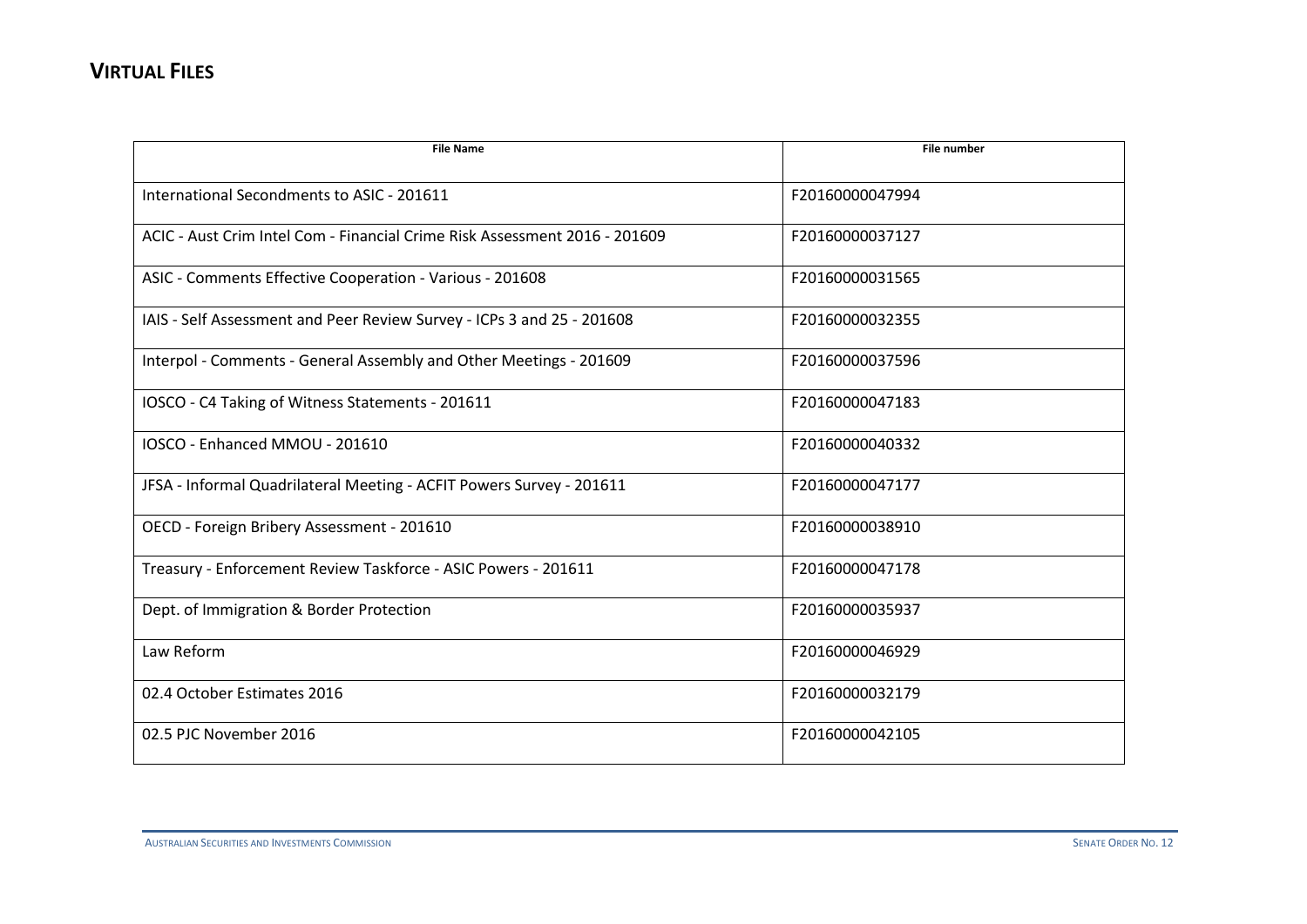| <b>File Name</b>                                     | <b>File number</b> |
|------------------------------------------------------|--------------------|
| 09. Commission requests                              | F20160000030638    |
| 09.1 Ministerial briefing requests - #######         | F20160000035330    |
| 09.1 Ministerial briefings requests - Small Business | F20160000048768    |
| 10. Complaints about ASIC                            | F20160000031634    |
| 12. Whistleblower policy work - MBR                  | F20160000035515    |
| 13. VicPol Information Releases                      | F20160000036227    |
| 14. Subpoenas                                        | F20160000041083    |
| <b>Phoenix and ARAs</b>                              | F20160000048006    |
| SFCT 2016 NPP for enhanced operational funding       | F20160000031331    |
| Takeovers Panel-Break Fee Triggers-Oct 2016          | F20160000039959    |
| Takeovers Panel-GN 4-Remedies-Oct2016                | F20160000039972    |
| Takeovers Panel-GN12-FrustratingAction-Oct2016       | F20160000039973    |
| <b>Treasury ESS Consultation</b>                     | F20160000047999    |
| Treasury-Beneficial Ownership                        | F20160000040671    |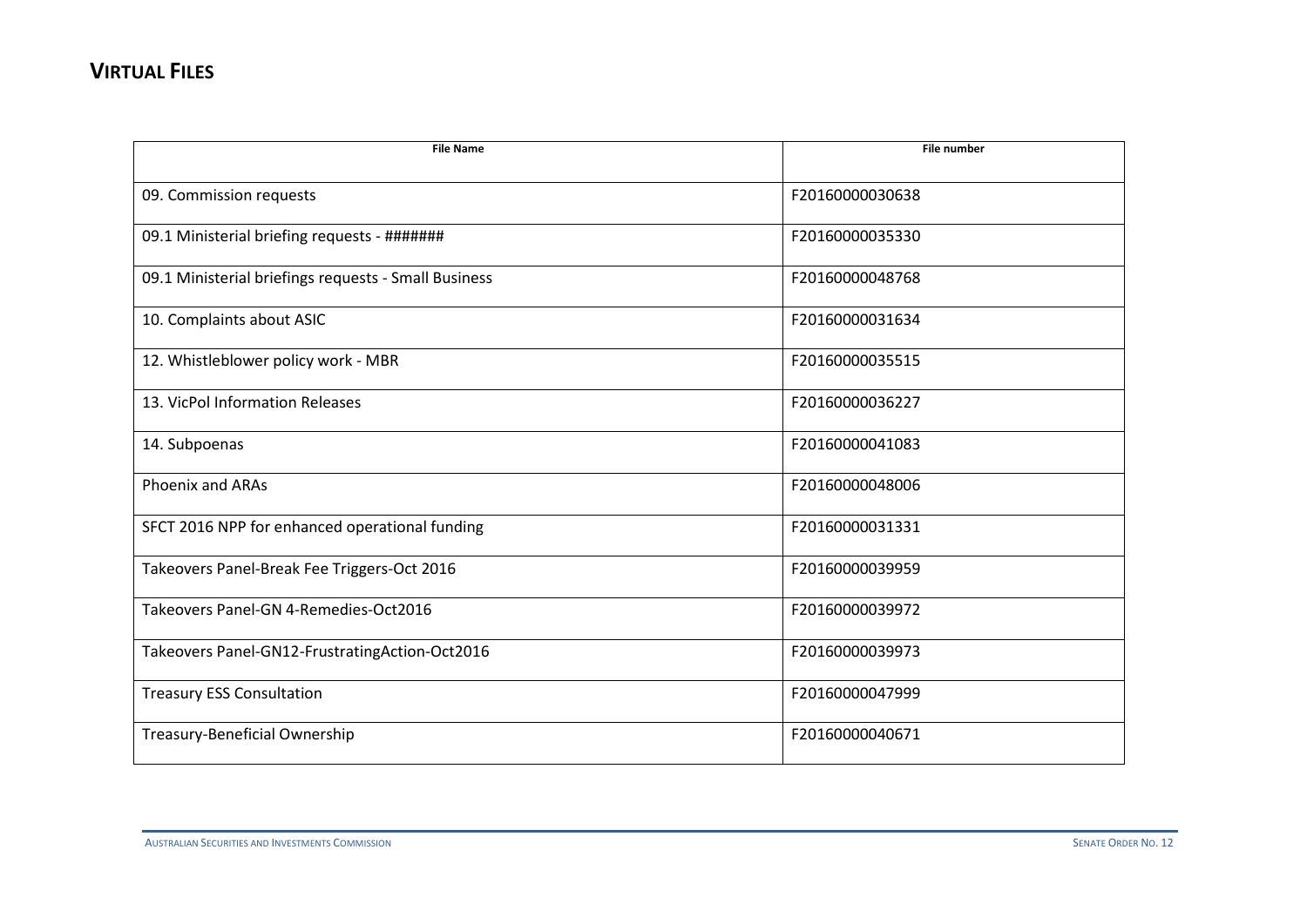| <b>File Name</b>                                | <b>File number</b> |
|-------------------------------------------------|--------------------|
| Info Sheet 214                                  | F20160000048071    |
| Investors in IPOs                               | F20160000030732    |
| <b>JUMBO</b>                                    | F20160000045152    |
| <b>VALMIN Code</b>                              | F20160000045091    |
| Project Management                              | F20160000032315    |
| ###### ####### LIMITED - 007 604 631            | F20160000038563    |
| Australian Shareholders Association - 2016-2017 | F20160000046811    |
| Project Management                              | F20160000050112    |
| CPMI-IOSCO                                      | F20160000028848    |
| CPMI - IOSCO WGDI Emails                        | F20160000037611    |
| CPMI - IOSCO WGDI Reports                       | F20160000037610    |
| <b>IOSCO Committee 2</b>                        | F20160000039074    |
| 2016 Oct - Kuala Lumpur C2 meeting              | F20160000038079    |
| Corporate Bond survey 2016                      | F20160000038191    |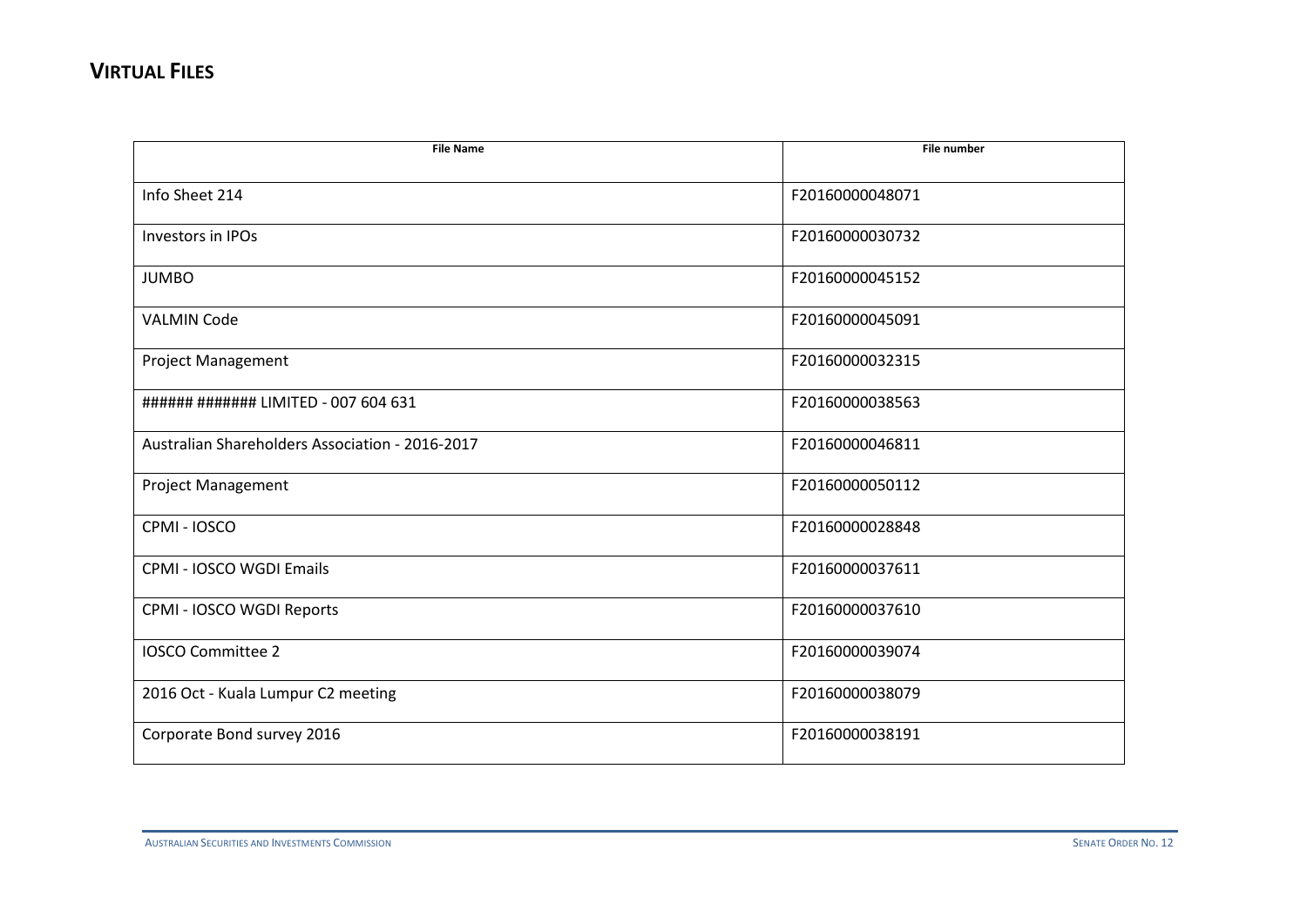| <b>File Name</b>                                                                | <b>File number</b> |
|---------------------------------------------------------------------------------|--------------------|
|                                                                                 |                    |
| IFIAR Survey 2016                                                               | F20160000029734    |
| <b>MMOU Lithuania</b>                                                           | F20160000027945    |
| Luxembourg - MOU                                                                | F20160000030180    |
| <b>UK FRC</b>                                                                   | F20160000048910    |
| International                                                                   | F20160000029392    |
| Insolvency Law Reform Act 2016                                                  | F20160000040597    |
| <b>International Regulation</b>                                                 | F20160000047468    |
| Aust Institute of Company Directors (AICD)                                      | F20160000033848    |
| Parliamentary Joint Committee                                                   | F20160000049345    |
| Client money reforms                                                            | F20160000033559    |
| Short selling bundle - ETF Market Making and Short Position Reporting CP and CO | F20160000039412    |
| Sunsetting Class Orders - Client Monies and Assets                              | F20160000040330    |
| Sunsetting CO 03-578 FSG exemption for market making                            | F20160000039309    |
| Sunsetting CP 1 - August 2015                                                   | F20160000032790    |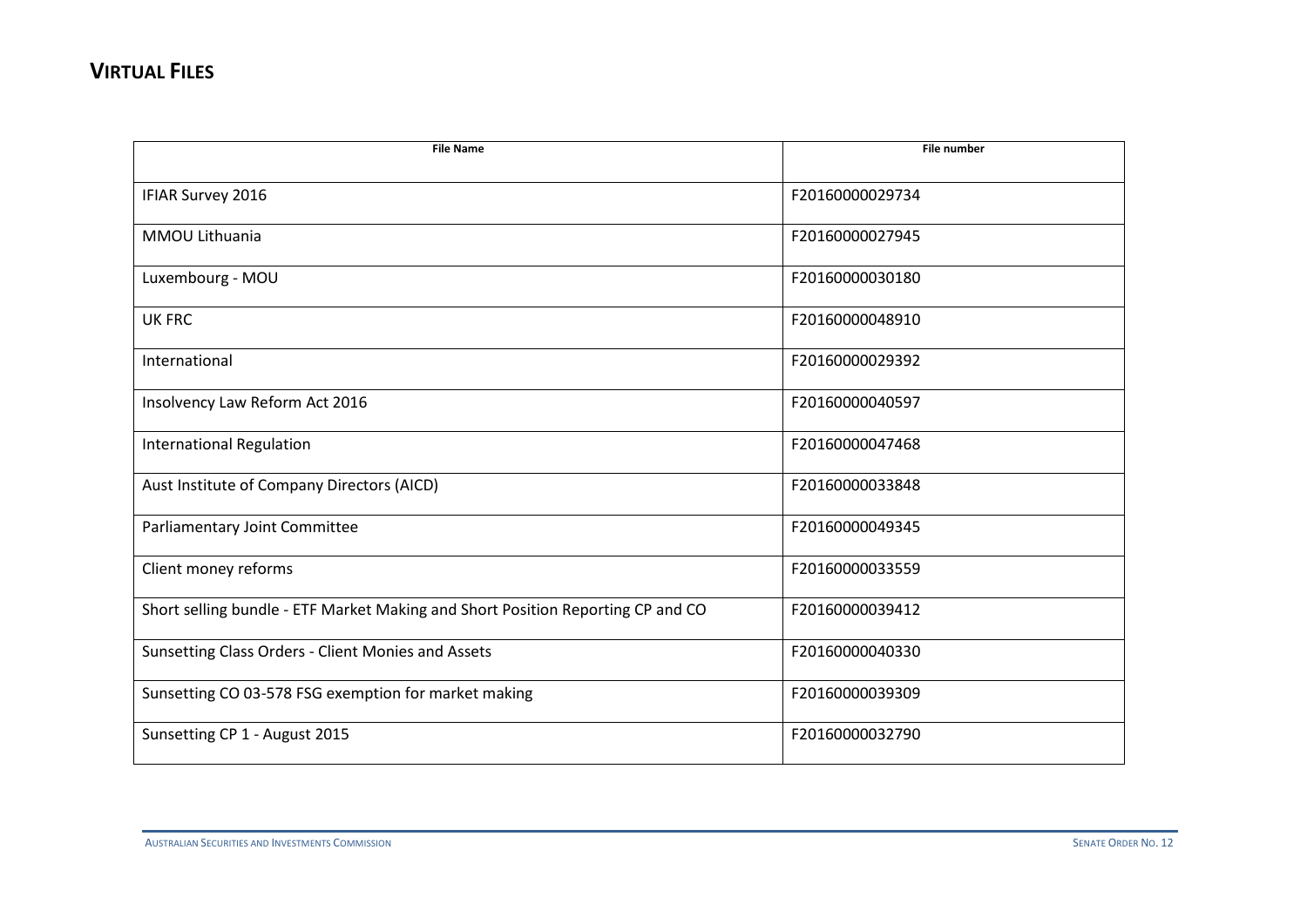| <b>File Name</b>                               | <b>File number</b> |
|------------------------------------------------|--------------------|
|                                                |                    |
| 2015-16 Quarter 4 - End of Year Review         | F20160000027938    |
| 2016-17 Quarter 2 Progress Review              | F20160000049963    |
| 20161014 - House Economics Committee Briefings | F20160000036724    |
| 20161125 - PJC Briefings                       | F20160000042394    |
| 201610 - Budget Estimates                      | F20160000041803    |
| 20161107 - House of Representatives            | F20160000042055    |
| <b>Border Alert Requests</b>                   | F20160000029606    |
| <b>AUSTRAC</b> user reports                    | F20160000027870    |
| AGL                                            | F20160000030117    |
| Australian Maritime Safety Authority           | F20160000030116    |
| Energy Australia                               | F20160000030119    |
| Ergon                                          | F20160000030118    |
| NT Power and Water Corps                       | F20160000049430    |
| <b>Origin Energy</b>                           | F20160000030880    |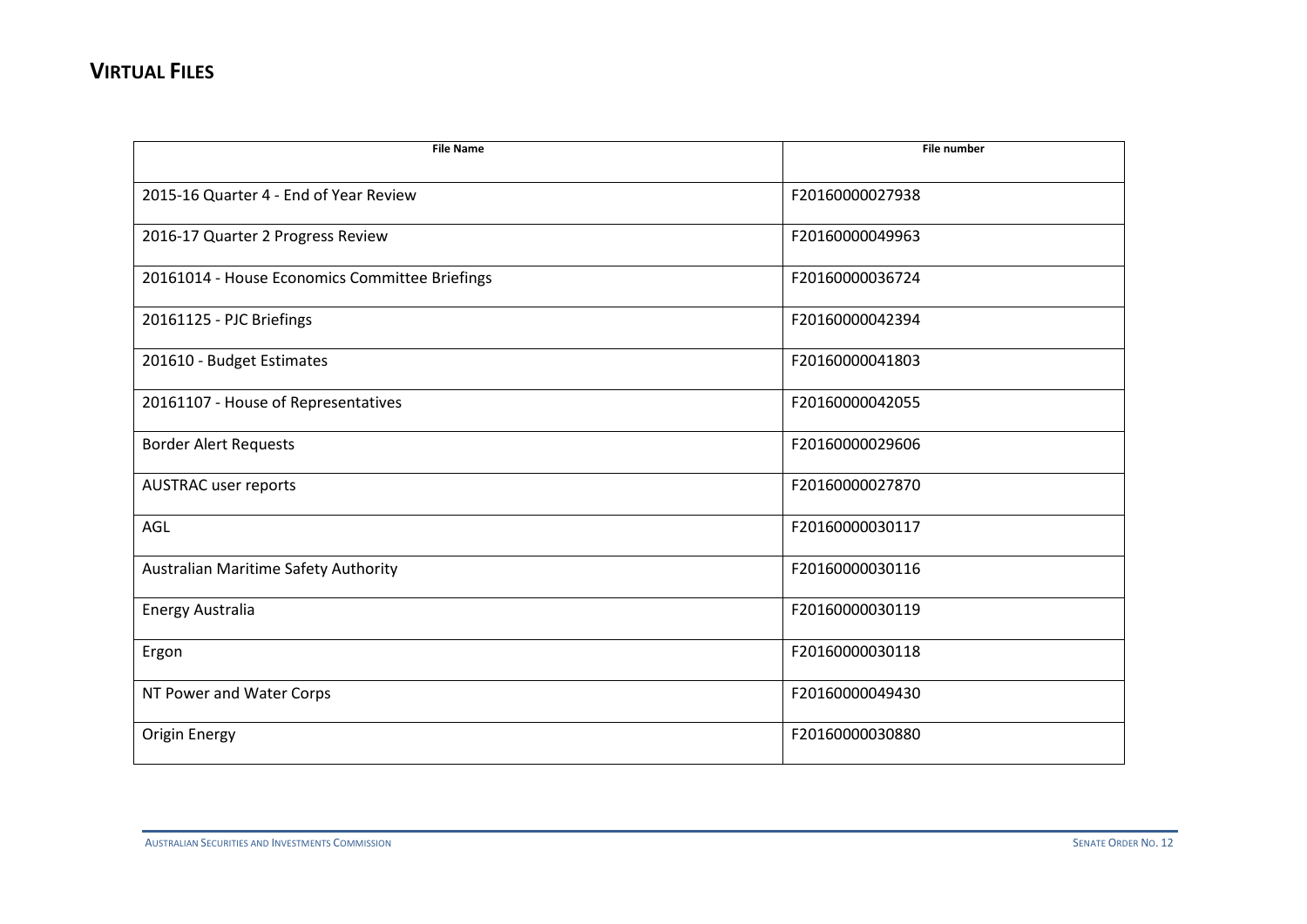| <b>File Name</b>                                               | <b>File number</b> |
|----------------------------------------------------------------|--------------------|
|                                                                |                    |
| Sydney Water                                                   | F20160000030349    |
| Synergy                                                        | F20160000028612    |
| NSW RMS - quarterly compliance                                 | F20160000038814    |
| Administration of PACE and AFP correspondence                  | F20160000028182    |
| Adelaide Pilot                                                 | F20160000028849    |
| Adelaide Pilot - ABS relationship                              | F20160000032879    |
| <b>Brisbane</b>                                                | F20160000034341    |
| Coordinated Procurement for Property and Facilities Management | F20160000038426    |
| Sub-leasing - AUSTRAC                                          | F20160000047039    |
| Sub-leasing - Treasury                                         | F20160000032725    |
| <b>AUSTRAC</b>                                                 | F20160000047459    |
| Treasury                                                       | F20160000034344    |
| Records advice for policies                                    | F20160000049112    |
| NPP Funding FY2017                                             | F20160000042493    |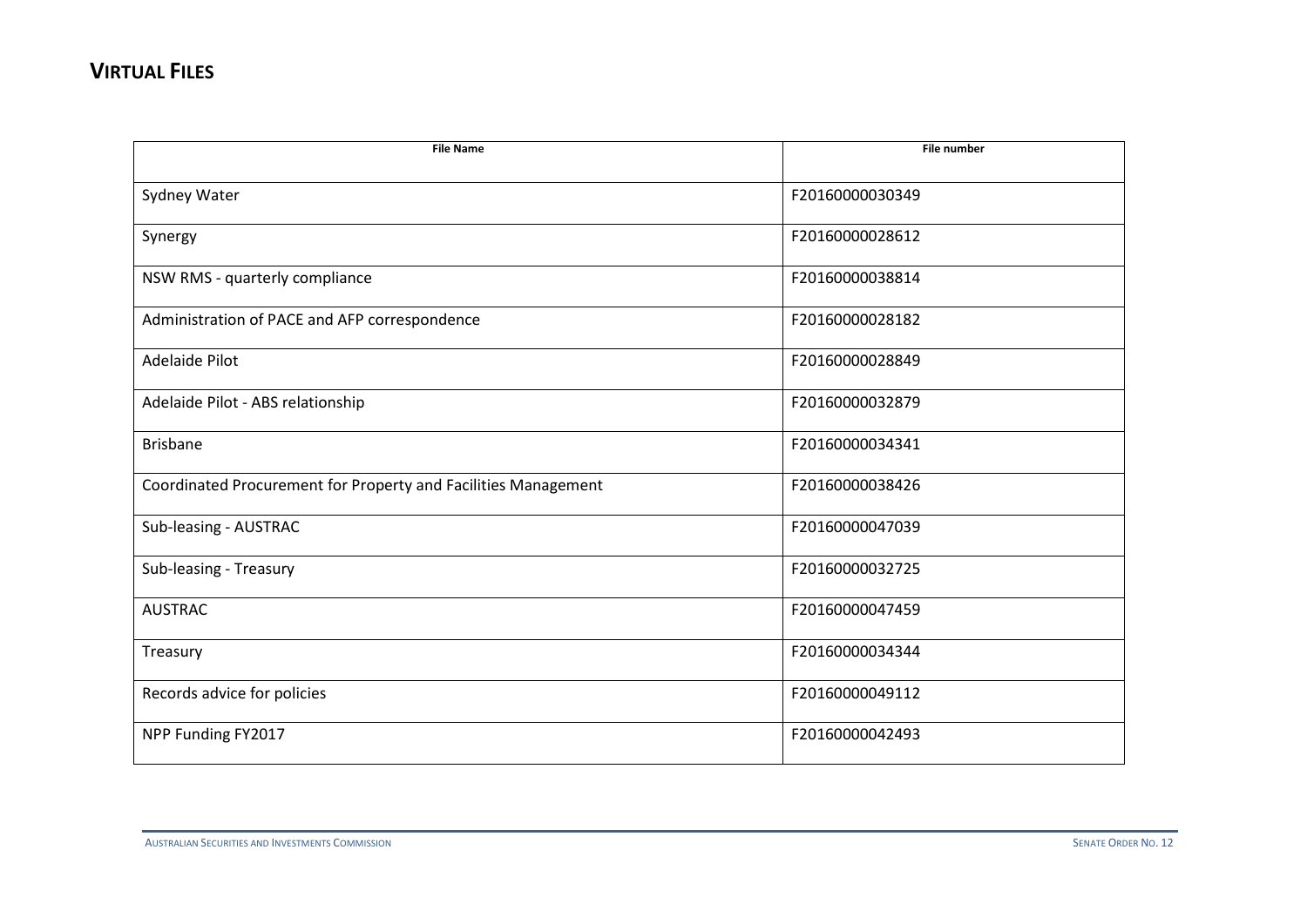| <b>File Name</b>                             | <b>File number</b> |
|----------------------------------------------|--------------------|
|                                              |                    |
| 2a. 2017-2018 ASIC ADMIN MYEFO               | F20160000038509    |
| 2b. 2017-2018 ASIC DEPT MYEFO                | F20160000038510    |
| 3a. 2016-2017 ADMIN Monthly Profiles - MYEFO | F20160000050330    |
| 3b. 2016-2017 DEPT MYEFO Monthly Profiling   | F20160000050328    |
| 4. 2016-2017 PAES                            | F20160000049925    |
| 2017-2018 NPP bids                           | F20160000040420    |
| Documents requested by ANAO for 30 June 2016 | F20160000028850    |
| <b>GL</b> reconciliations - June             | F20160000028851    |
| August Audit Committee papers                | F20160000031610    |
| <b>Commission meeting</b>                    | F20160000032931    |
| <b>ESA 2016 Documents</b>                    | F20160000031819    |
| <b>ESA documentation</b>                     | F20160000031820    |
| June Audit Committee Papers                  | F20160000030273    |
| Makegood Reveiw June 2016                    | F20160000028011    |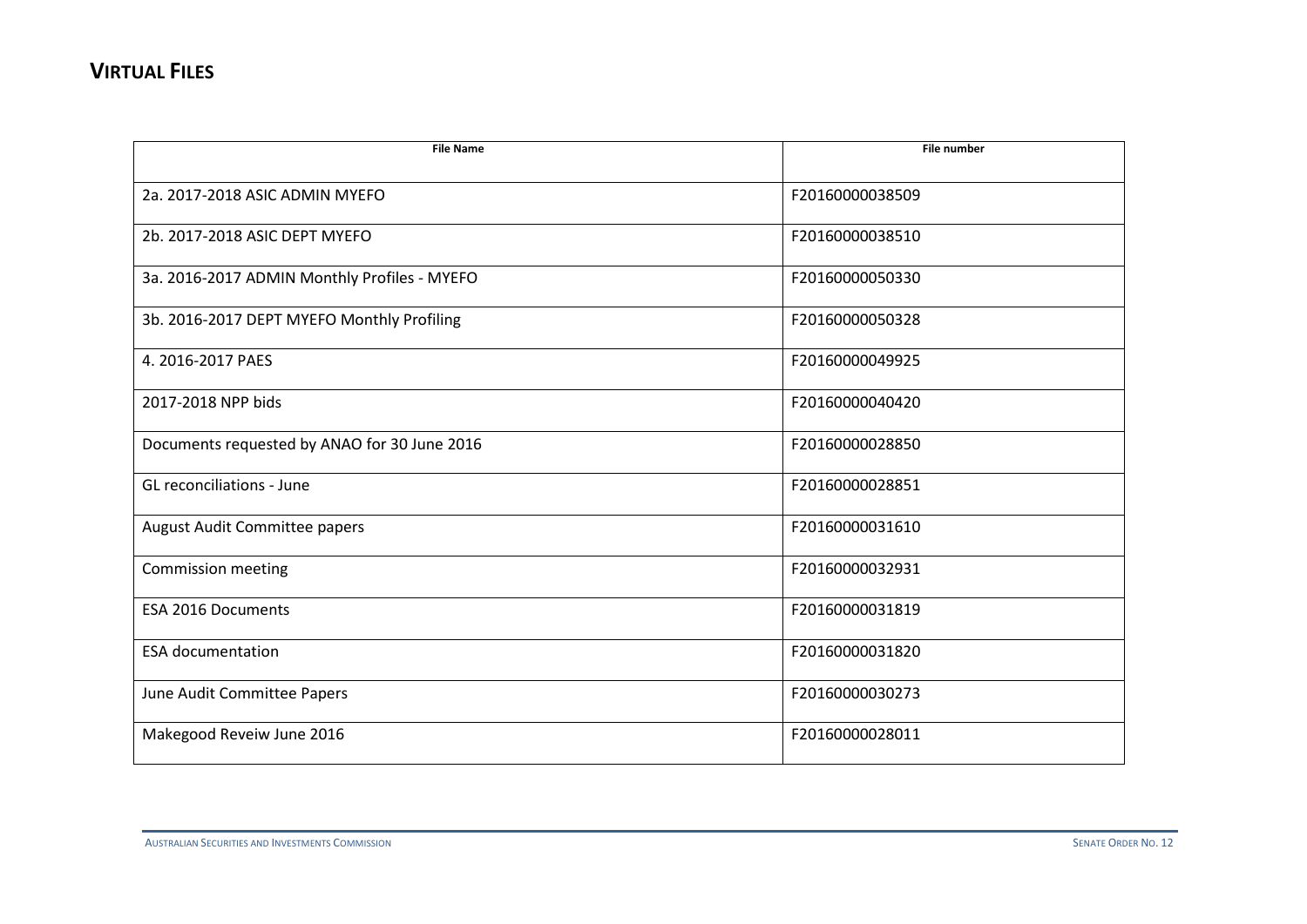| <b>File Name</b>                                                   | <b>File number</b> |
|--------------------------------------------------------------------|--------------------|
| Annual Report                                                      | F20160000030274    |
| $2016 - 2017$                                                      | F20160000028733    |
| <b>CFO Report</b>                                                  | F20160000030020    |
| Monthly Management Report Distribution FY2017                      | F20160000035224    |
| Budget and Forecast Distribution FY2017                            | F20160000032939    |
| Monthly Management Report Distribution FY2016                      | F20160000030903    |
| Monthly Management Report Distribution FY2017                      | F20160000032226    |
| Reserve Bank of Australia                                          | F20160000048932    |
| Projects                                                           | F20160000031376    |
| <b>Commission Strategic Offsite 2017</b>                           | F20160000050699    |
| Commissioners Strategic Offsite 2016                               | F20160000030485    |
| Membership of the European Australian Business Council (EABC) 2017 | F20160000050688    |
| 2017 Corporations Legislation                                      | F20160000047299    |
| Transformational Change Leadership Program                         | F20160000035453    |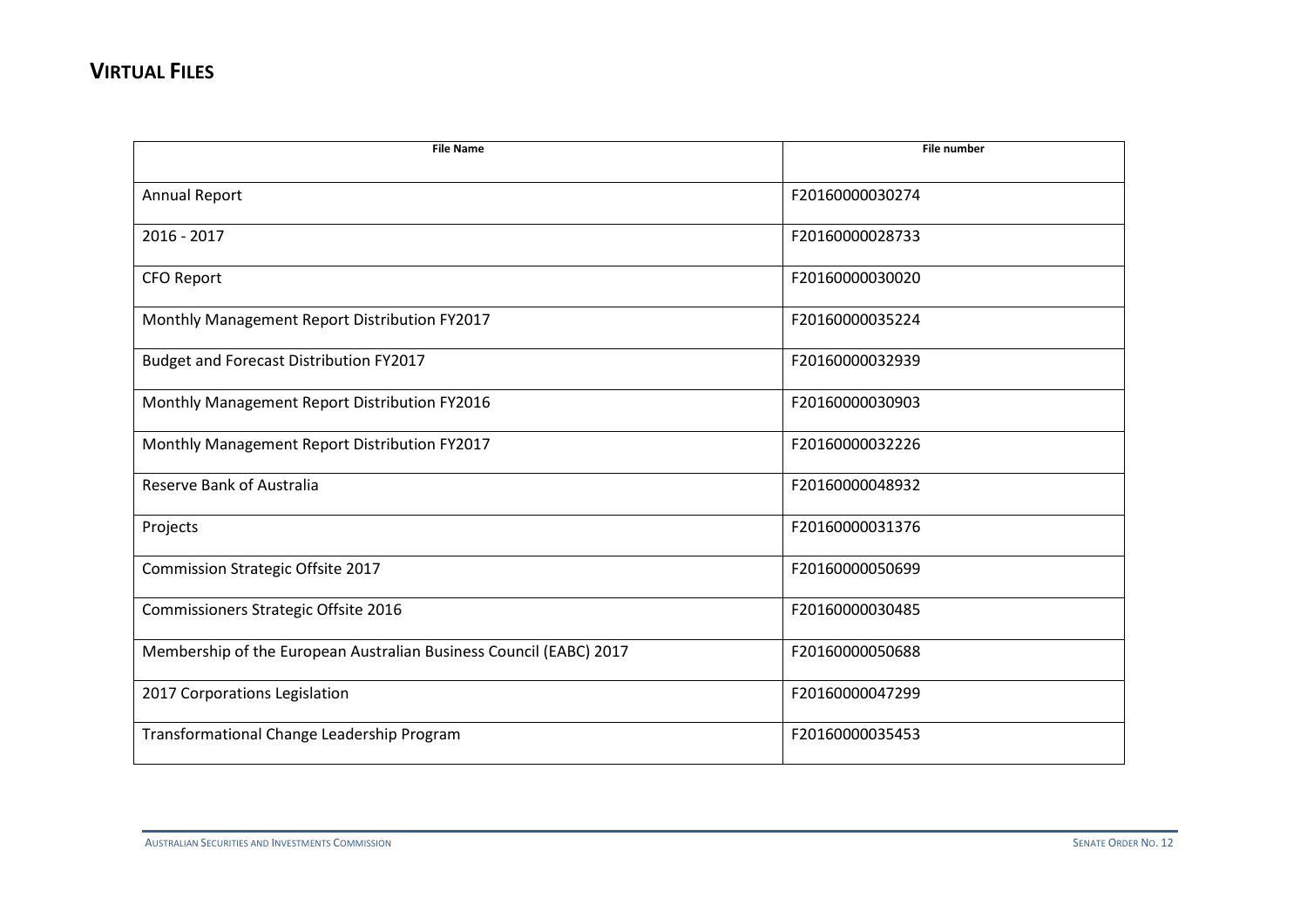| <b>File Name</b>                                                   | <b>File number</b> |
|--------------------------------------------------------------------|--------------------|
|                                                                    |                    |
| 3415 Legal - HN Law - Corporations Legislation Fundamentals - 2017 | F20160000040066    |
| 3416 Legal - HN Law - Chapter 7 Corporatons Act - 2017             | F20160000040079    |
| Full year Compliance Report                                        | F20160000030192    |
| 2017 Summary                                                       | F20160000041685    |
| 2016 Federal budget submissions                                    | F20160000047120    |
| 2016 Superannuation Reform legislation                             | F20160000047132    |
| <b>DoF Actuarial Panel</b>                                         | F20160000033256    |
| <b>Financial Year 2015 - 2016</b>                                  | F20160000030644    |
| Financial Year 2016 - 2017                                         | F20160000030629    |
| Estimates - Corps Law                                              | F20160000039331    |
| Corps Law Reports 16.17                                            | F20160000032212    |
| 01 September 2016 - NSW ASIC CPDD Liaison Meeting                  | F20160000031967    |
| 13 October 2016 - NSW ASIC CDPP Liaison Meeting                    | F20160000037319    |
| 16 November 2016 - VIC CDPP-ASIC Liaison meeting                   | F20160000041817    |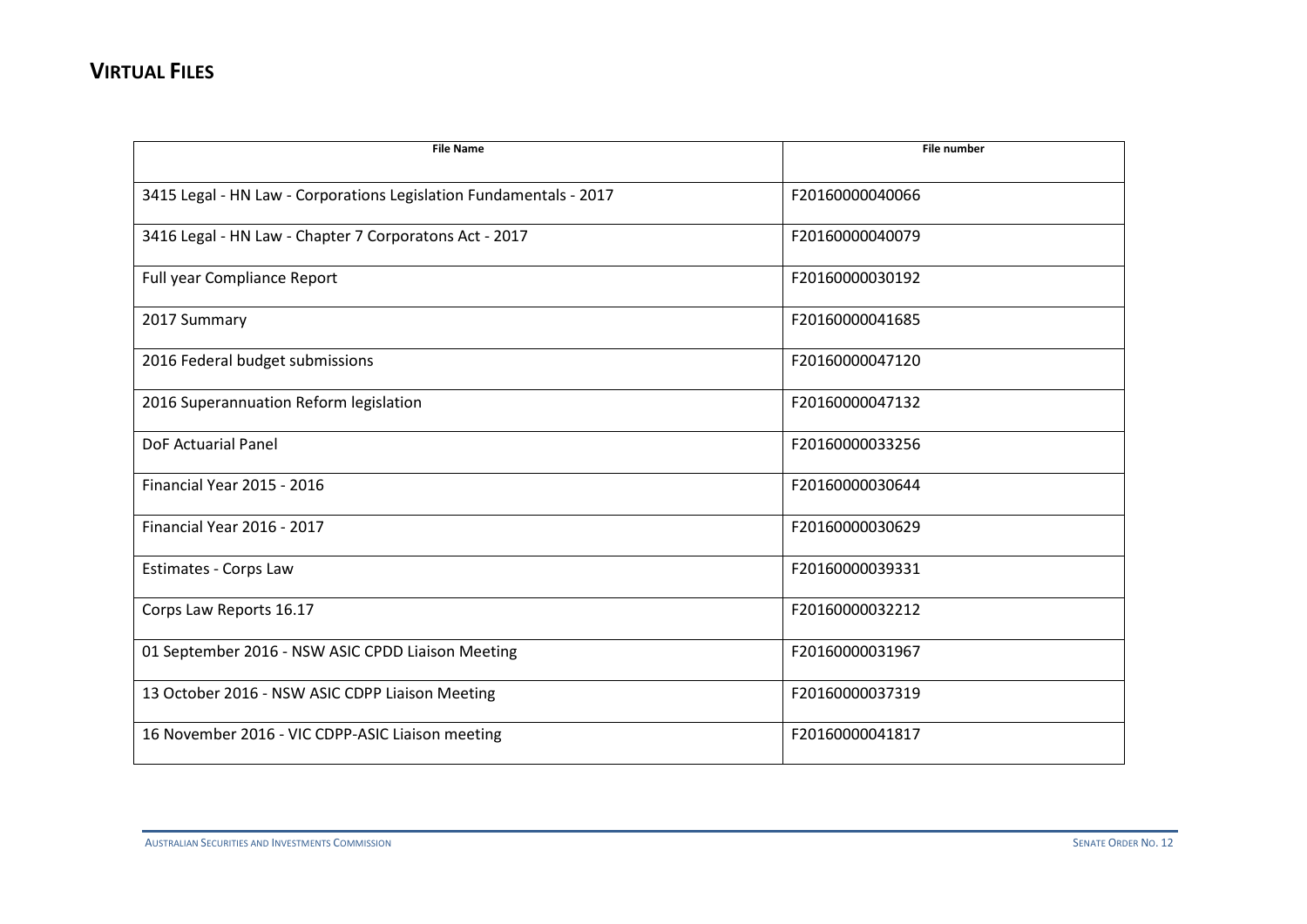| <b>File Name</b>                                                           | <b>File number</b> |
|----------------------------------------------------------------------------|--------------------|
| 17 August 2016 - VIC CDPP - ASIC Liaison meeing                            | F20160000031768    |
| 18 October 2016 - QLD CDDP-ASIC Liaison Meeting                            | F20160000037743    |
| 19 July 2016 QLD ASIC CDPP Liaison Meeting                                 | F20160000028329    |
| 19 October 2016 - VIC CDPP-ASIC Liaison Meeting                            | F20160000038598    |
| 20 July 2016 - NSW ASIC CDPP Liaison Meeting                               | F20160000028185    |
| 20 July 2016 - VIC CDPP-ASIC Liaison Meeting                               | F20160000028759    |
| 21 December 2016 - VIC CDPP-ASIC Liaison Meeting (report only, NO meeting) | F20160000047395    |
| 21 September 2016 - VIC CDPP-ASIC Liaison Meeting                          | F20160000035627    |
| 24 November 2016 - NSW ASIC CDPP Liaison Meeting                           | F20160000040755    |
| 30 August 2016 - ASIC CDPP QLD Liaison Meeting                             | F20160000032904    |
| 6 December 2016 - ASIC CDPP QLD Liaison Meeting                            | F20160000041114    |
| Policy                                                                     | F20160000040833    |
| LL Lite - Policies and Procedures                                          | F20160000031968    |
| Policy                                                                     | F20160000042462    |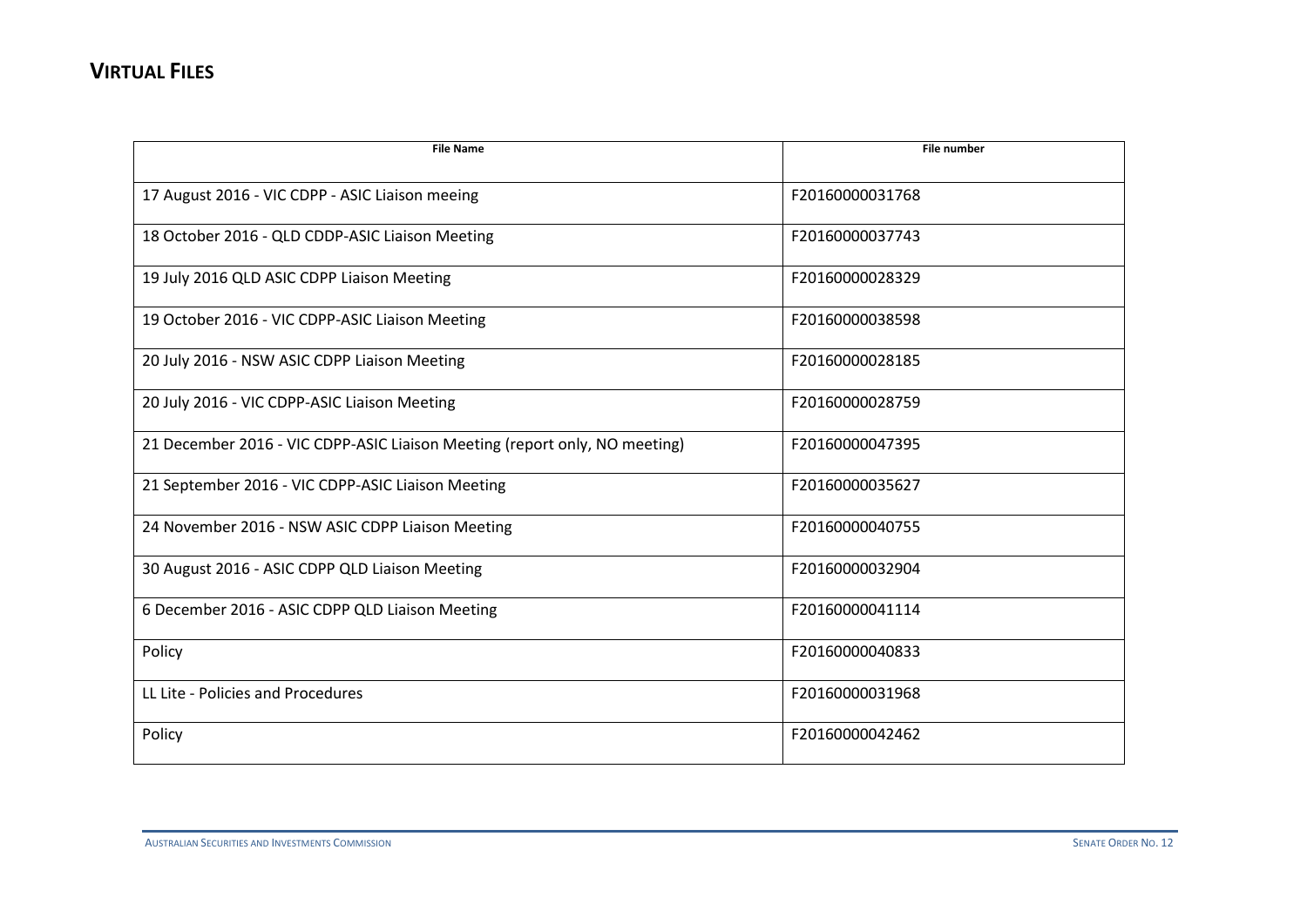| <b>File Name</b>                                                | <b>File number</b> |
|-----------------------------------------------------------------|--------------------|
| Policies & Procedures                                           | F20160000033273    |
| 254 - NZ auditor replacement refusal letters                    | F20160000031440    |
| Government                                                      | F20160000030550    |
| Registry                                                        | F20160000028511    |
| Intermediaries                                                  | F20160000041650    |
| 285 - Takeovers Panel                                           | F20160000039514    |
| 299 - Communication to government bodies re concessional access | F20160000047409    |
| 300 - ############################ Corporation Pty Ltd          | F20160000037145    |
| 307 - Guidance on data provision                                | F20160000038358    |
| 318 - ################# Pty Ltd, ################# Pty Ltd      | F20160000039300    |
| 331 - Compulsory information Request - Centrelink DHS           | F20160000039885    |
| 359 - SA disposal of BN records                                 | F20160000048081    |
| 376 - request to disclose data - NSW Fair Trading               | F20160000050787    |
| Corporate Registers Forum                                       | F20160000041588    |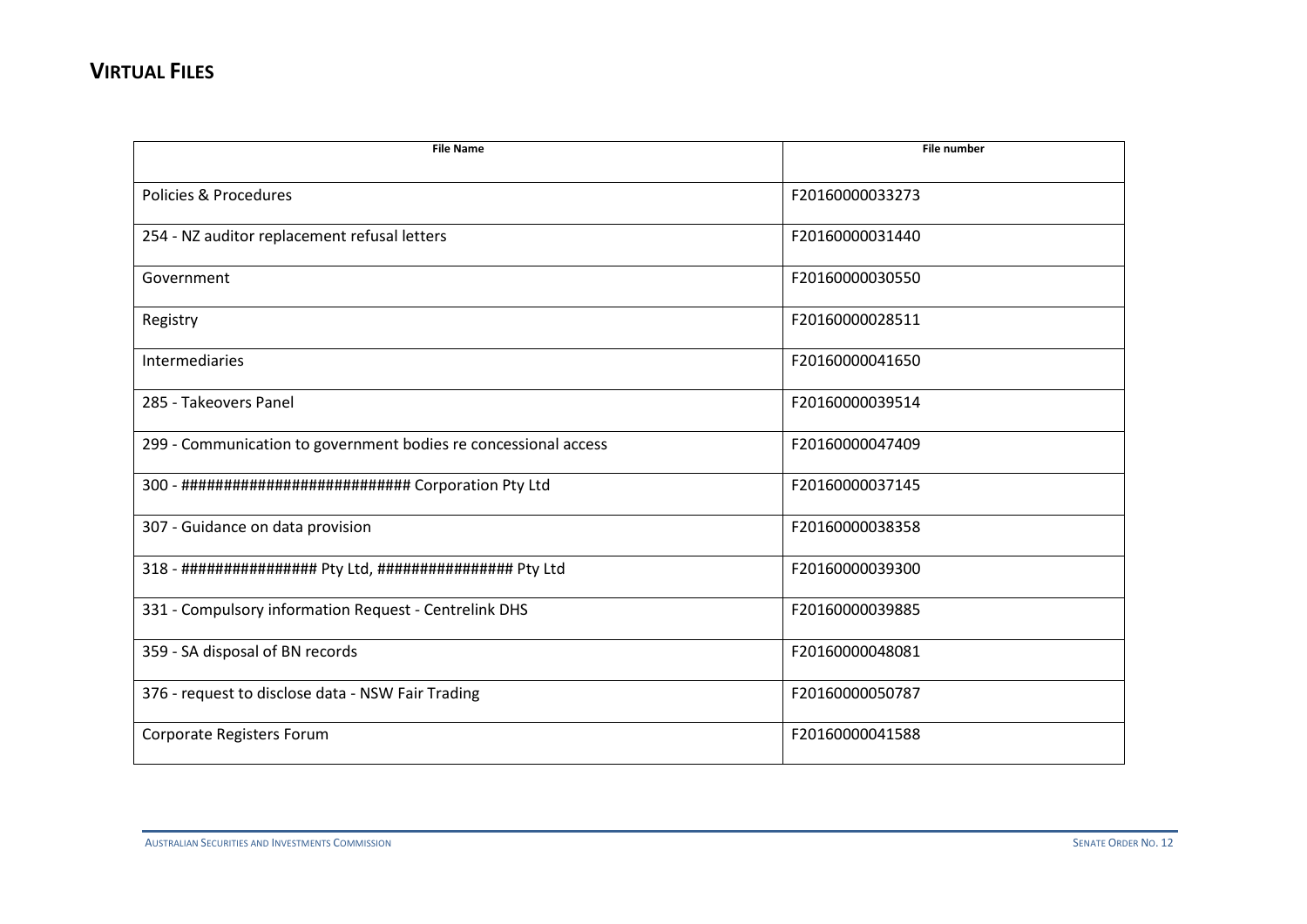| <b>File Name</b>                                                       | <b>File number</b> |
|------------------------------------------------------------------------|--------------------|
| 006 - Storing evidence - appt of legal rep - s39 BNR Act               | F20160000042021    |
| 369 - Corporations Act requirement for paper lodgement - FS70 and FS71 | F20160000050097    |
| 377 - acting SES and delegation                                        | F20160000050891    |
| 330 - Significant global entities reporting                            | F20160000040971    |
| Insolvency Law Reform                                                  | F20160000050874    |
| BAC Nov 2016 papers                                                    | F20160000036076    |
| <b>BAC Nov 2016 Travel details</b>                                     | F20160000038645    |
| <b>Global Forum</b>                                                    | F20160000047068    |
| NZCO ASIC Annual liaison 2016                                          | F20160000029439    |
| Insolvency Reform Project Form Updates 2016                            | F20160000036905    |
| October 2016 BAC Paper Infographics                                    | F20160000038065    |
| <b>Government Agency Data Requests</b>                                 | F20160000037681    |
| <b>Australian National Audit office</b>                                | F20160000036346    |
| Office of State Revenue NT                                             | F20160000038848    |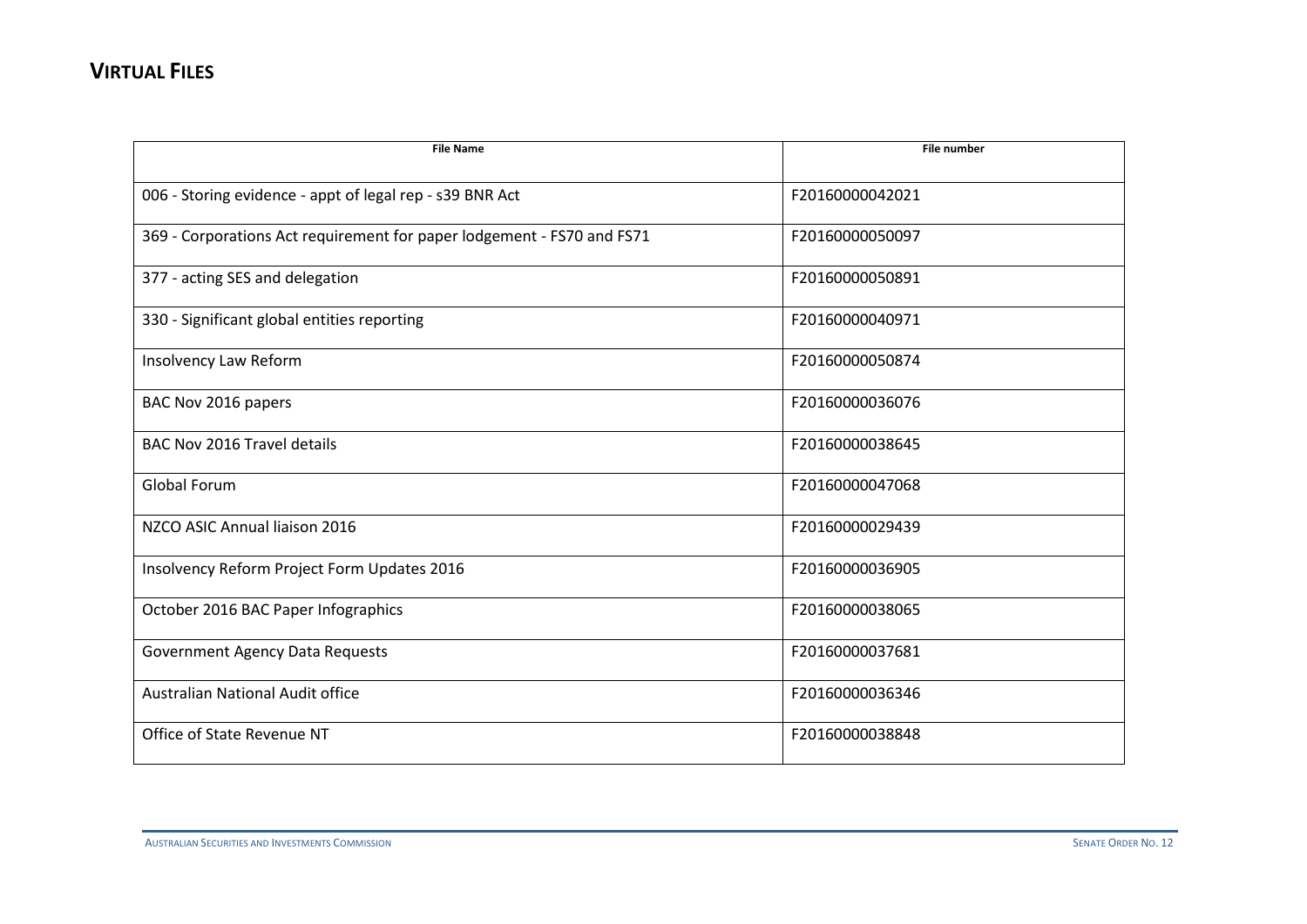| <b>File Name</b>                            | <b>File number</b> |
|---------------------------------------------|--------------------|
|                                             |                    |
| Office of State Revenue QLD                 | F20160000028443    |
| Office of State Revenue Tasmania            | F20160000028855    |
| <b>Territory Revenue Office</b>             | F20160000047892    |
| NSW OFT - Business Licensing - BLA          | F20160000030891    |
| QLD Crime and Corruption Commission - BRO   | F20160000036347    |
| WA Police State Intelligence Division - WPB | F20160000027994    |
| City of Gold Coast                          | F20160000040061    |
| NSW Dept of Education                       | F20160000039982    |
| <b>NSW Fair Trading</b>                     | F20160000031970    |
| Media Applications - Concessional Access    | F20160000037332    |
| <b>MASCOT</b>                               | F20160000028014    |
| Royal Commission into the Building Industry | F20160000028512    |
| 2015 - 2016                                 | F20160000028452    |
| <b>Commission Reporting</b>                 | F20160000049917    |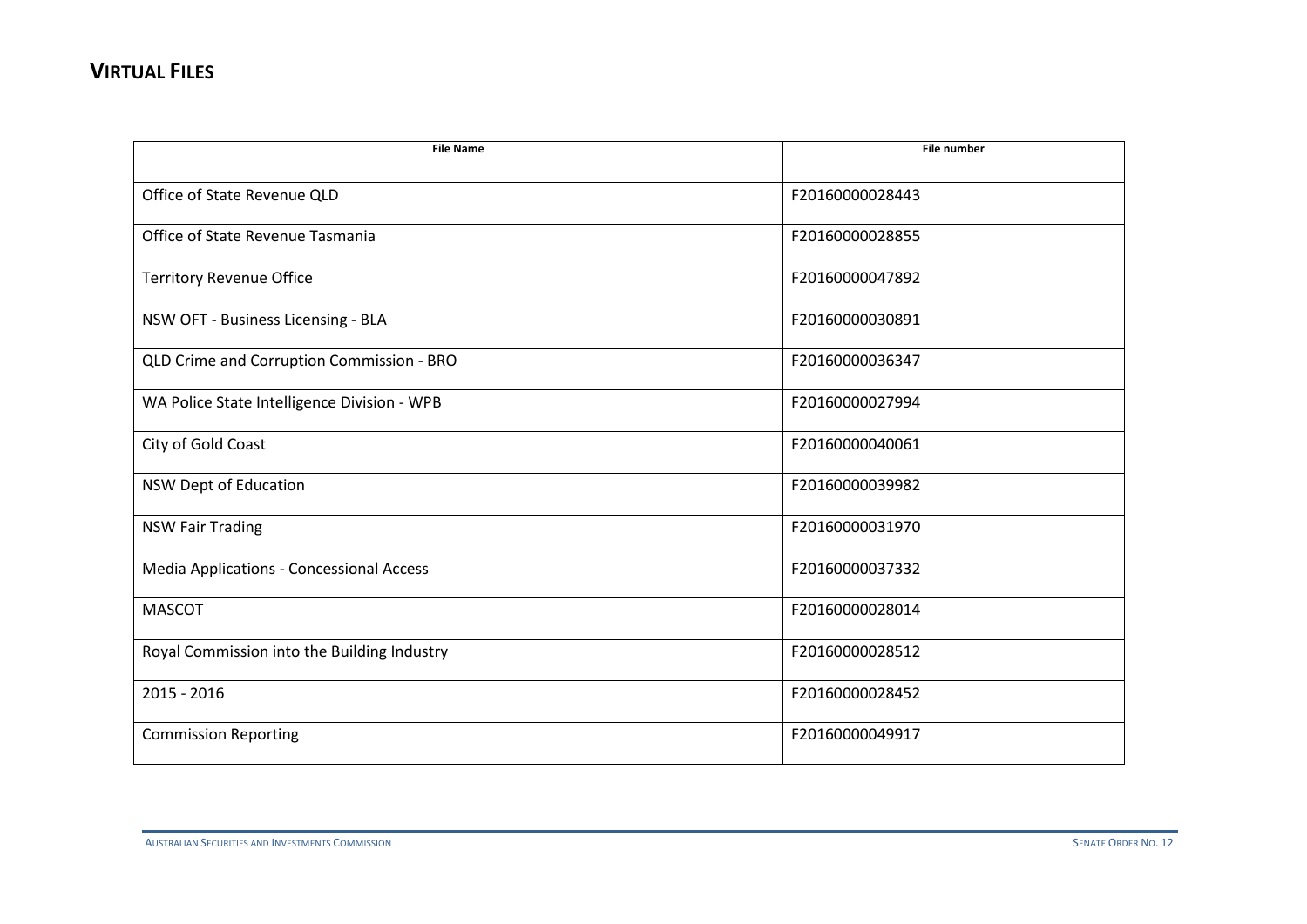| <b>File Name</b>                                                 | <b>File number</b> |
|------------------------------------------------------------------|--------------------|
| Phase 2: Expression of Interest (EOI)                            | F20160000034422    |
| Data Governance Council                                          | F20160000047520    |
| Meeting 02 - 20170209                                            | F20160000048626    |
| Meeting 1 20161129 - Data Governance Council                     | F20160000047522    |
| <b>External Relationships</b>                                    | F20160000047008    |
| <b>AUSTRAC</b>                                                   | F20160000048204    |
| <b>International Relations</b>                                   | F20160000048054    |
| Policies & Procedures                                            | F20160000041046    |
| Public Sector Executive Assistant Summitt Canberra - August 2016 | F20160000039611    |
| Consumer Regulator Forum                                         | F20160000030757    |
| Qld Office of Fair Trading                                       | F20160000039752    |
| Qld Office Updates                                               | F20160000028986    |
| <b>Qld Regional Commissioner Reports to Commission</b>           | F20160000041797    |
| <b>Business Plans</b>                                            | F20160000041843    |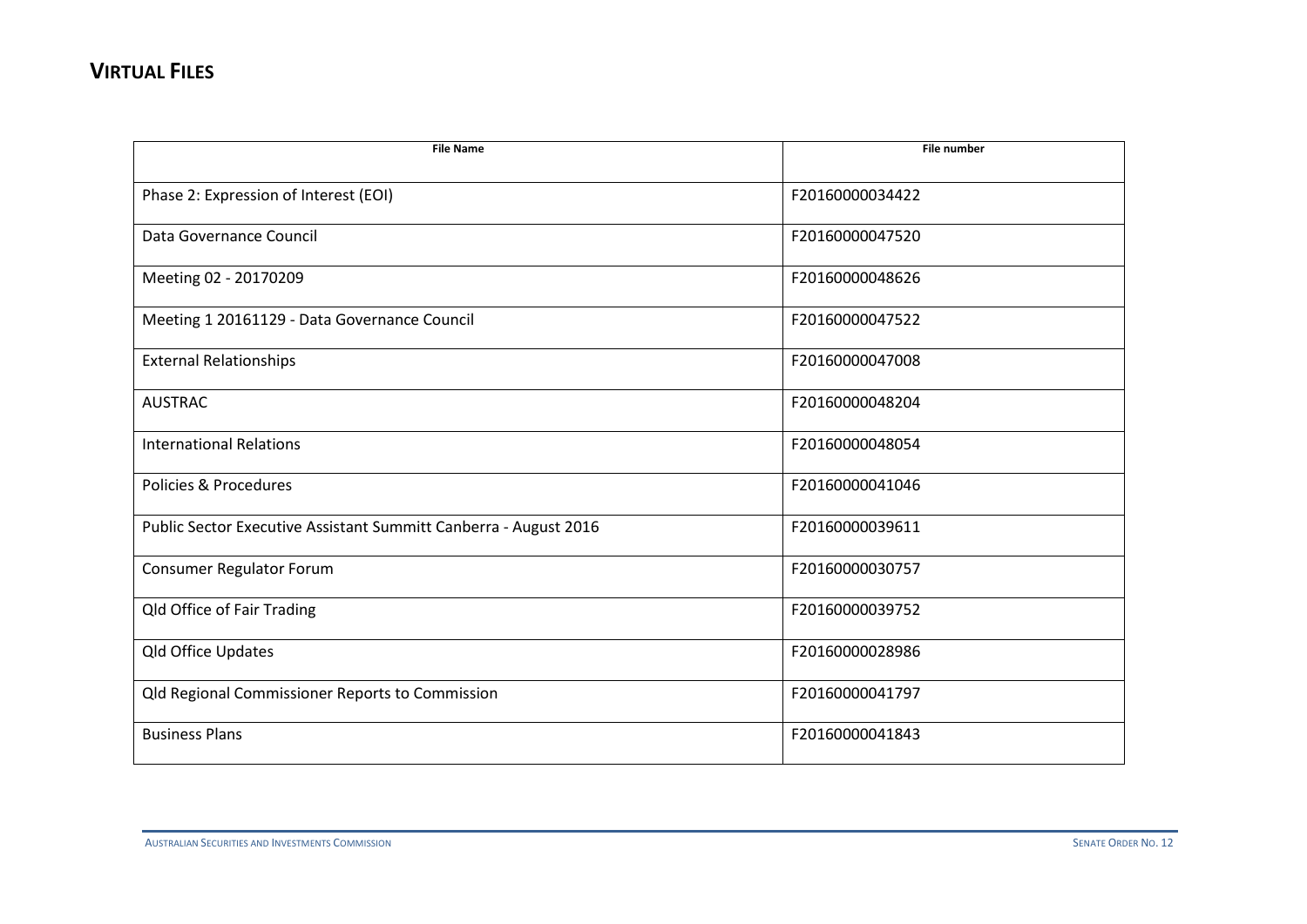| <b>File Name</b>                                 | <b>File number</b> |
|--------------------------------------------------|--------------------|
|                                                  |                    |
| Reporting                                        | F20160000042211    |
| Committees, Boards and Projects                  | F20160000037698    |
| External stakeholder Christmas messaging         | F20160000049929    |
| Stakeholder liaison reporting                    | F20160000027571    |
| Lowy Institute                                   | F20160000029867    |
| <b>Financial Benchmark Reforms</b>               | F20160000031786    |
| Floor Switch Upgrade                             | F20160000033099    |
| Indigenous Outreach Program                      | F20160000031567    |
| IOSCO Conference 2019                            | F20160000030176    |
| Insolvency Reform                                | F20160000039790    |
| <b>IVR Update Project</b>                        | F20160000050811    |
| <b>Registry Transformation</b>                   | F20160000047115    |
| <b>Registry Separation</b>                       | F20160000029326    |
| Significant Global Entities Financial Statements | F20160000050289    |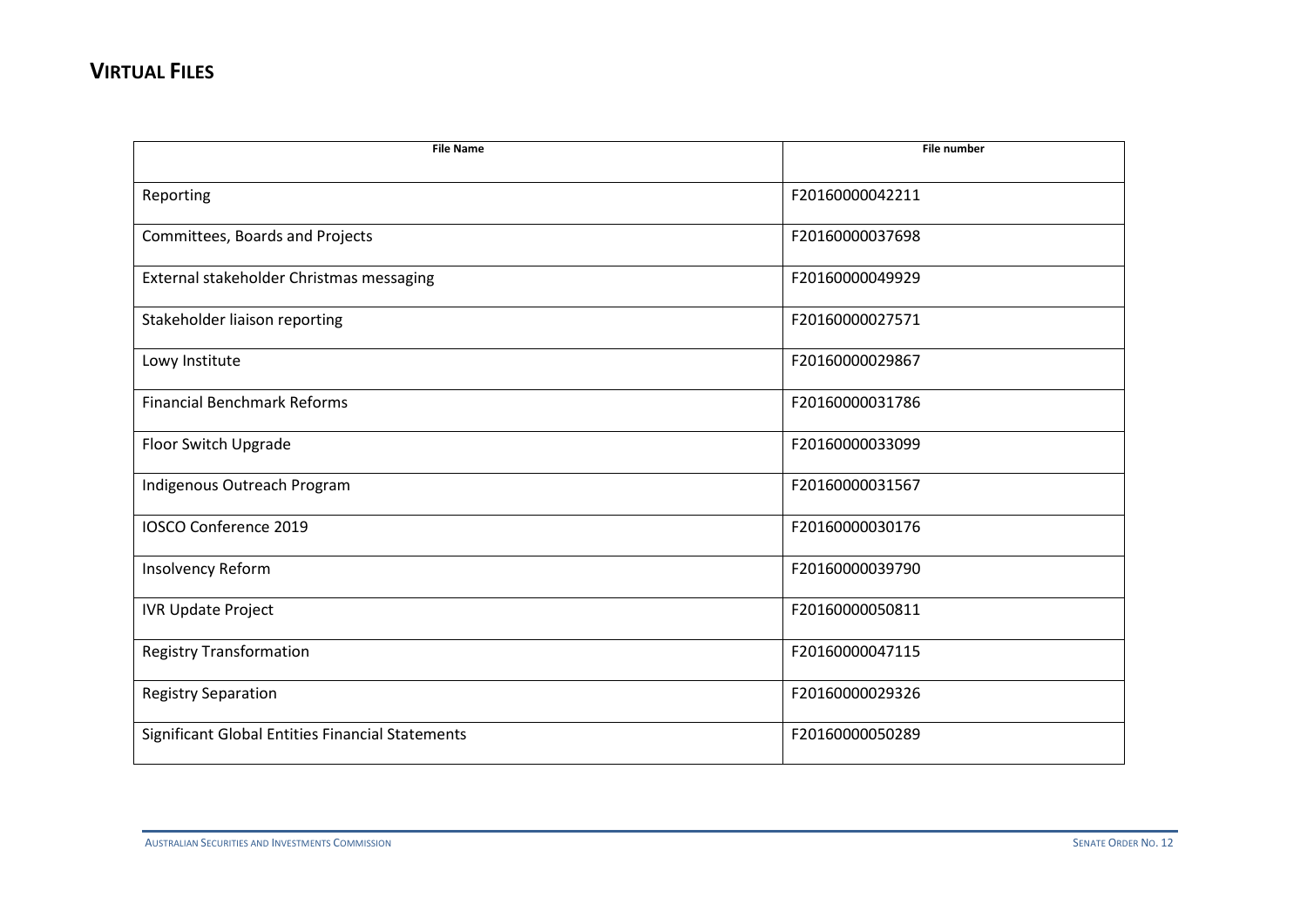| <b>File Name</b>                                             | <b>File number</b> |
|--------------------------------------------------------------|--------------------|
| Indigenous Apprenticeship Programme (IAP) 2016-2017          | F20160000040496    |
| Indigenous Aust Govt Development Programme (IAGDP) 2016-2017 | F20160000040116    |
| Briefings - 201611 - Parliamentary Joint Committee           | F20160000041021    |
| <b>Financial Advisers Consultative Committee</b>             | F20160000034684    |
| Multi-agency Liaison Meetings (External)                     | F20160000030358    |
| ASIC and CDPP Liaison Meetings                               | F20160000047239    |
| PJC Briefings 2016 - WA                                      | F20160000031355    |
| Senate Estimates - November Briefings 2016 - ME              | F20160000041550    |
| Senate Estimates - October Briefings 2016 - ME               | F20160000041511    |
| Senate Estimates - PJC Briefings November 2016 - FSE         | F20160000041385    |
| Senate Estimates - PJC Briefings October 2016 - FSE          | F20160000035696    |
| Relationship - ATO                                           | F20160000031379    |
| Relationship - AUSTRAC                                       | F20160000031378    |
| Relationship - Dept of Commerce WA                           | F20160000031380    |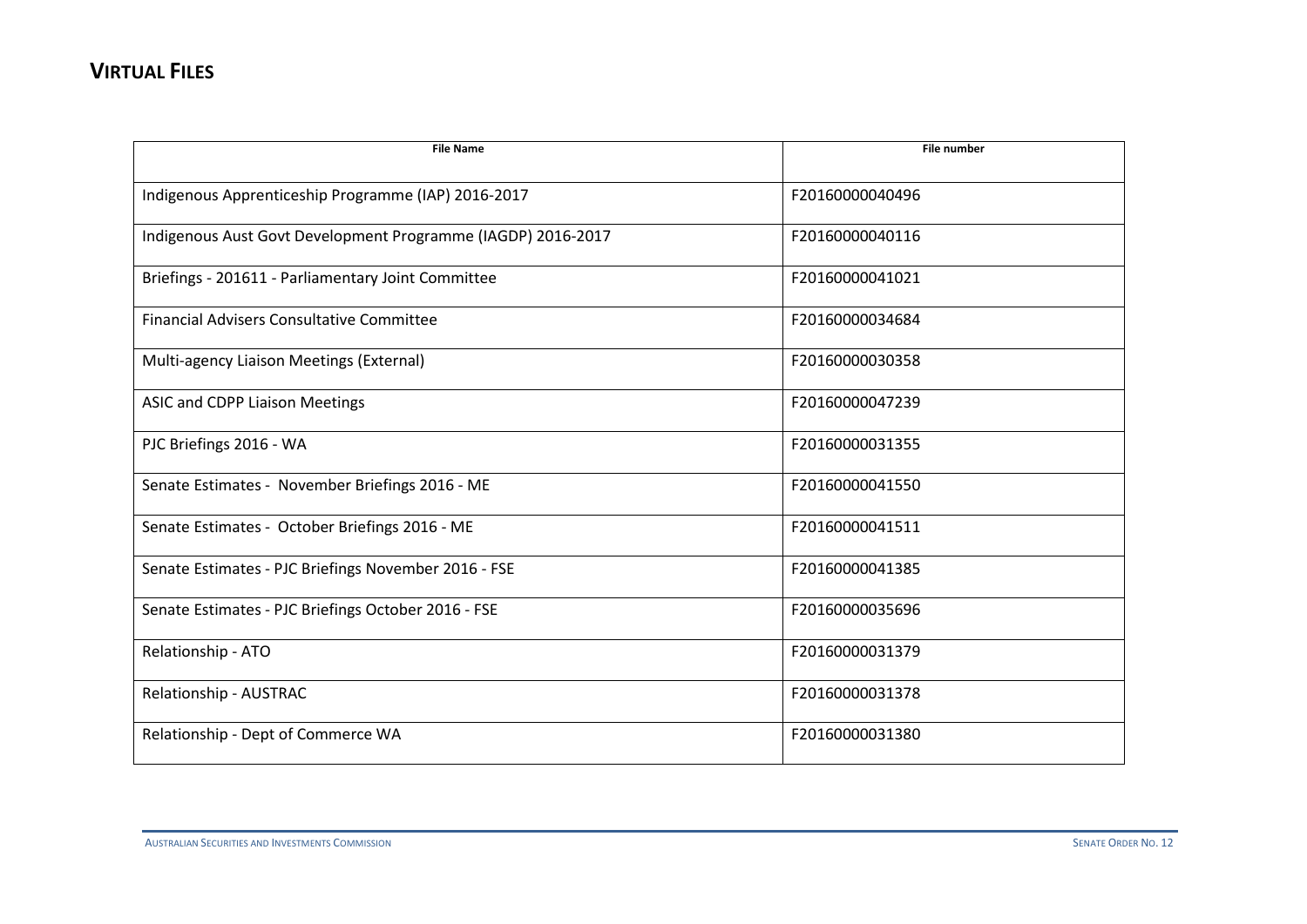| <b>File Name</b>                                          | <b>File number</b> |
|-----------------------------------------------------------|--------------------|
| Relationship - State Consumer_Fair trading                | F20160000031381    |
| Annual Reg Report - Market and CS facilities              | F20160000034643    |
| Assessments - Market and CS facilities                    | F20160000035231    |
| <b>ASX Self Listing</b>                                   | F20160000032481    |
| Director-Exec and Voting Power - Market and CS facilities | F20160000031541    |
| Licence Applications - Market and CS facilities           | F20160000036235    |
| Licence Variations - Market and CS facilities             | F20160000033433    |
| Operating Rule Changes - Market and CS facilities         | F20160000032010    |
| <b>Operating Rule Changes - Market Compensation Rules</b> | F20160000034549    |
| Treasury 2016                                             | F20160000046971    |
| APRC (IOSCO) - October 2016 - Singapore                   | F20160000038024    |
| <b>ASIC Portfolio Budget Statements</b>                   | F20160000048047    |
| <b>Commission Papers</b>                                  | F20160000050106    |
| Letters                                                   | F20160000050161    |